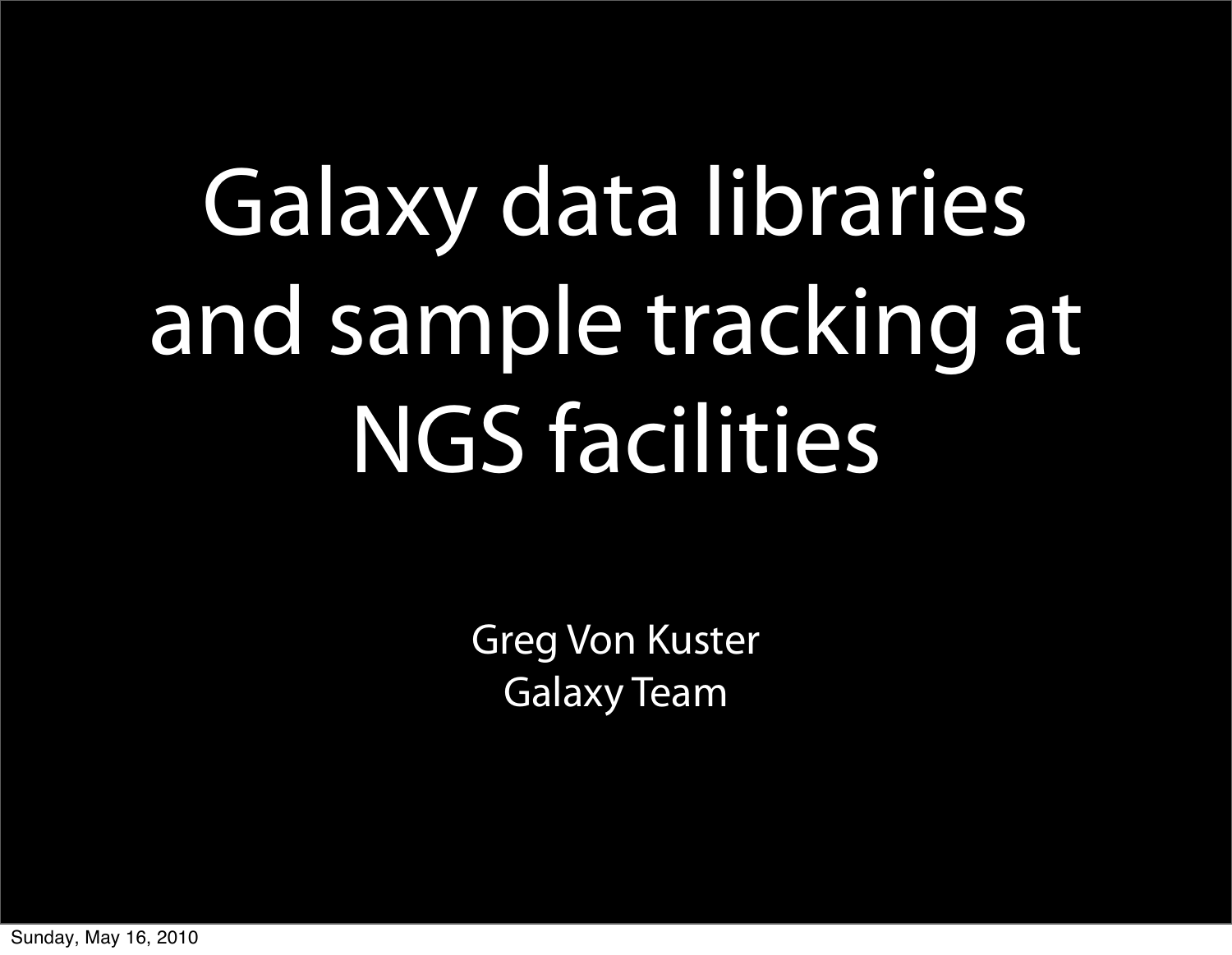#### What are data libraries?

#### Data Library "Bushman"

These are the data underlying the analyses reported in the paper "Complete Khoisan and Bantu genomes from southern Africa" by S. C. Schuster et al., published in the journal Nature, February 18, 2010. Each data set can be downloaded and/or imported into a Galaxy history. Data will be updated as the project progresses.

| <b>Bushman</b>                                                 | Information                              | <b>Uploaded By</b> | Date             |
|----------------------------------------------------------------|------------------------------------------|--------------------|------------------|
| All SNPs in personal genomes V                                 | Summary table of SNPs in all individuals | greg@bx.psu.edu    | $2010 - 01 - 28$ |
| Alu insertions in KB1 V<br>□                                   |                                          | greg@bx.psu.edu    | $2010 - 02 - 10$ |
| Alu insertions in NB1 ₩                                        |                                          | greg@bx.psu.edu    | $2010 - 02 - 10$ |
| KB1 microsatellites.txt V                                      |                                          | greg@bx.psu.edu    | $2010 - 02 - 15$ |
| NB1 microsatellites.txt ▼                                      |                                          | greg@bx.psu.edu    | $2010 - 02 - 15$ |
| amino acid differences with functional predictions ▼           |                                          | greg@bx.psu.edu    | $2010 - 02 - 05$ |
| gene copy numbers in KB1 and other personal genome ▼           |                                          | greg@bx.psu.edu    | $2010 - 02 - 15$ |
| indels in ABT ▼                                                |                                          | greg@bx.psu.edu    | $2010 - 02 - 03$ |
| indels in KB1 ▼                                                |                                          | greg@bx.psu.edu    | $2010 - 02 - 03$ |
| indels in MD8 ▼                                                |                                          | greg@bx.psu.edu    | $2010 - 02 - 03$ |
| indels in NB1 ▼                                                |                                          | greg@bx.psu.edu    | $2010 - 02 - 03$ |
| indels in TK1 V                                                |                                          | greg@bx.psu.edu    | $2010 - 02 - 03$ |
| novel SNPs in ABT ₩                                            |                                          | greg@bx.psu.edu    | $2010 - 02 - 09$ |
| novel SNPs in KB1 ₩                                            |                                          | greg@bx.psu.edu    | $2010 - 02 - 09$ |
| novel SNPs in MD8 ▼                                            |                                          | greg@bx.psu.edu    | $2010 - 02 - 09$ |
| novel SNPs in NB1 ₩                                            |                                          | greg@bx.psu.edu    | $2010 - 02 - 09$ |
| novel SNPs in TK1 ₩<br>∩                                       |                                          | greg@bx.psu.edu    | $2010 - 02 - 09$ |
| sequenced exon-containing intervals V                          |                                          | greg@bx.psu.edu    | $2010 - 02 - 03$ |
| For selected items:   Import into your current history :<br>Go |                                          |                    |                  |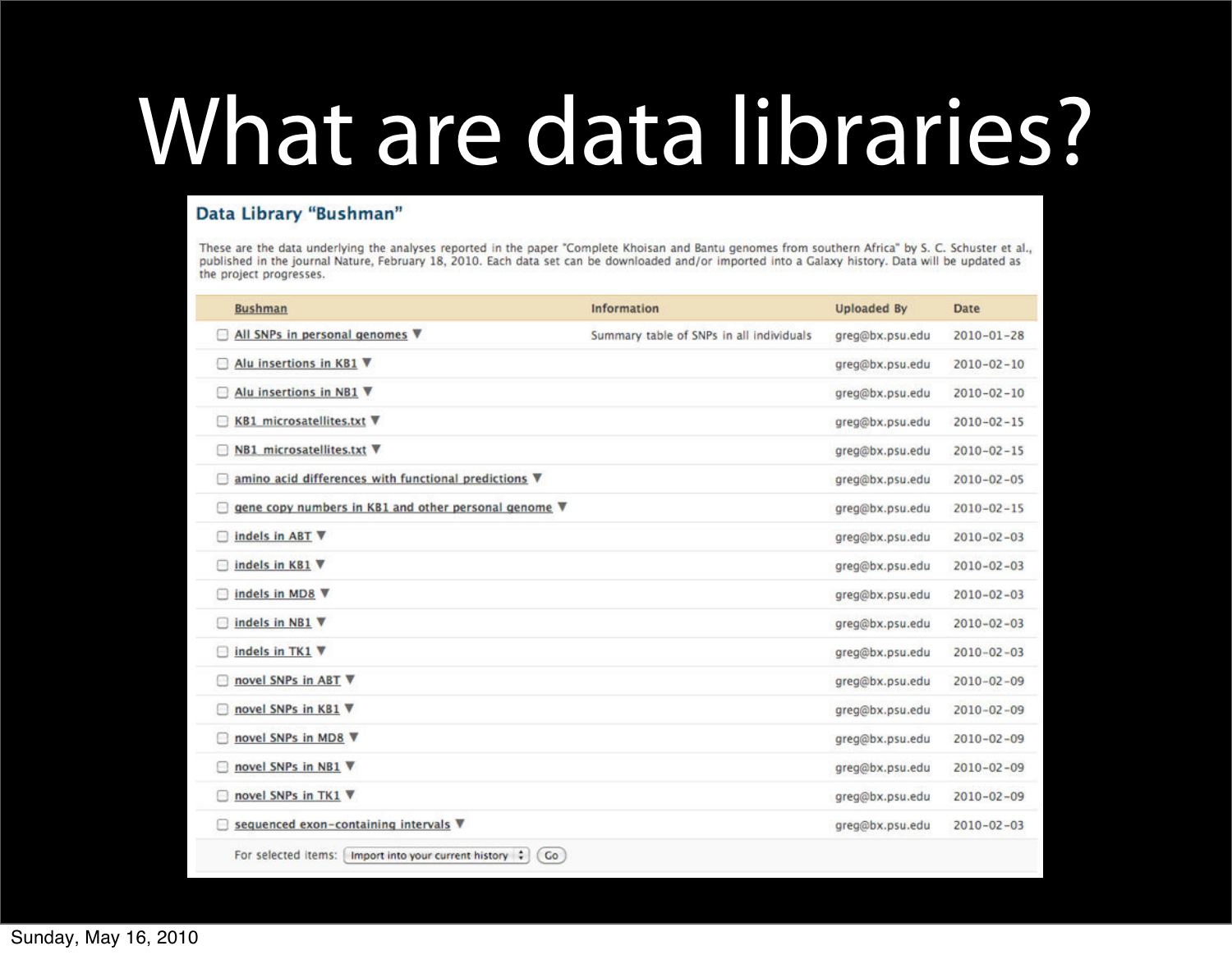## a hierarchical container for datasets

| Data Library "My first library"                                         |                    | <b>Add datasets</b> | Add folder       |
|-------------------------------------------------------------------------|--------------------|---------------------|------------------|
| This is the synopsis                                                    |                    |                     |                  |
| My first library V                                                      | <b>Information</b> | <b>Uploaded By</b>  | <b>Date</b>      |
| Folder 1 - Folder 1 description<br>▼                                    |                    |                     |                  |
| $\triangledown$ $\Box$ Sub-folder 1 - Sub-folder 1 description $\nabla$ |                    |                     |                  |
| $\Box$ 11.bed $\nabla$                                                  | Info for 11, bed   | admin@bx.psu.edu    | $2010 - 05 - 04$ |
| 1.fasta $\P$                                                            | Info for 1.fasta   | admin@bx.psu.edu    | $2010 - 05 - 04$ |
| $\Box$ Folder 2 - Folder 2 description $\Psi$                           |                    |                     |                  |
| 2. wig $\nabla$<br>$\vdash$                                             | Info for 2.wig     | admin@bx.psu.edu    | $2010 - 05 - 04$ |
| $1.$ bed $V$                                                            | Info for 1.bed     | admin@bx.psu.edu    | $2010 - 05 - 04$ |
| For selected items:<br>Edit permissions $\div$<br><b>Go</b>             |                    |                     |                  |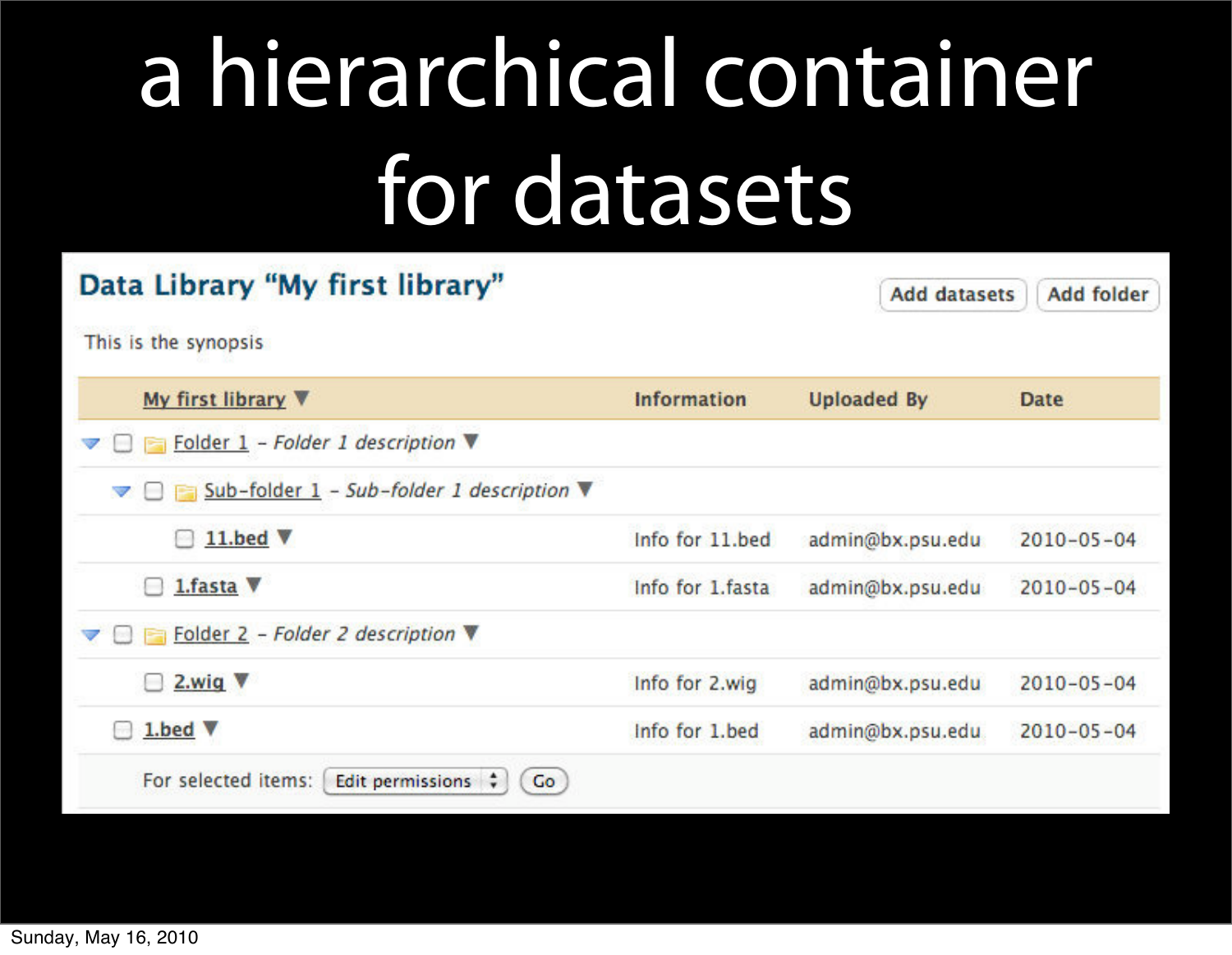#### How do I put data in?

Sunday, May 16, 2010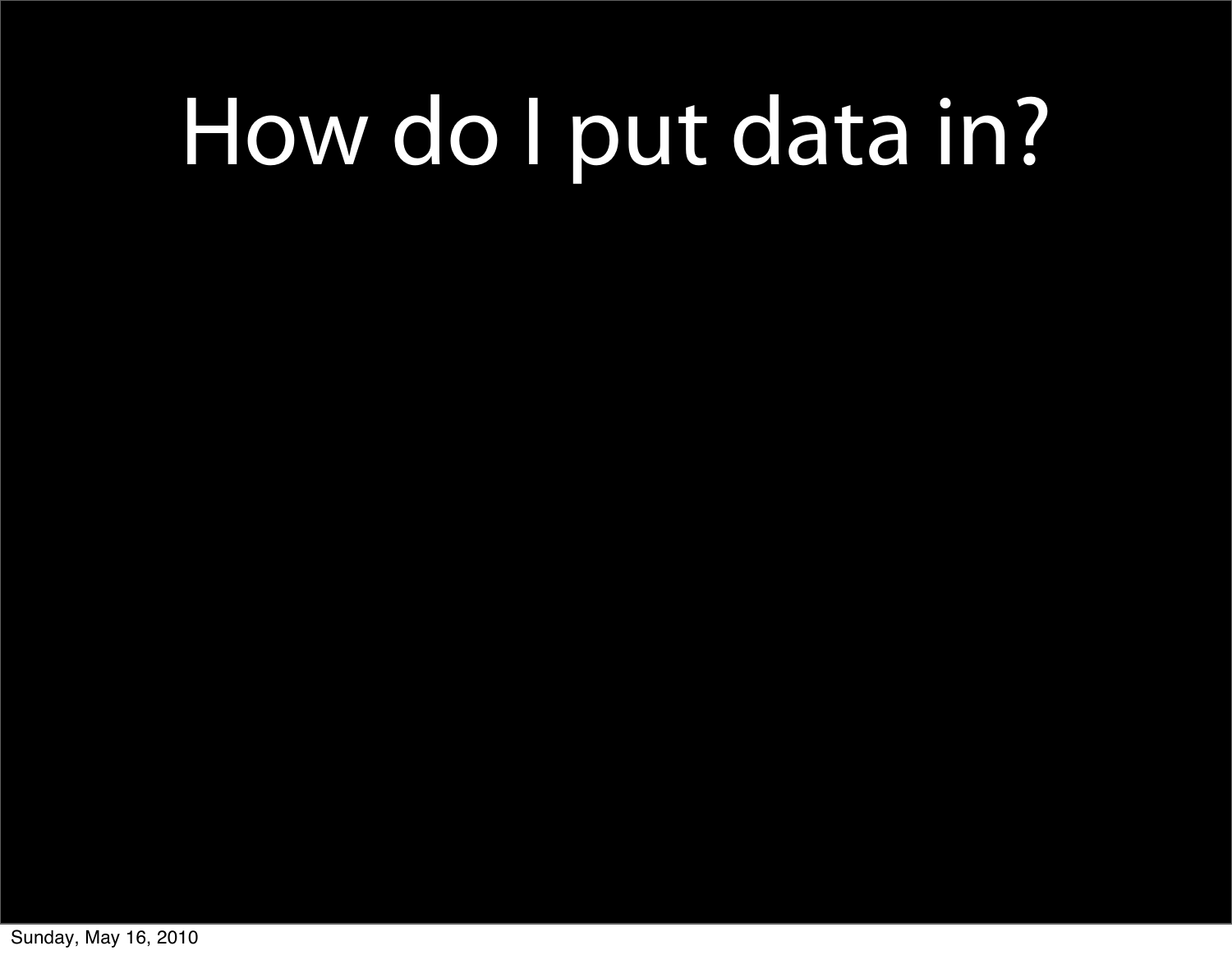## How do I put data in?

- Upload a single file
- Import datasets from a Galaxy history
- Upload a directory of files
- Upload files from file system paths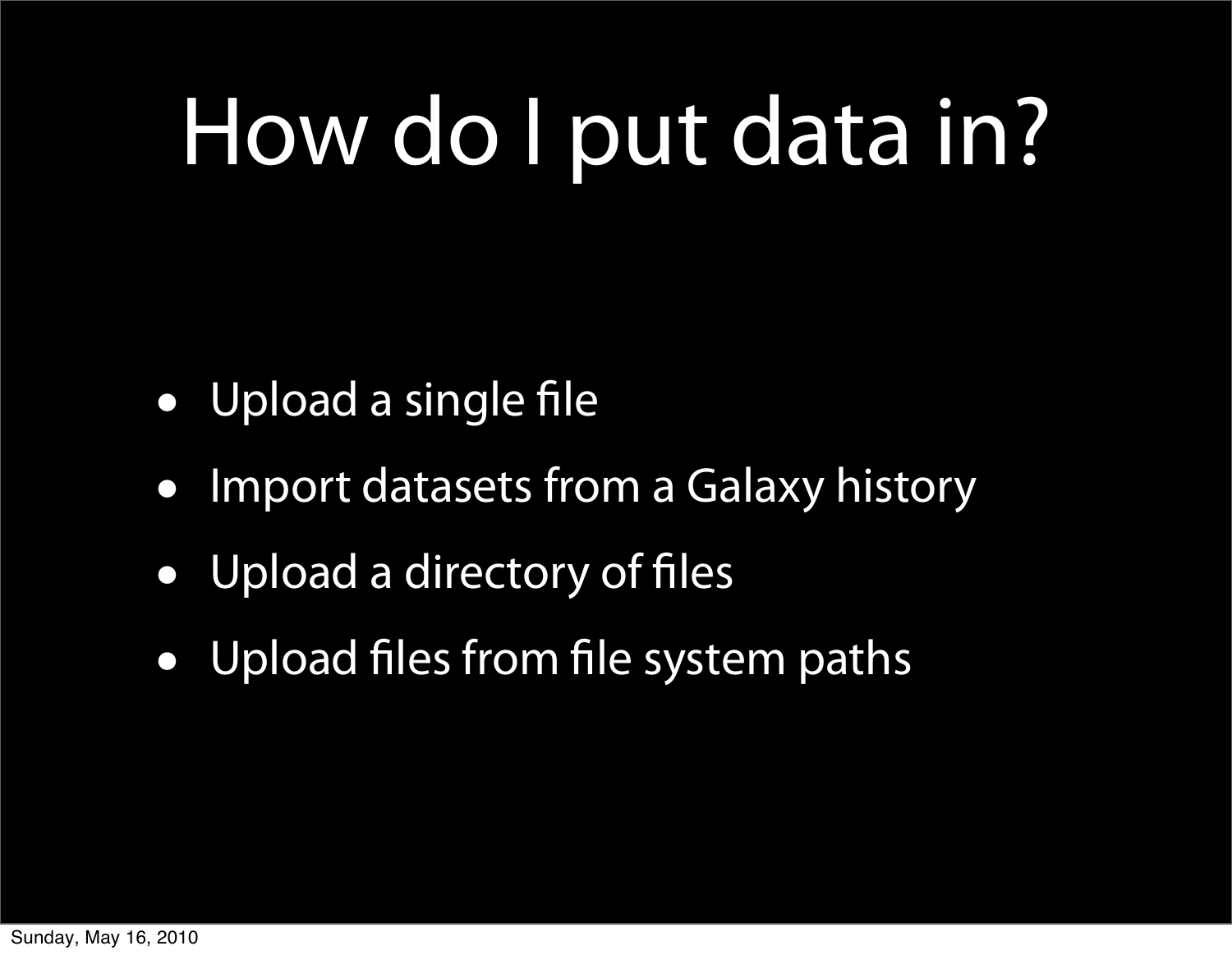## uploading a directory

- The directory location is configurable
- Includes an option to not copy files into Galaxy's normal files directory, leaving them in their original location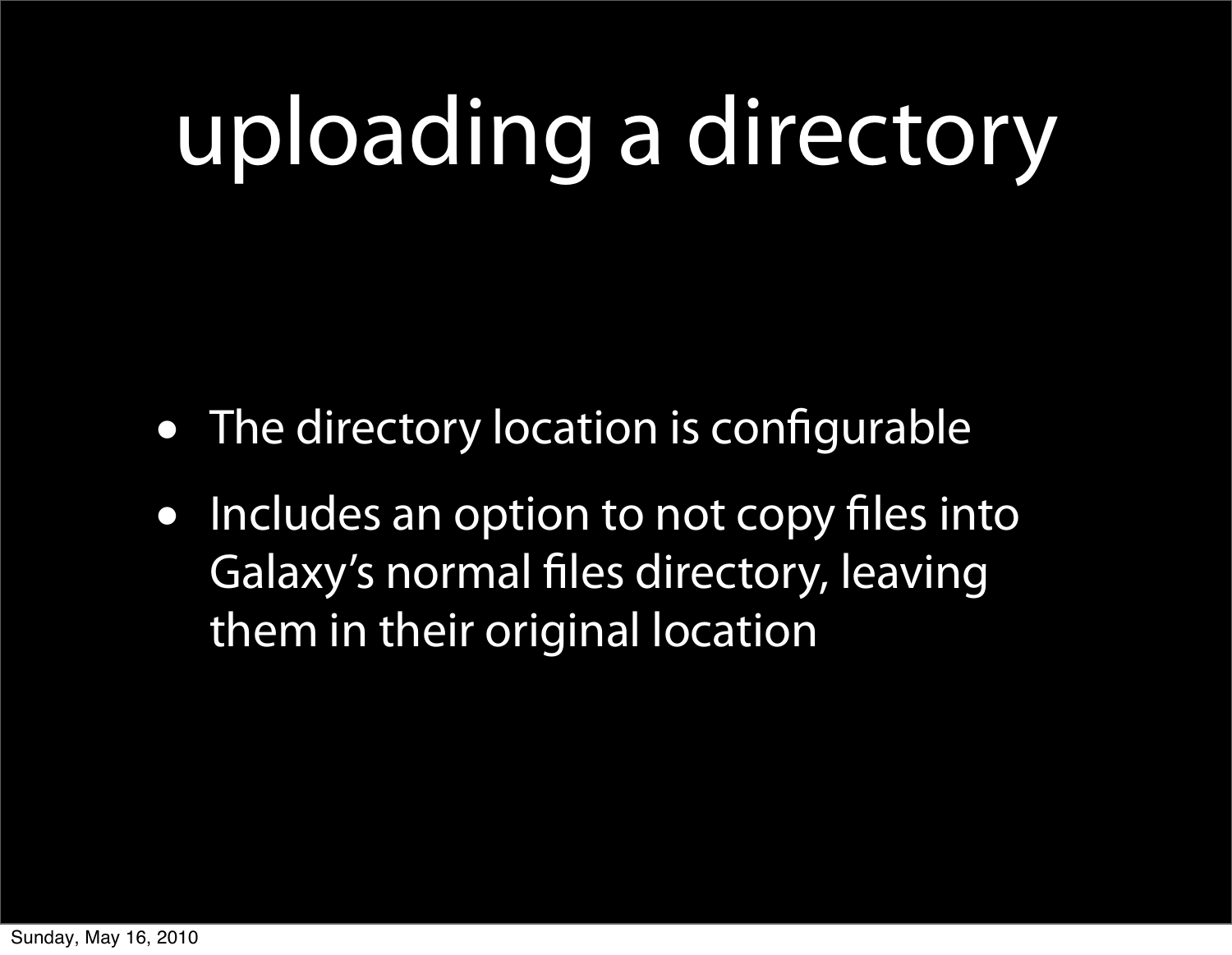# uploading from file system paths

- Allows for any number of file system paths (files or directories), saving the directory structure if desired
- Includes an option to not copy files into Galaxy's normal files directory, leaving them in their original location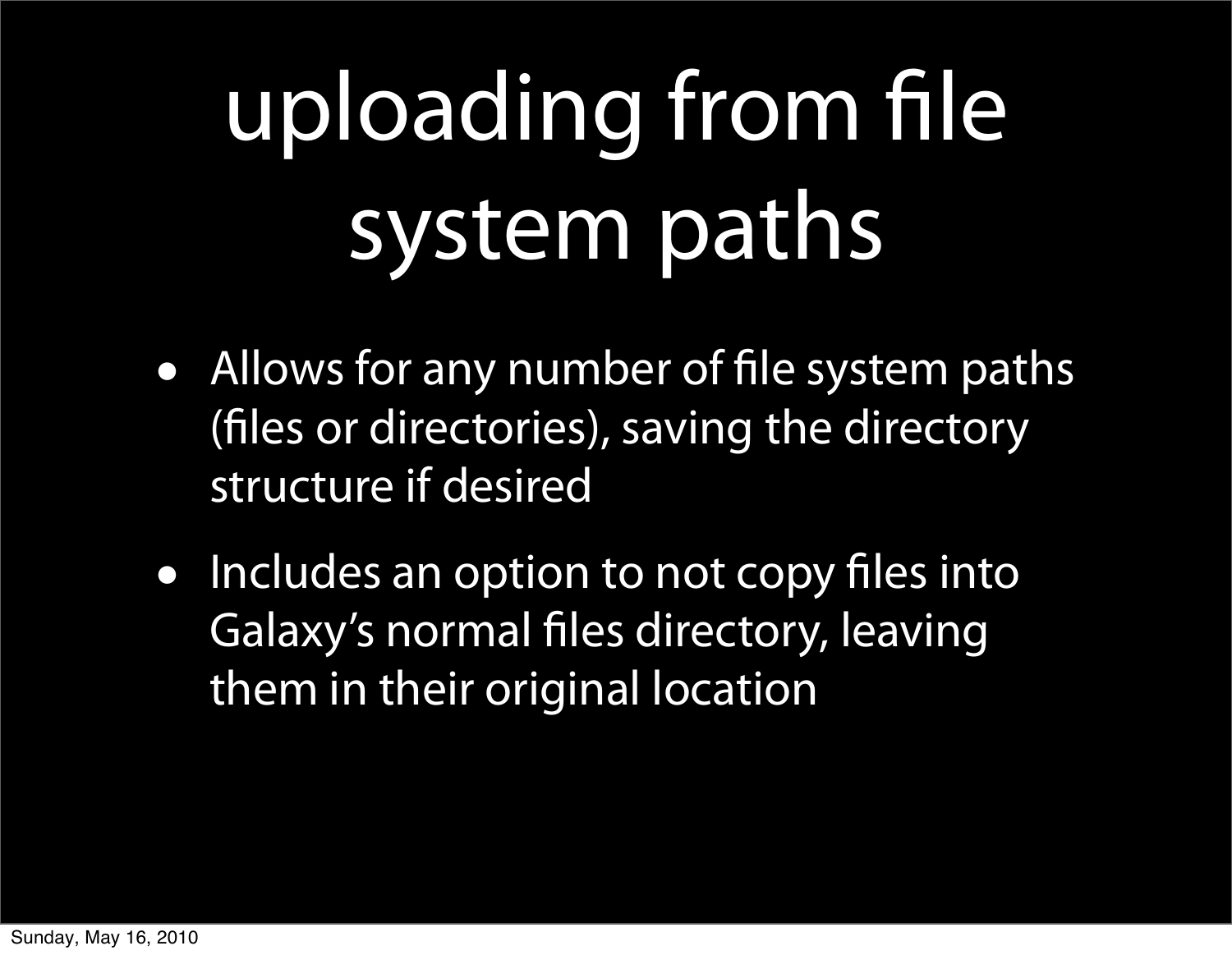# Oops, I uploaded the wrong data, what can I do?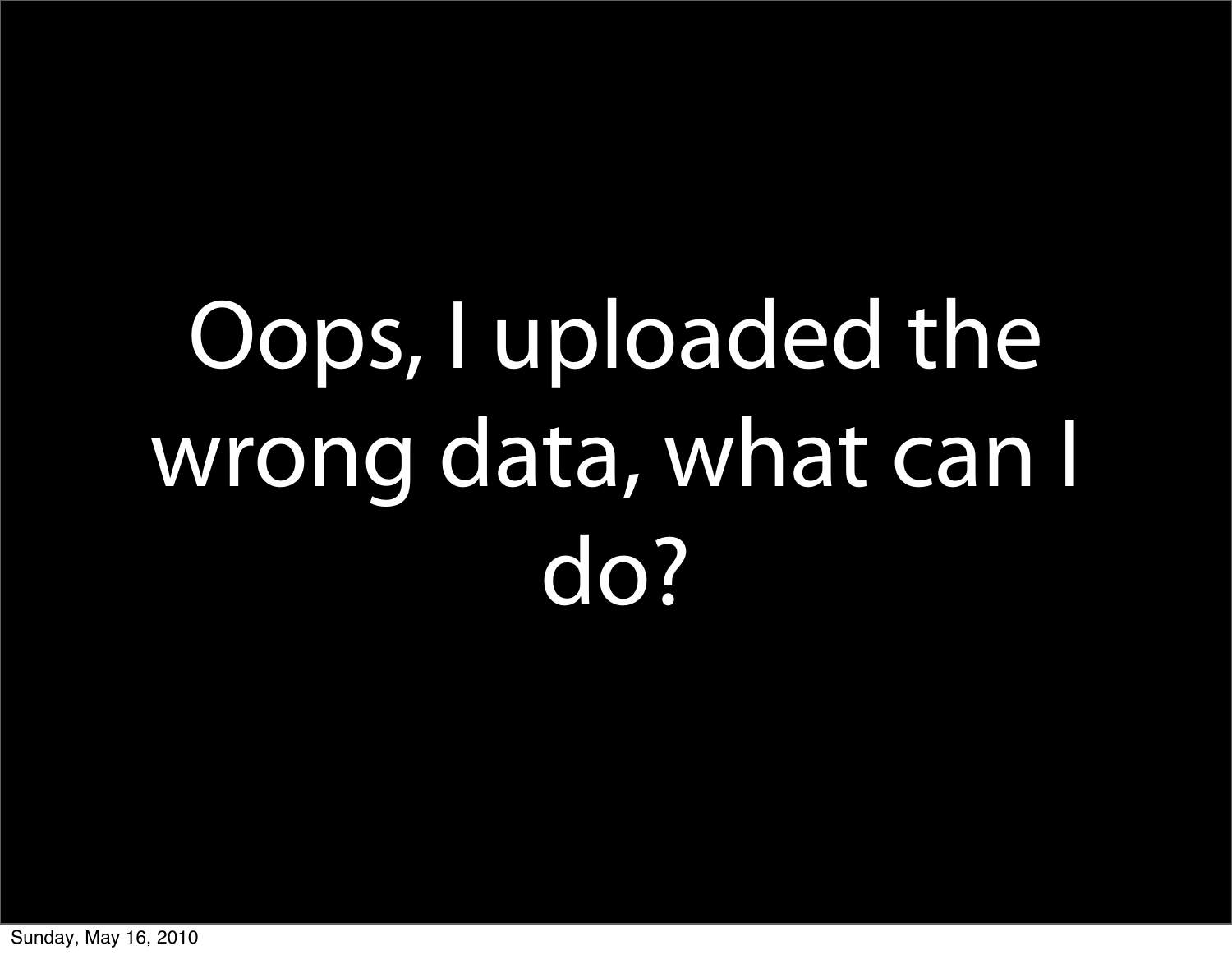#### delete it!

- Folders and datasets can be deleted at any level (state is saved for contents, if any)
- Deleted items are not displayed

| Data Library "My first library"<br>Add folder<br><b>Add datasets</b> |                    |             |  |  |  |  |
|----------------------------------------------------------------------|--------------------|-------------|--|--|--|--|
|                                                                      |                    |             |  |  |  |  |
| <b>Information</b>                                                   | <b>Uploaded By</b> | <b>Date</b> |  |  |  |  |
|                                                                      |                    |             |  |  |  |  |
| Info for 1.fasta                                                     | admin@bx.psu.edu   | 2010-05-04  |  |  |  |  |
|                                                                      |                    |             |  |  |  |  |
| Info for 2.wig                                                       | admin@bx.psu.edu   | 2010-05-04  |  |  |  |  |
| Go                                                                   |                    |             |  |  |  |  |
|                                                                      |                    |             |  |  |  |  |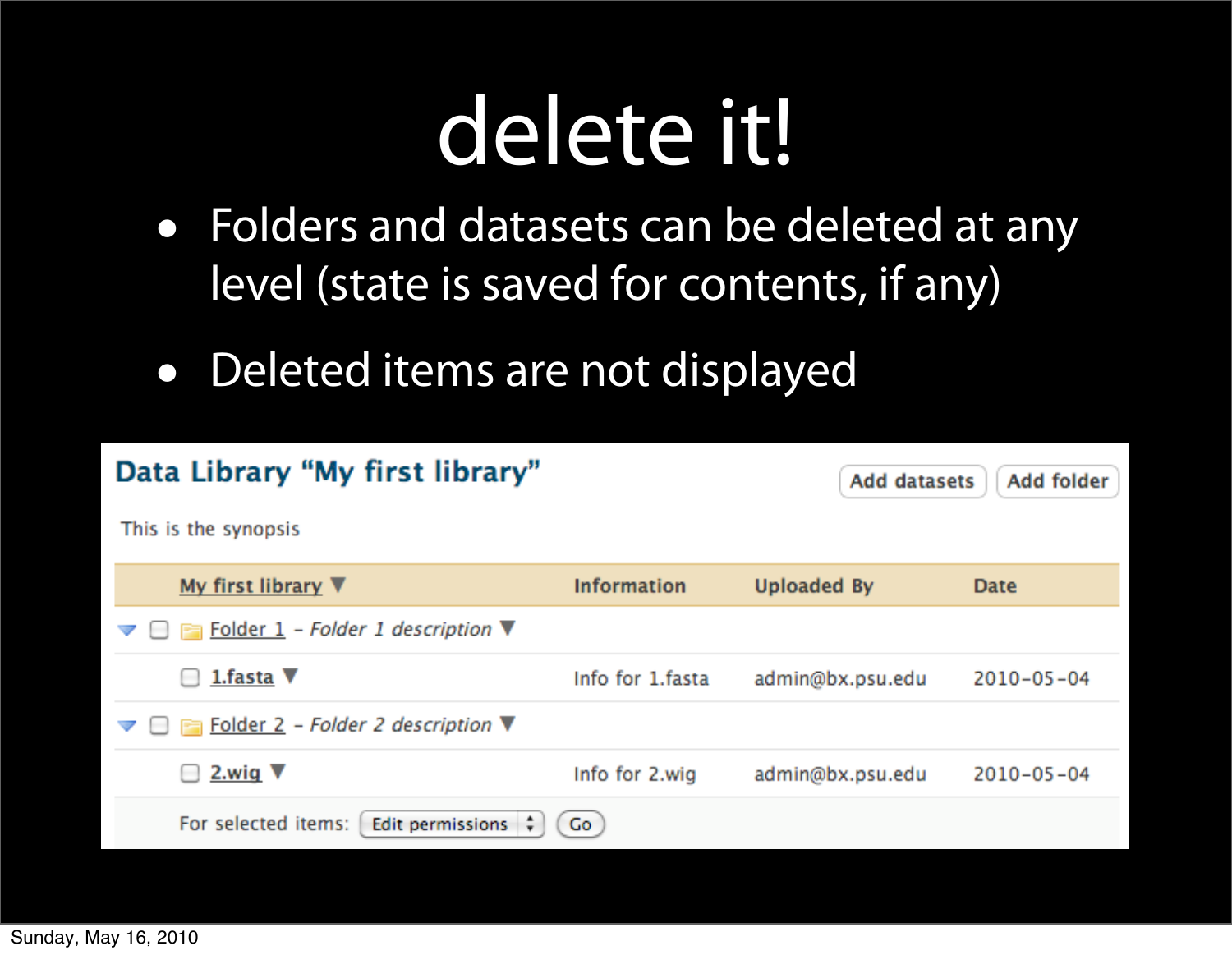#### Can I undelete?

Sunday, May 16, 2010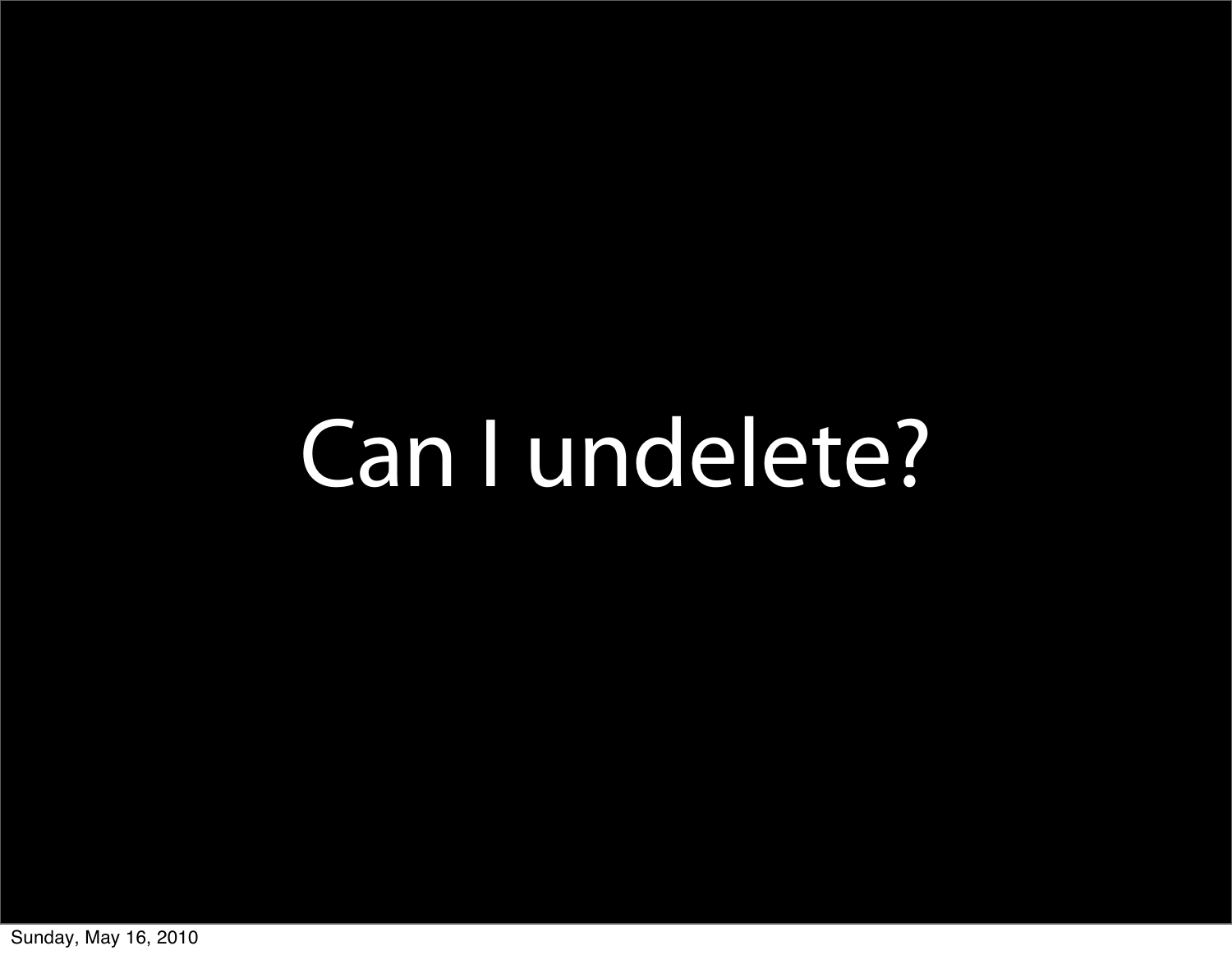## yes! Show deleted items

#### Data Library "My first library"

This is the synopsis

|        | <b>Edit information</b>                   |                          | <b>Information</b> | <b>Uploaded By</b> | <b>Date</b>      |
|--------|-------------------------------------------|--------------------------|--------------------|--------------------|------------------|
|        | Delete this data library                  | ion $\blacktriangledown$ |                    |                    |                  |
|        | <b>Show deleted items</b><br>Add template |                          | Info for 1.fasta   | admin@bx.psu.edu   | $2010 - 05 - 04$ |
| $\Box$ | <b>Edit permissions</b>                   | ion ▼                    |                    |                    |                  |
|        | 2. wig $\nabla$                           |                          | Info for 2.wig     | admin@bx.psu.edu   | $2010 - 05 - 04$ |
|        | For selected items:<br>Edit permissions   | ÷                        | Go.                |                    |                  |

**Add datasets** 

**Add folder**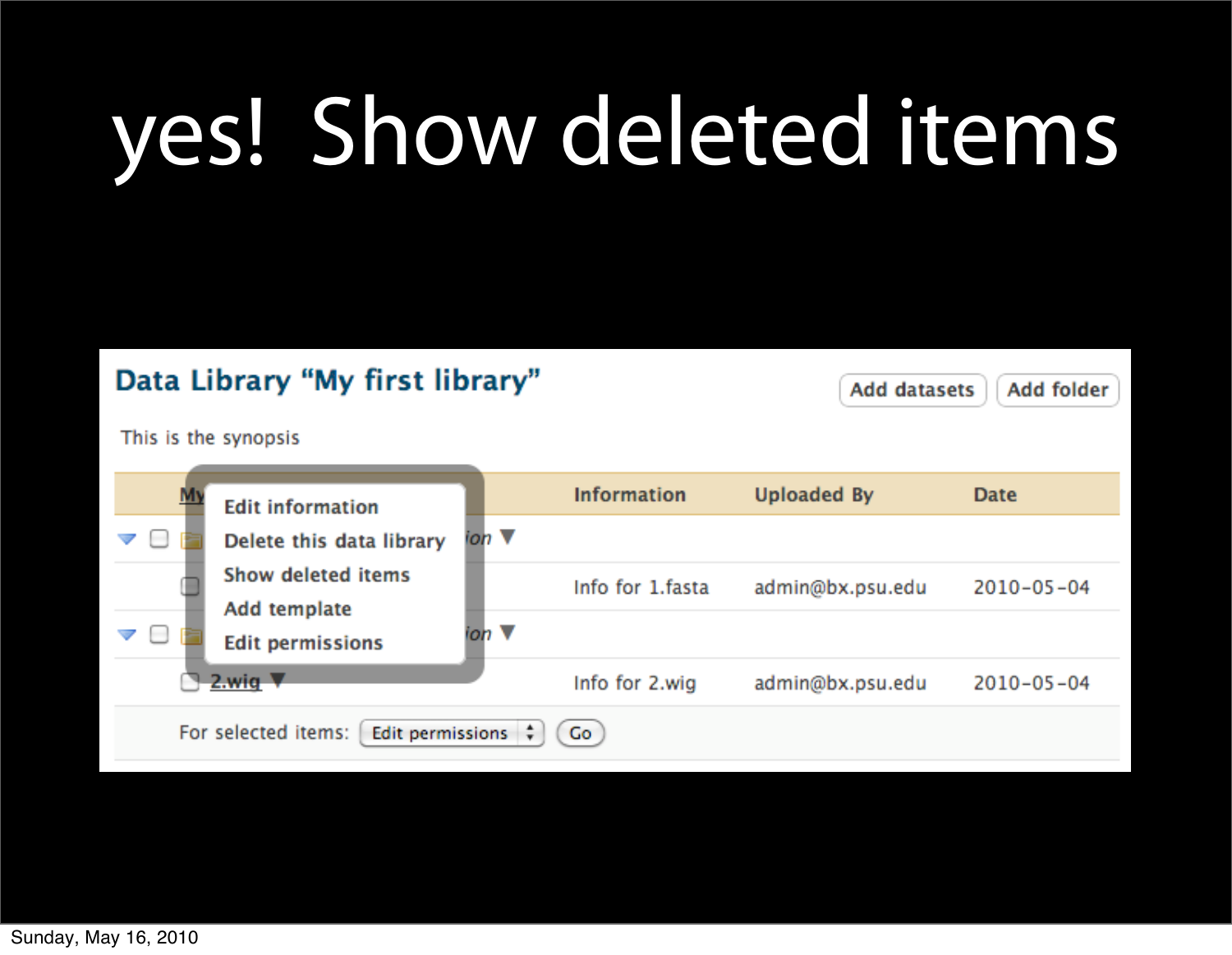#### deleted items are red

| Data Library "My first library"                                                                    | Add folder<br><b>Add datasets</b> |                    |                  |
|----------------------------------------------------------------------------------------------------|-----------------------------------|--------------------|------------------|
| This is the synopsis                                                                               |                                   |                    |                  |
| My first library $\nabla$                                                                          | <b>Information</b>                | <b>Uploaded By</b> | <b>Date</b>      |
| Folder $1$ – Folder 1 description $\nabla$<br>▽                                                    |                                   |                    |                  |
| Sub-folder $1$ - Sub-folder 1 description<br>E<br>$\blacktriangledown$<br>$\overline{\phantom{a}}$ |                                   |                    |                  |
| 11.bed $\nabla$<br>$\Box$                                                                          | Info for 11.bed                   | admin@bx.psu.edu   | $2010 - 05 - 04$ |
| 1.fasta $\nabla$                                                                                   | Info for 1.fasta                  | admin@bx.psu.edu   | $2010 - 05 - 04$ |
| <b>Fig. Folder 2 - Folder 2 description</b><br>▽                                                   |                                   |                    |                  |
| 2.wig $\nabla$<br>$\overline{\phantom{a}}$                                                         | Info for 2.wig                    | admin@bx.psu.edu   | $2010 - 05 - 04$ |
| 1.bed $\triangledown$                                                                              | Info for 1.bed                    | admin@bx.psu.edu   | $2010 - 05 - 04$ |
|                                                                                                    |                                   |                    |                  |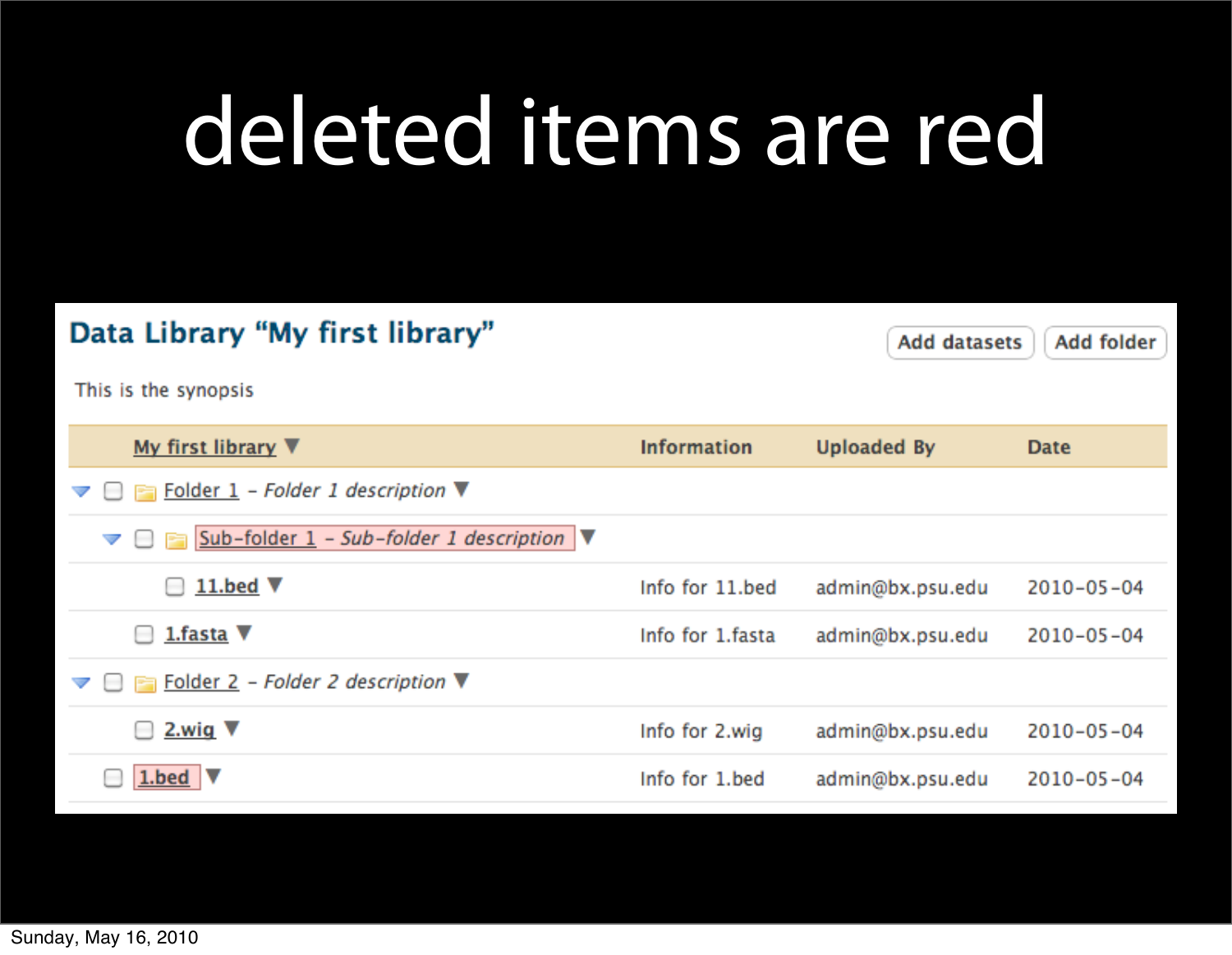#### ...and you can undelete

| Data Library "My first library"                                               | <b>Add datasets</b> | Add folder         |                  |
|-------------------------------------------------------------------------------|---------------------|--------------------|------------------|
| This is the synopsis                                                          |                     |                    |                  |
| My first library $\nabla$                                                     | <b>Information</b>  | <b>Uploaded By</b> | <b>Date</b>      |
| Folder $1$ – Folder 1 description $\nabla$                                    |                     |                    |                  |
| Sub-folder 1 - Sub-folder 1 d<br>$\blacktriangledown$<br>Undelete this folder |                     |                    |                  |
| 11.bed $\nabla$<br>$\overline{\phantom{a}}$                                   | Info for 11.bed     | admin@bx.psu.edu   | $2010 - 05 - 04$ |
| 1.fasta $\nabla$<br><b>Service</b>                                            | Info for 1.fasta    | admin@bx.psu.edu   | $2010 - 05 - 04$ |
| Folder 2 - Folder 2 description $\nabla$                                      |                     |                    |                  |
| 2. wig $\nabla$                                                               | Info for 2.wig      | admin@bx.psu.edu   | $2010 - 05 - 04$ |
| $1.$ bed $\triangledown$                                                      | Info for 1.bed      | admin@bx.psu.edu   | $2010 - 05 - 04$ |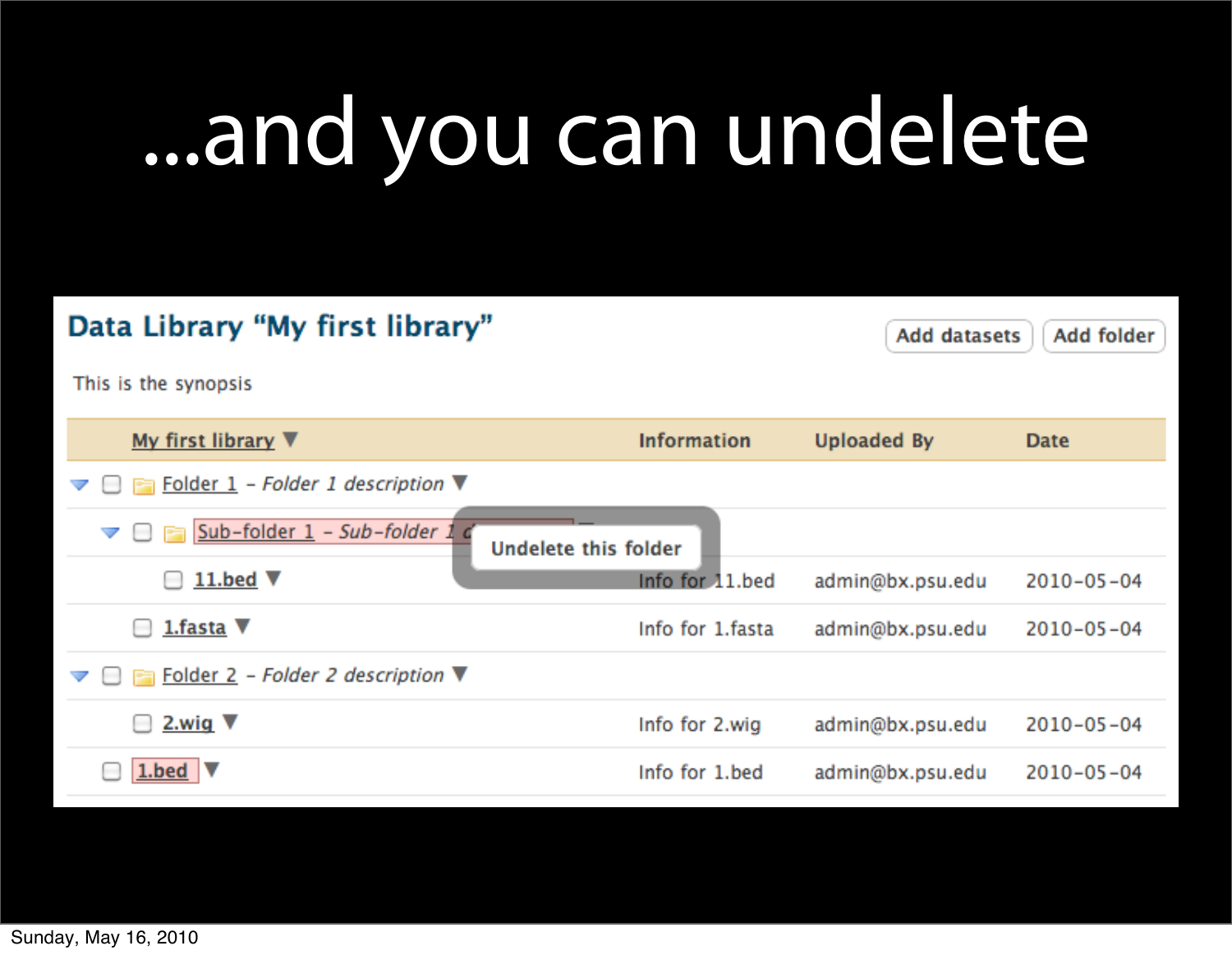# How do I use the data in a library?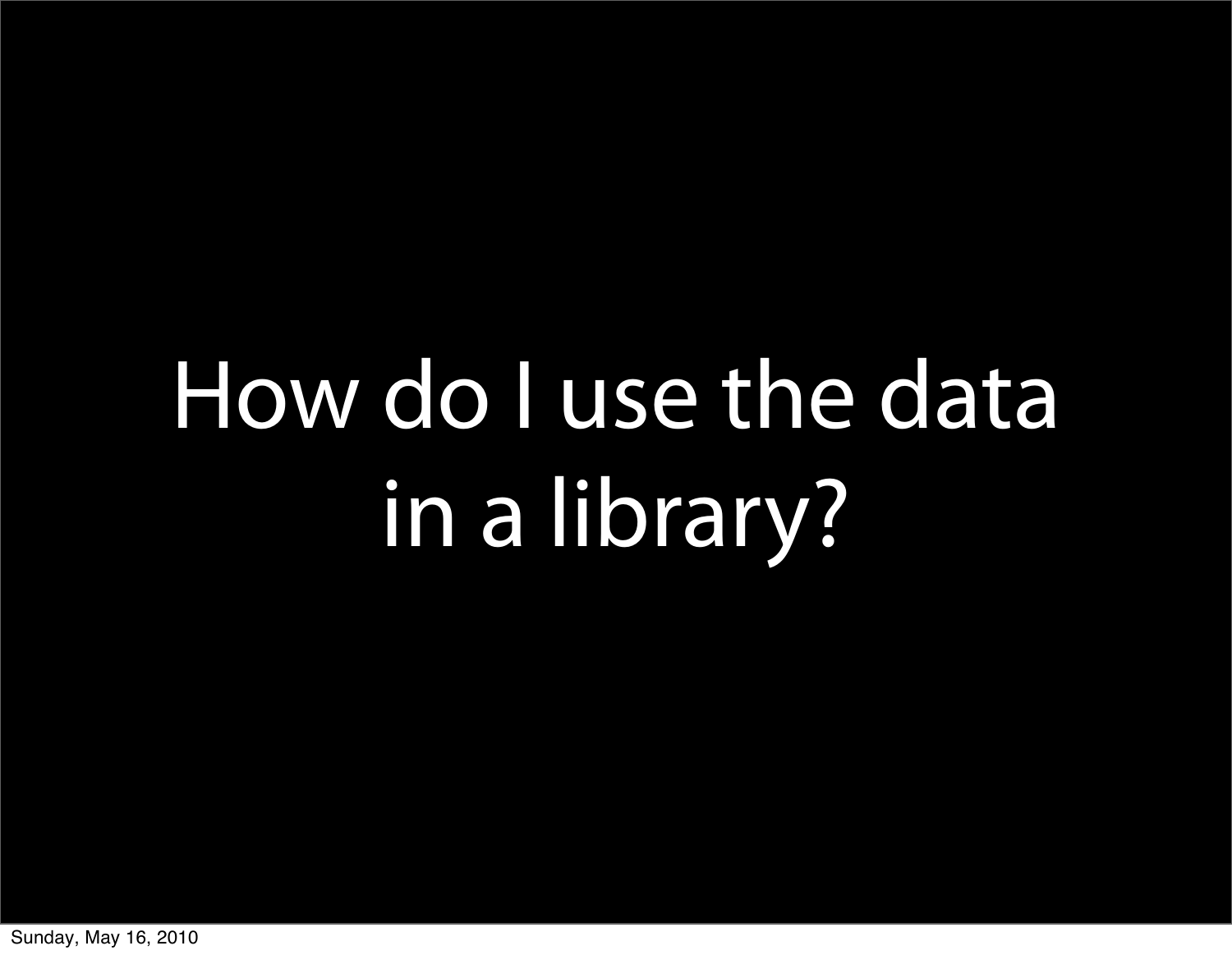## using the data

• Users that can access a library dataset can import it into their Galaxy history for analysis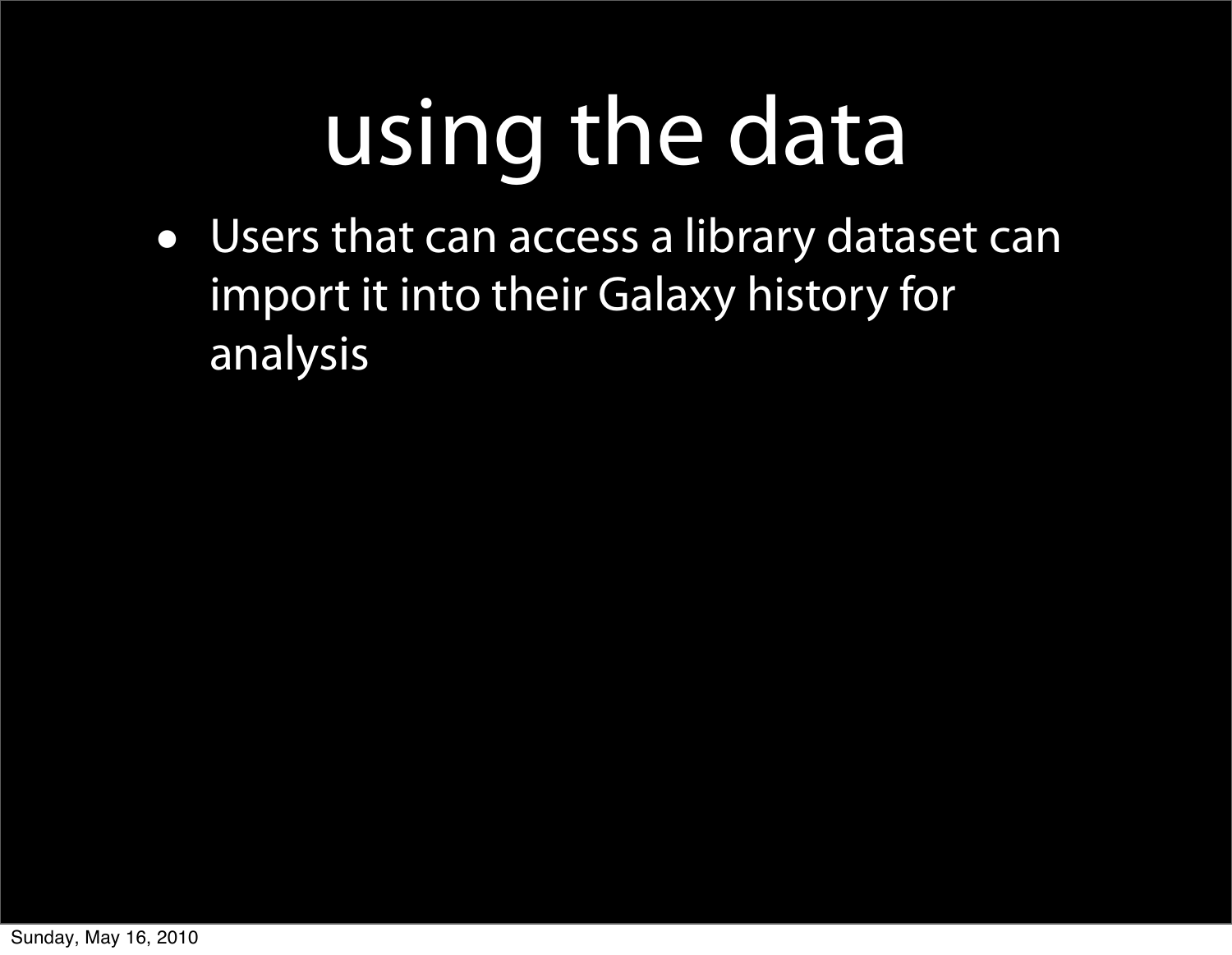## using the data

- Users that can access a library dataset can import it into their Galaxy history for analysis
- Importing a library dataset into a history creates a pointer to the same single disk file, minimizing disk space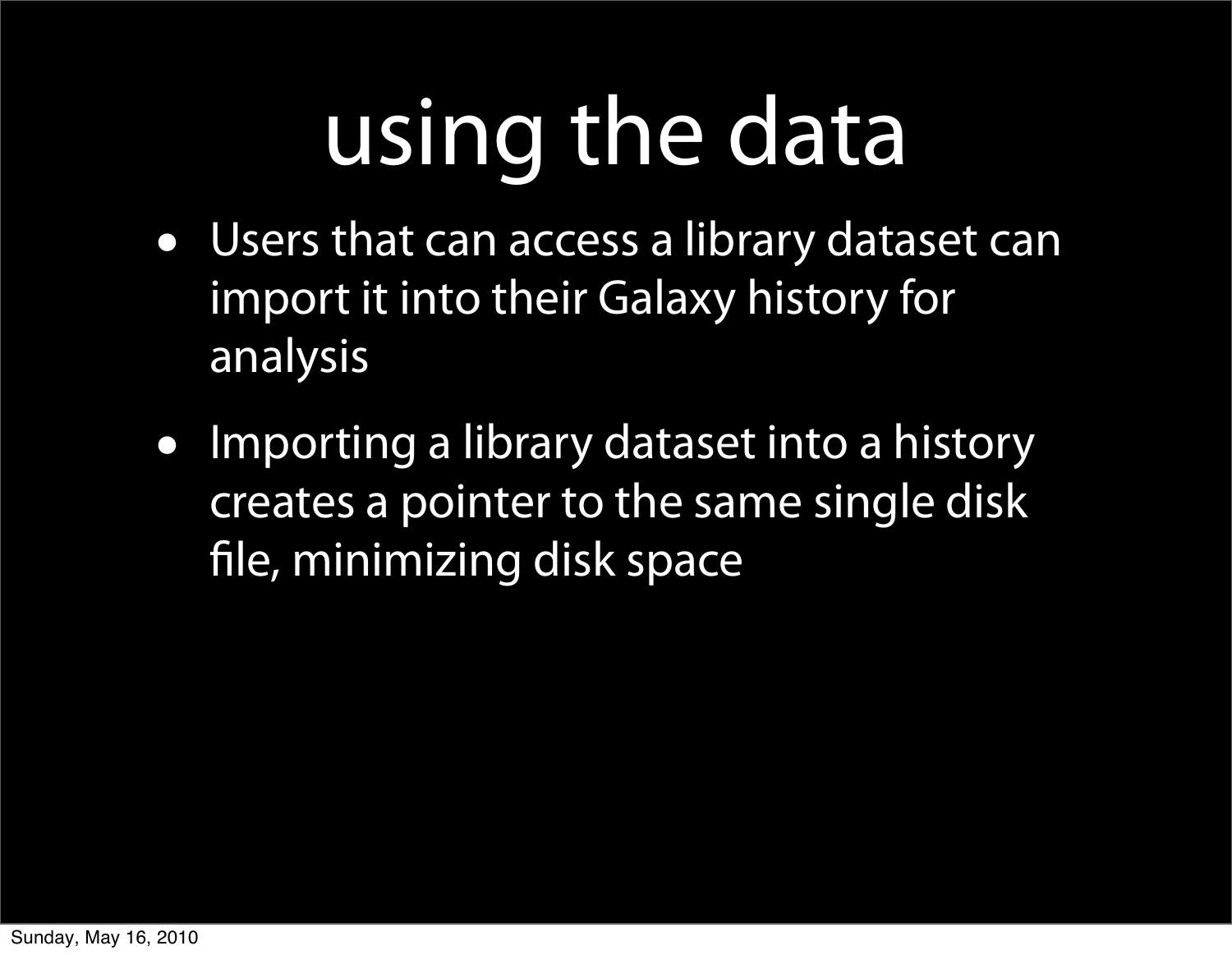## using the data

- Users that can access a library dataset can import it into their Galaxy history for analysis
- Importing a library dataset into a history creates a pointer to the same single disk file, minimizing disk space
- Versioning is supported for library datasets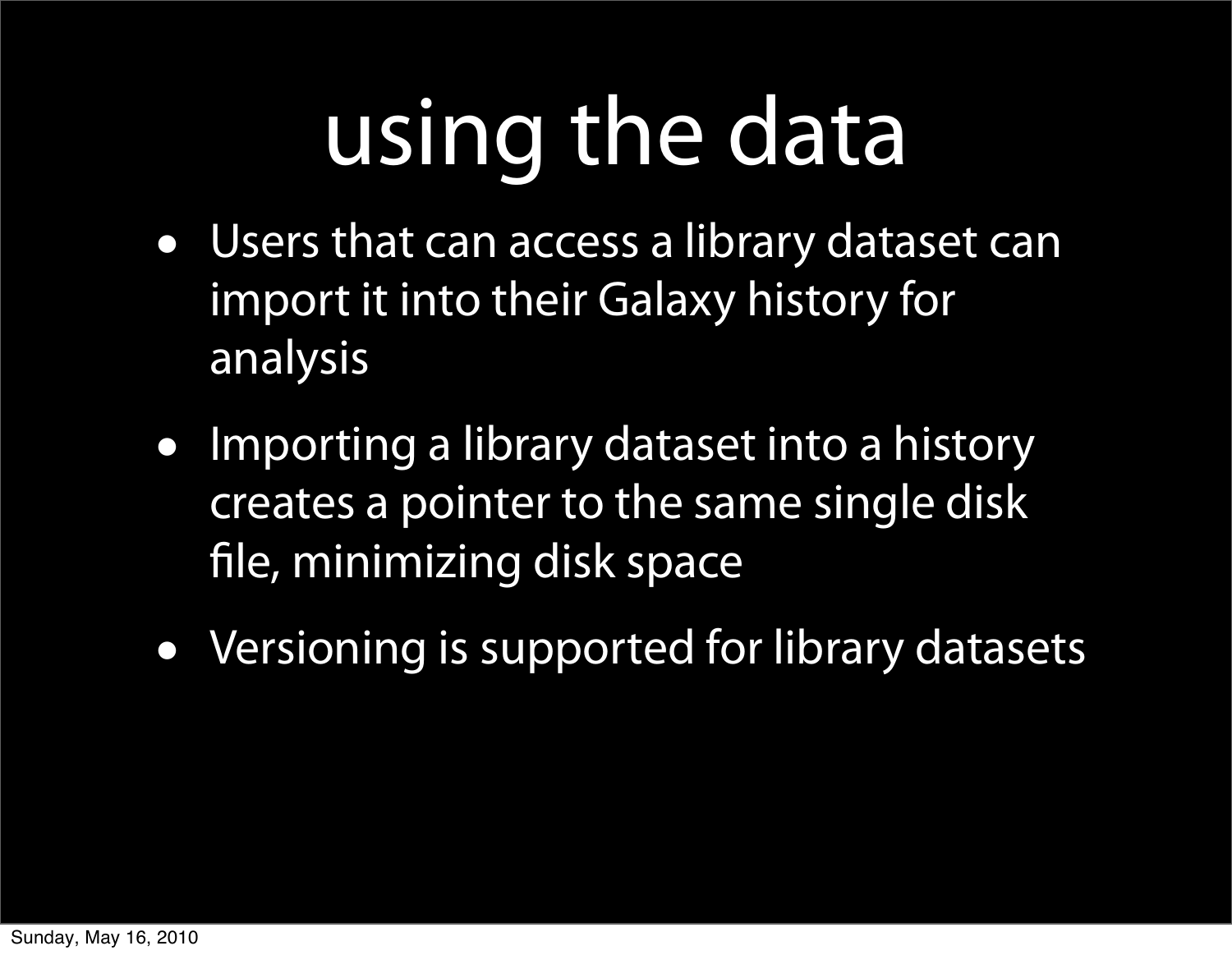#### Can I protect the data?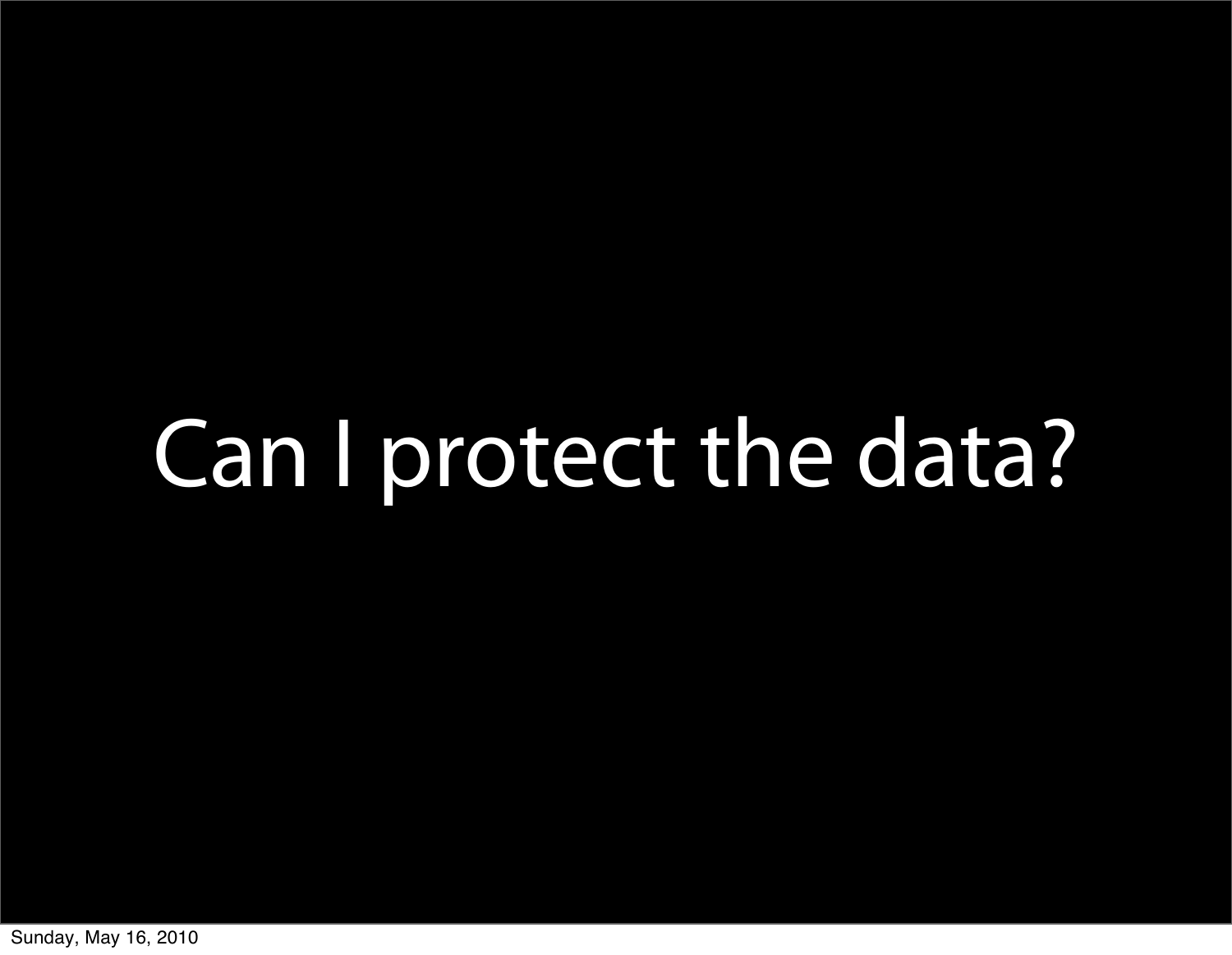## data library security

- Restricts access to the entire library or specific datasets contained within it
- The default is no restriction, making items "public"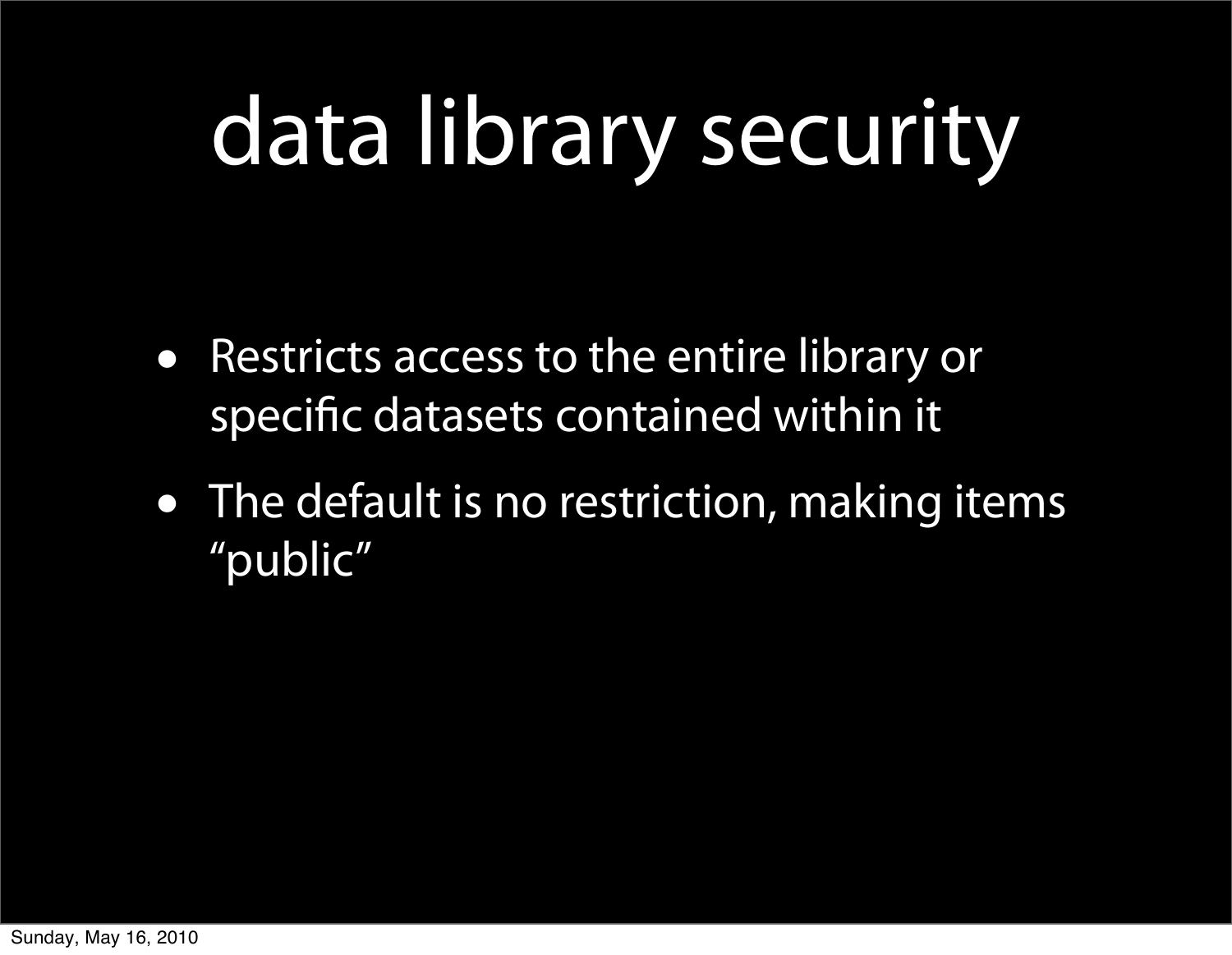#### so Dick can see...

#### Data Library "My first library"

This is the synopsis

| My first library                                                            | <b>Information</b> | Uploaded By      | Date             |
|-----------------------------------------------------------------------------|--------------------|------------------|------------------|
| $\blacktriangledown$ $\Box$ $\Box$ Folder 2 - Folder 2 description $\nabla$ |                    |                  |                  |
| $\Box$ 2.wig $\nabla$                                                       | Info for 2.wig     | admin@bx.psu.edu | $2010 - 05 - 04$ |
| Import into your current history $\phi$ (Go)<br>For selected items: [       |                    |                  |                  |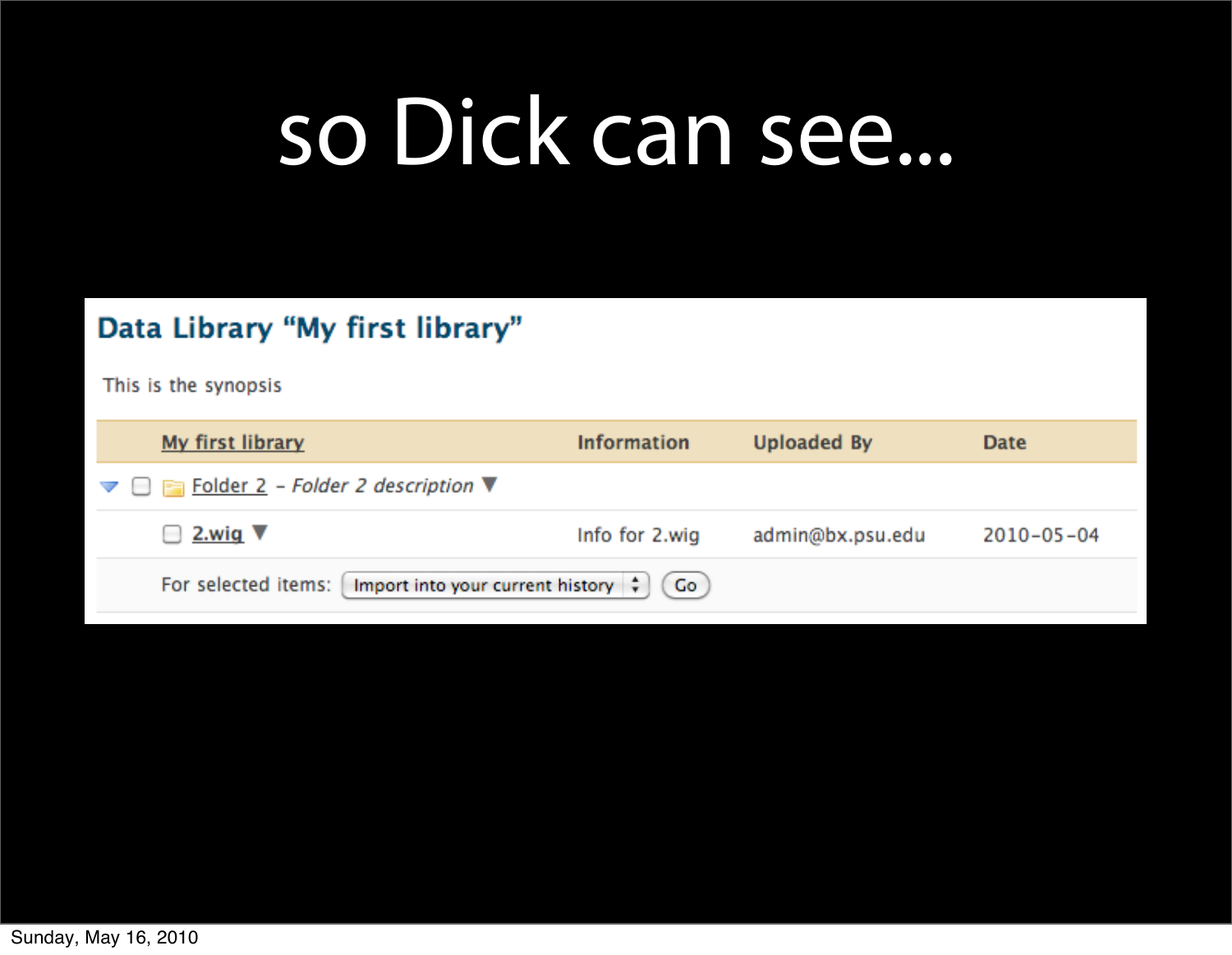#### ...but Jane can see

#### Data Library "My first library"

This is the synopsis

| My first library                                                      | <b>Information</b> | Uploaded By      | Date             |  |  |  |
|-----------------------------------------------------------------------|--------------------|------------------|------------------|--|--|--|
| $\blacktriangledown \square$ Folder 1 - Folder 1 description $\nabla$ |                    |                  |                  |  |  |  |
| $\Box$ 1.fasta $\nabla$                                               | Info for 1.fasta   | admin@bx.psu.edu | $2010 - 05 - 04$ |  |  |  |
| Import into your current history $\phi$ (Go)<br>For selected items:   |                    |                  |                  |  |  |  |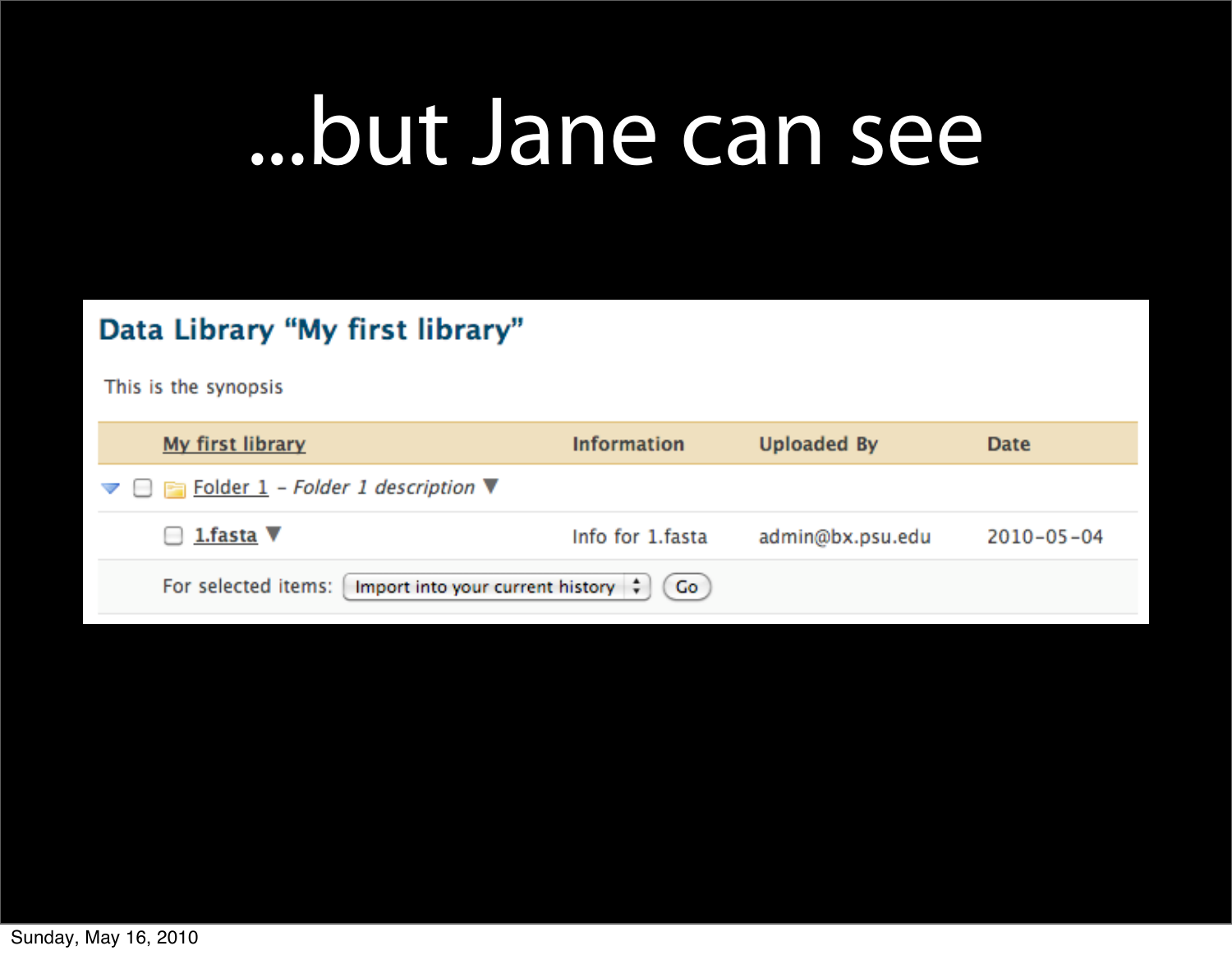## data library security also...

- Grants permission to specific users to perform actions on library items
- The default is no permission to do anything (except access)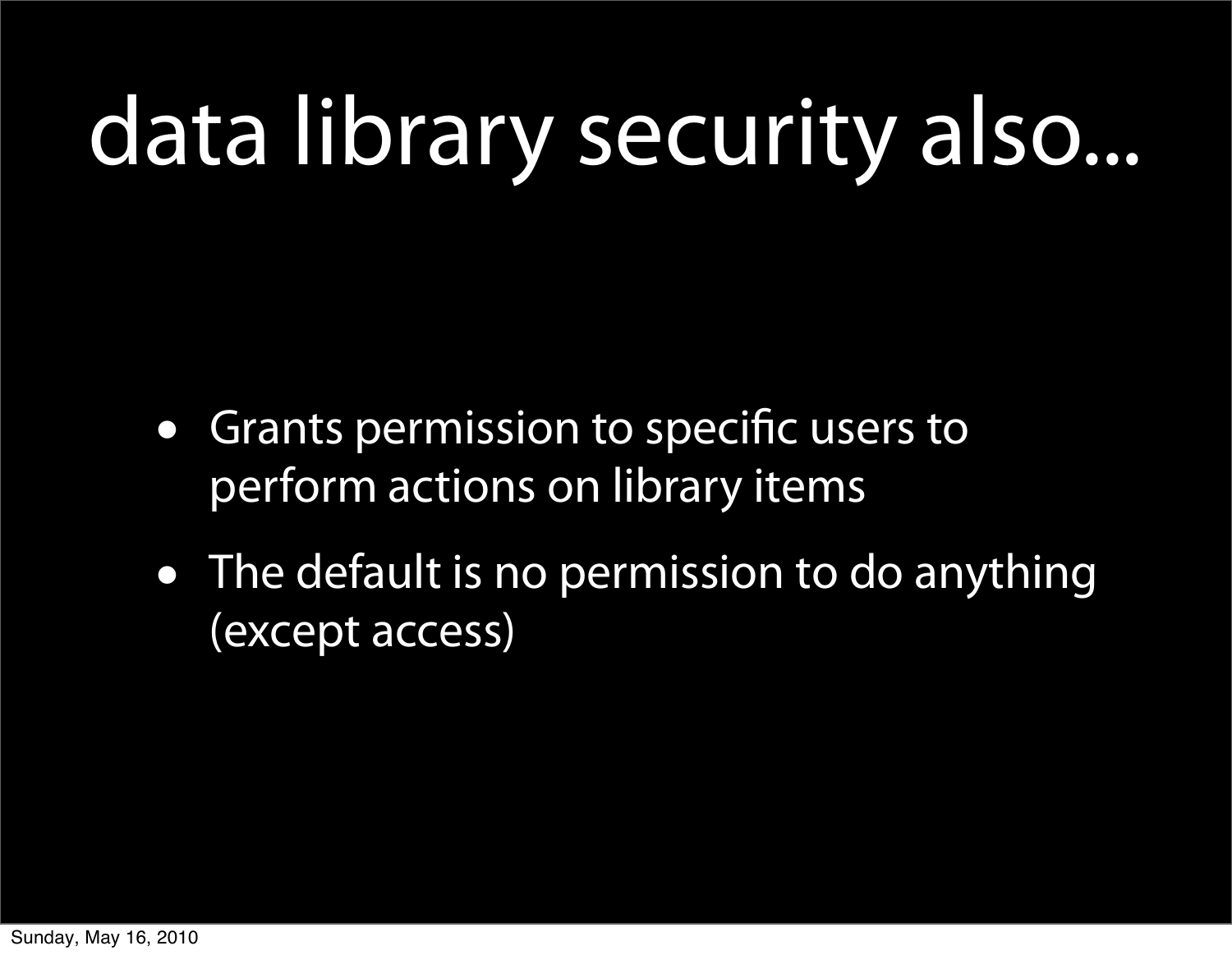#### so Dick can...

#### Data Library "My first library"

This is the synopsis

| My first library             |                                                       | <b>Information</b> | <b>Uploaded By</b> | Date             |
|------------------------------|-------------------------------------------------------|--------------------|--------------------|------------------|
| $F =$ Folder 2 - Folder 2 de | <b>Edit information</b>                               |                    |                    |                  |
| $\Box$ 2.wig $\nabla$        | Add template                                          | o for 2.wig        | admin@bx.psu.edu   | $2010 - 05 - 04$ |
| For selected items:          | Delete this folder<br>Import into your current mstory | Go                 |                    |                  |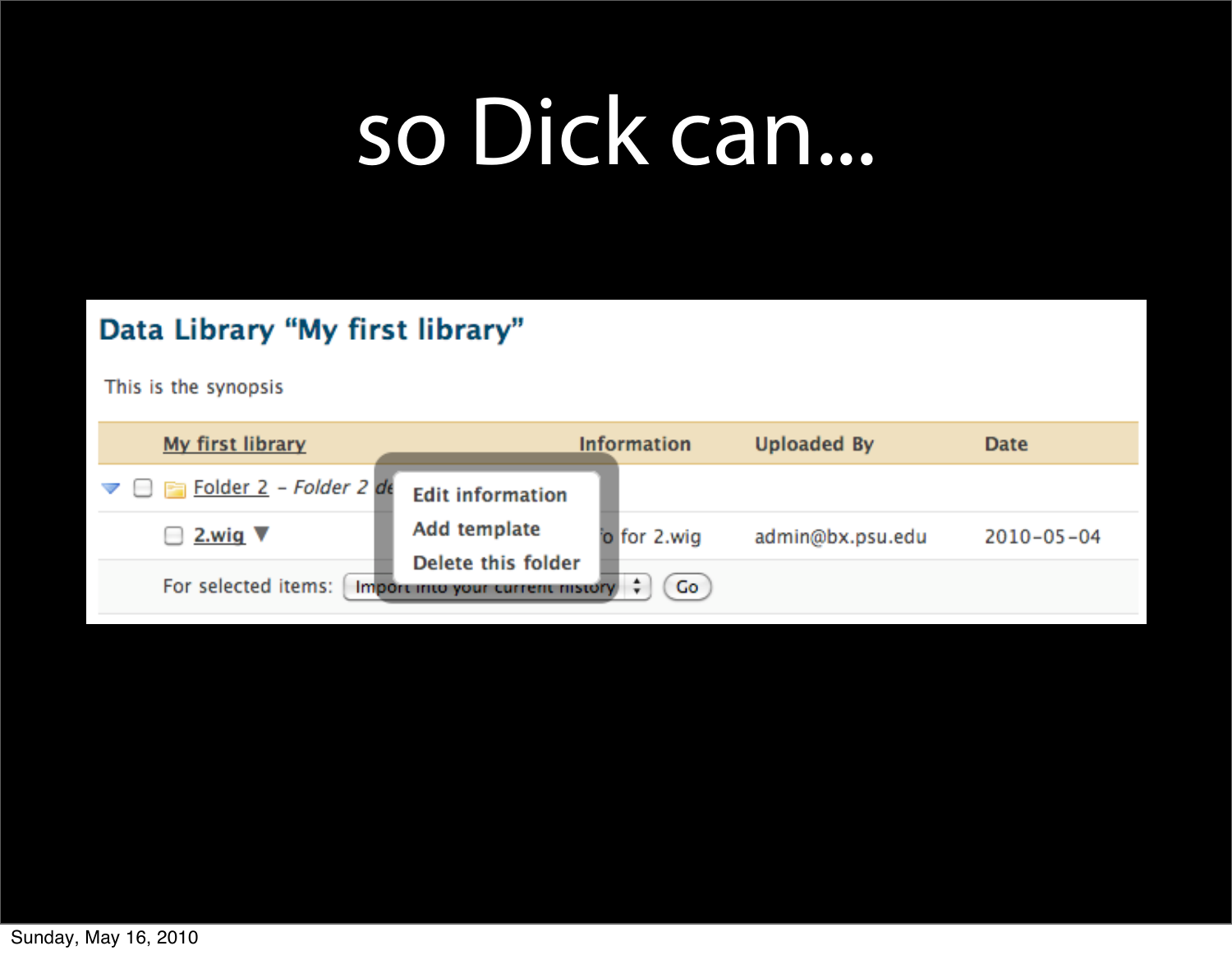#### but Jane can...

#### Data Library "My first library"

#### This is the synopsis

| My first library                                               |                                               | <b>Information</b>            | <b>Uploaded By</b>                                                           | <b>Date</b>      |
|----------------------------------------------------------------|-----------------------------------------------|-------------------------------|------------------------------------------------------------------------------|------------------|
| $\Box$ Folder 1 – Folder 1 di                                  | <b>Add datasets</b>                           |                               |                                                                              |                  |
| 1.fasta $\nabla$                                               | Add sub-folder                                | o for 1.fasta                 | admin@bx.psu.edu                                                             | $2010 - 05 - 04$ |
| For selected items:<br>Impi                                    | <b>Edit information</b><br>Add template       | Go                            |                                                                              |                  |
| TIP: Multiple compression of<br>• bzip2: Compression takes the | <b>Edit permissions</b><br>Delete this folder | downloading library datasets: | most time out is better for slower network connections (that transfer slower |                  |

than the rate of compression) since the resulting file size is smallest.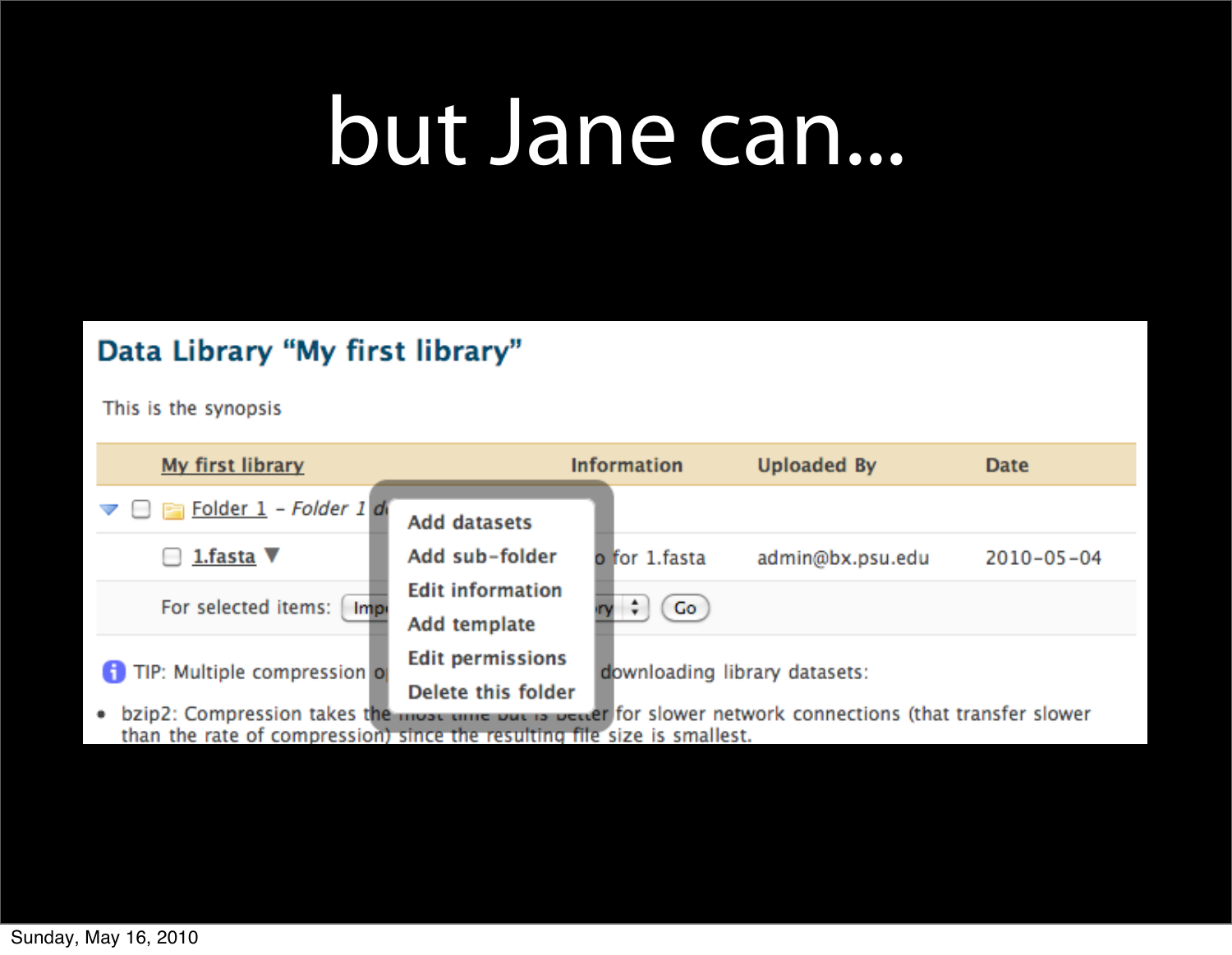#### How does this work?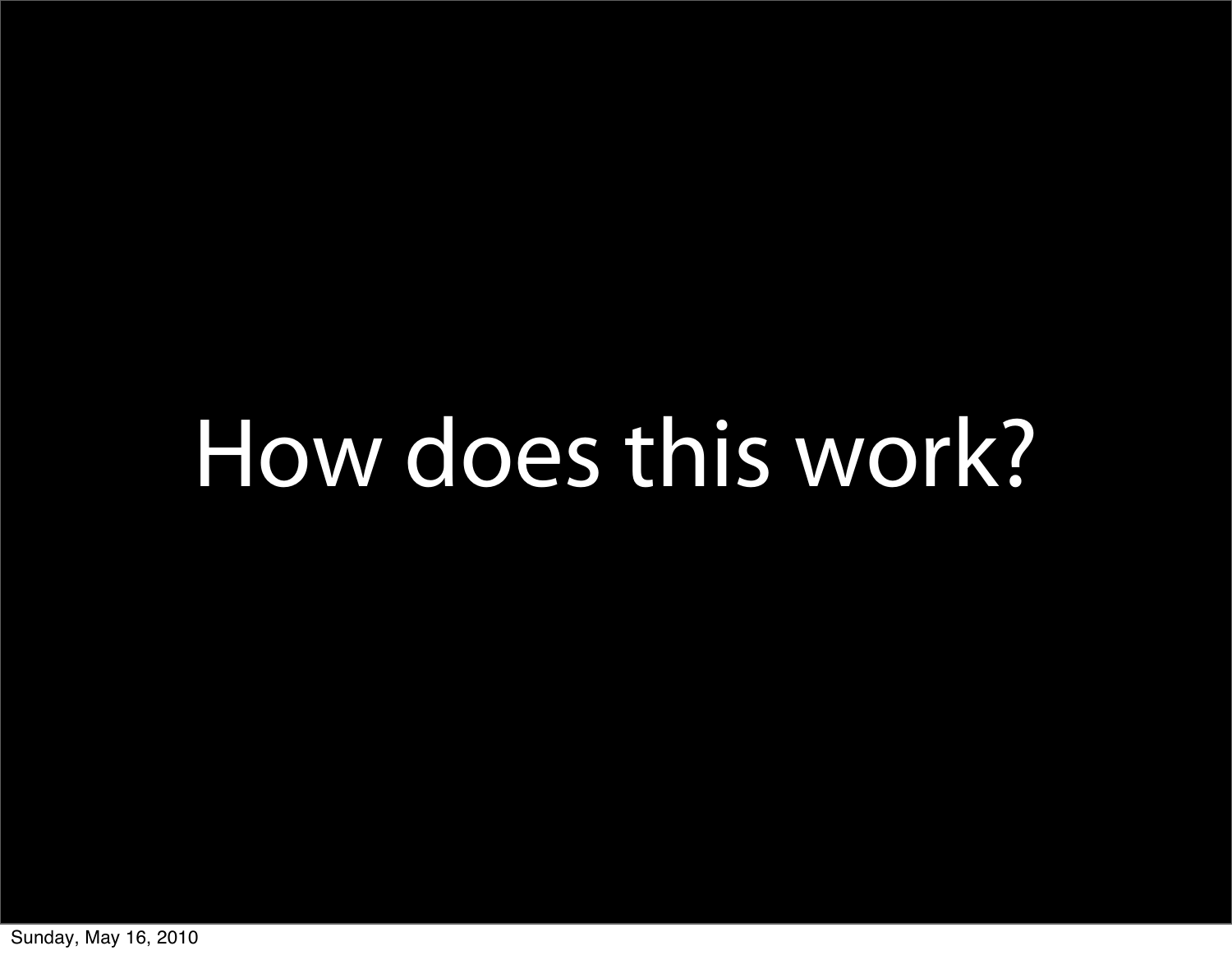Sunday, May 16, 2010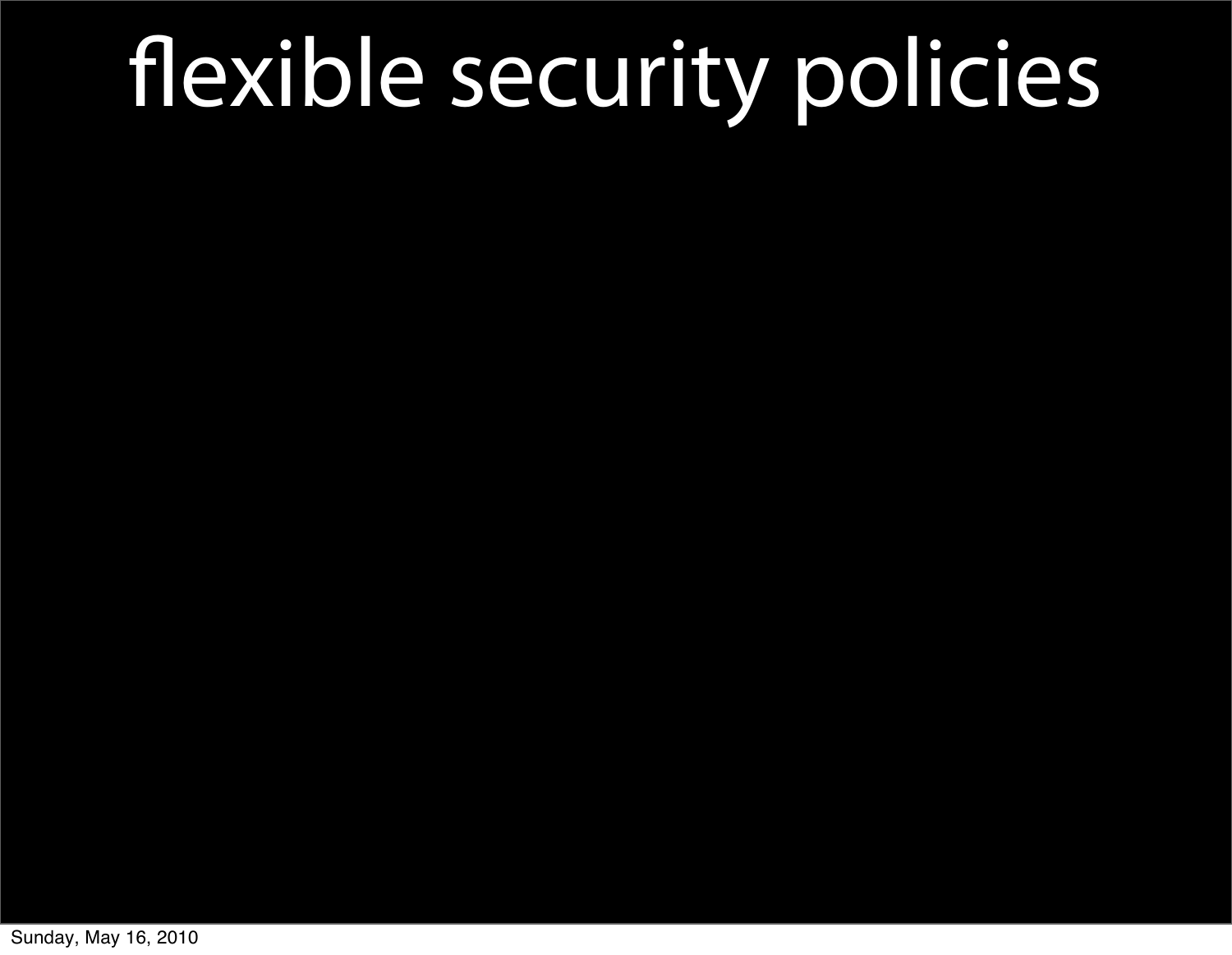• Use built-in role-based authorization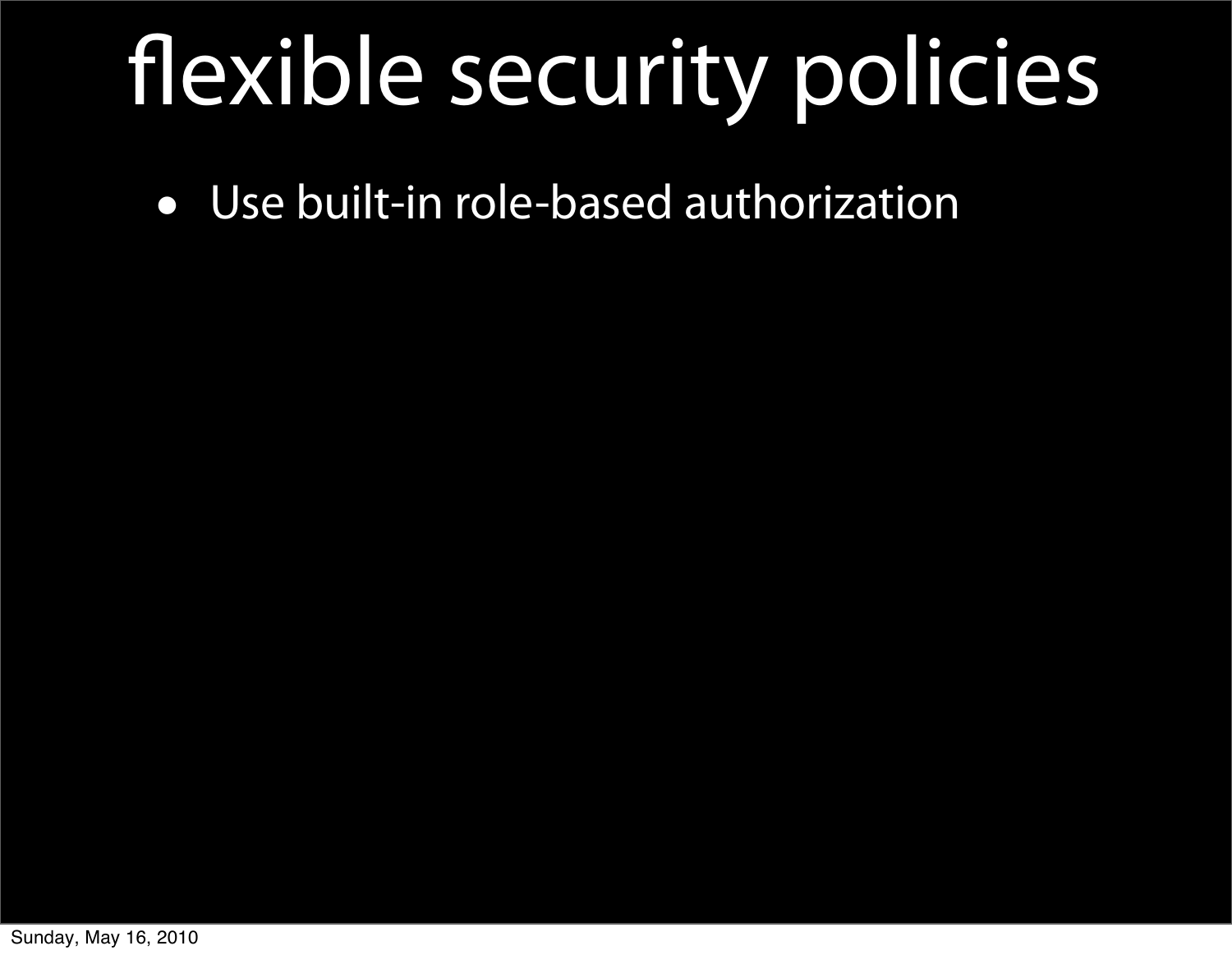- Use built-in role-based authorization
- Library level: access library, add, modify, manage permissions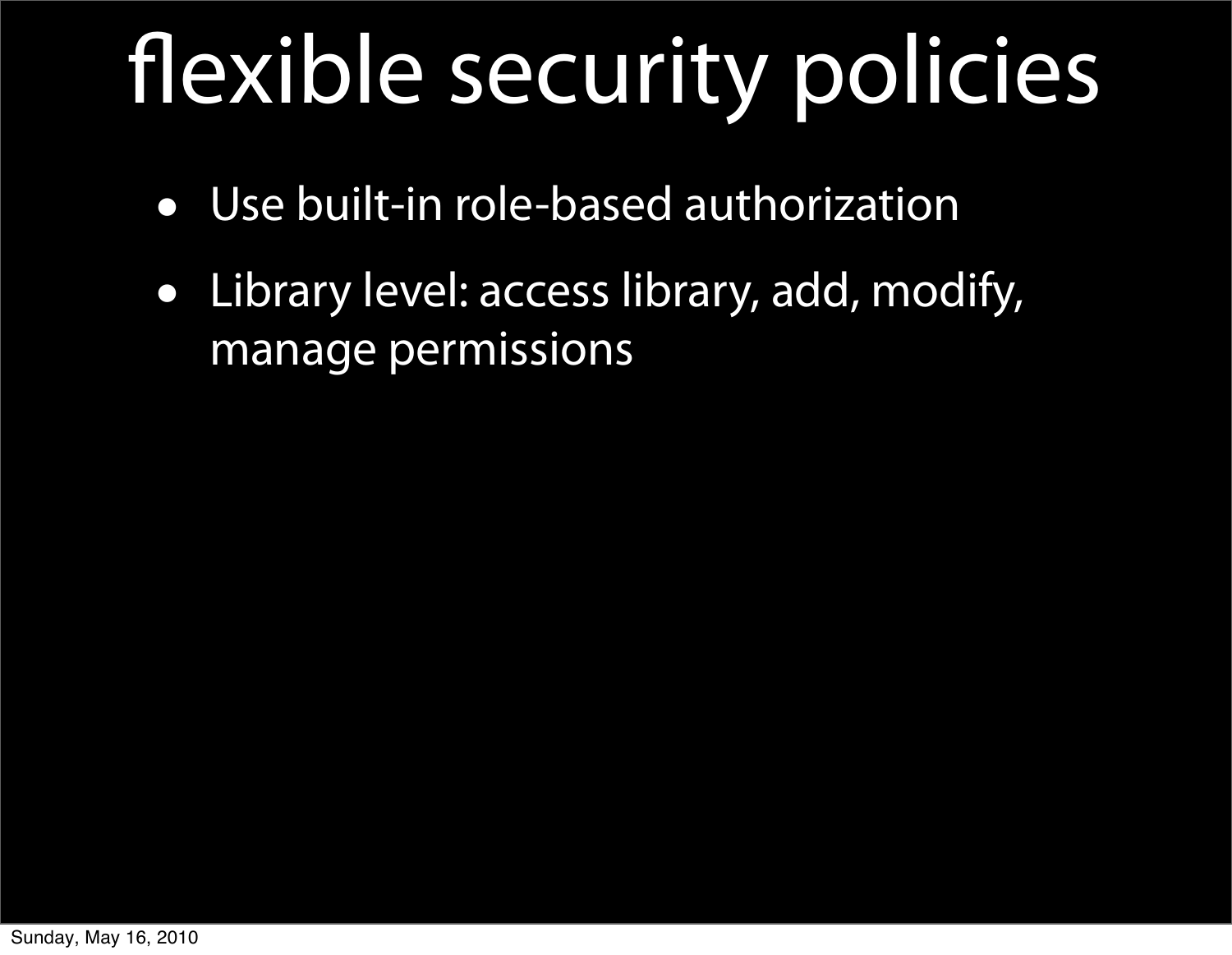- Use built-in role-based authorization
- Library level: access library, add, modify, manage permissions
- Folder level: add, modify, manage permissions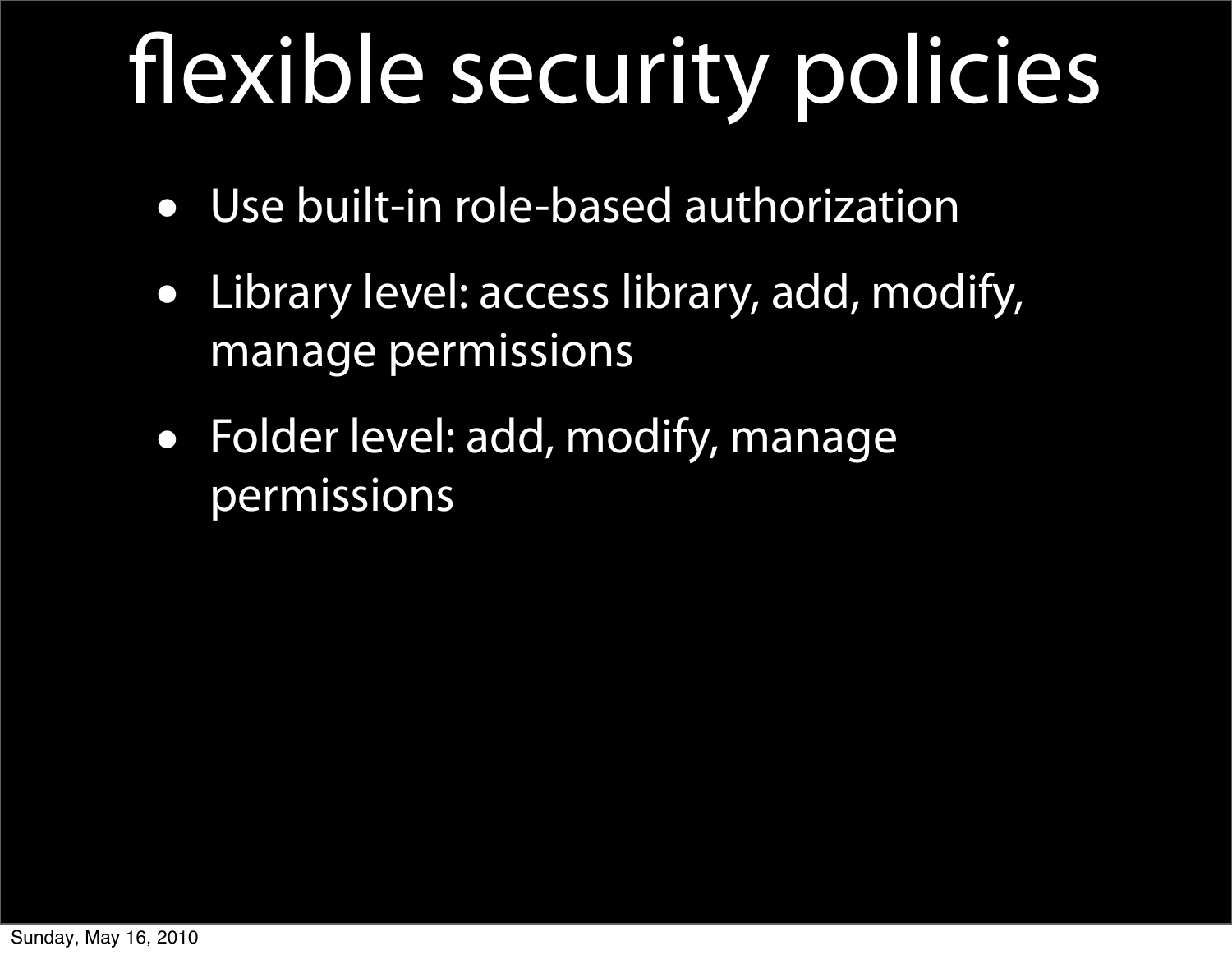- Use built-in role-based authorization
- Library level: access library, add, modify, manage permissions
- Folder level: add, modify, manage permissions
- Datasets: access, modify, manage permissions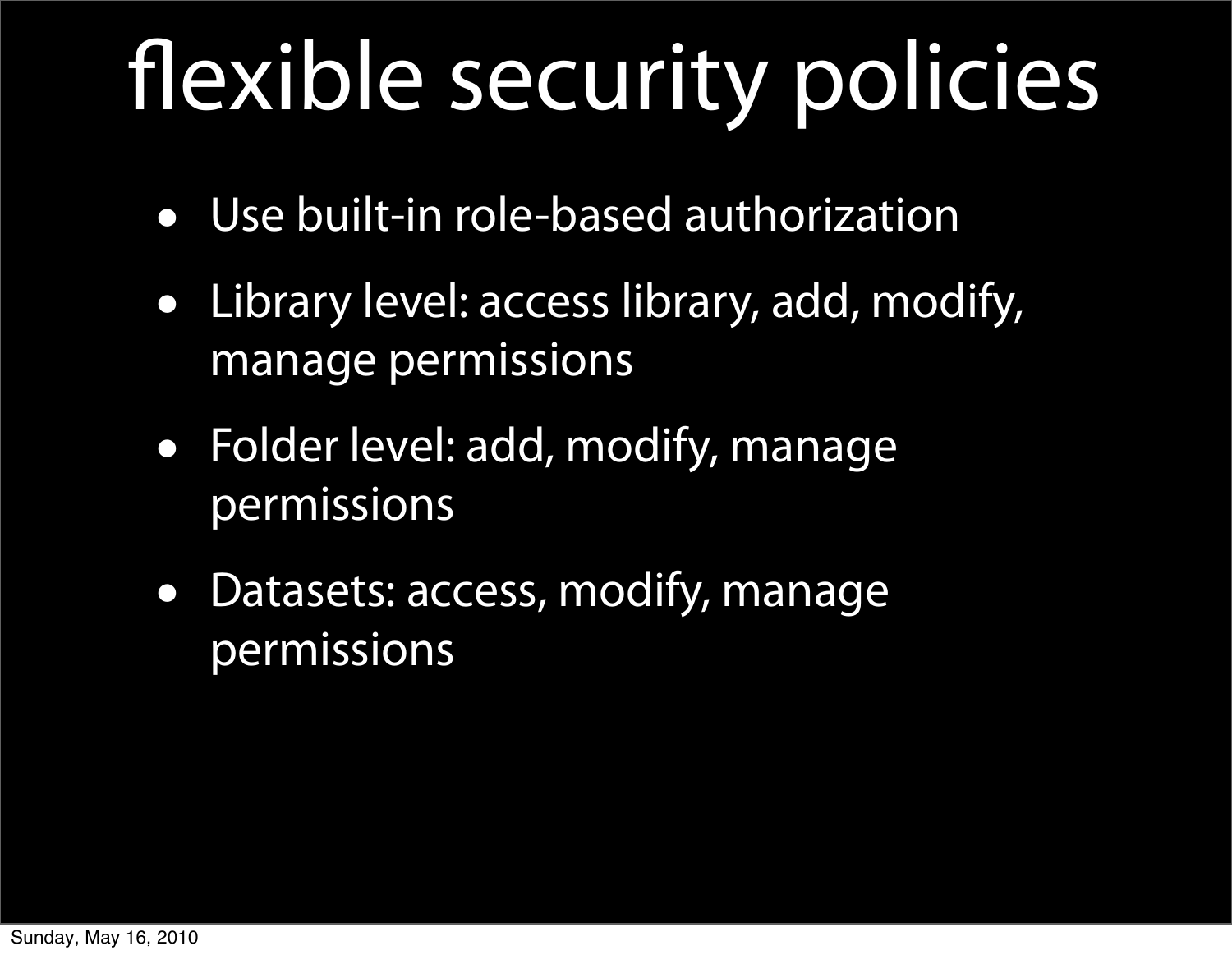#### and...

• Security settings are automatically inherited downward in the hierarchy, but can be overridden, providing distinct security policies at any level in the hierarchy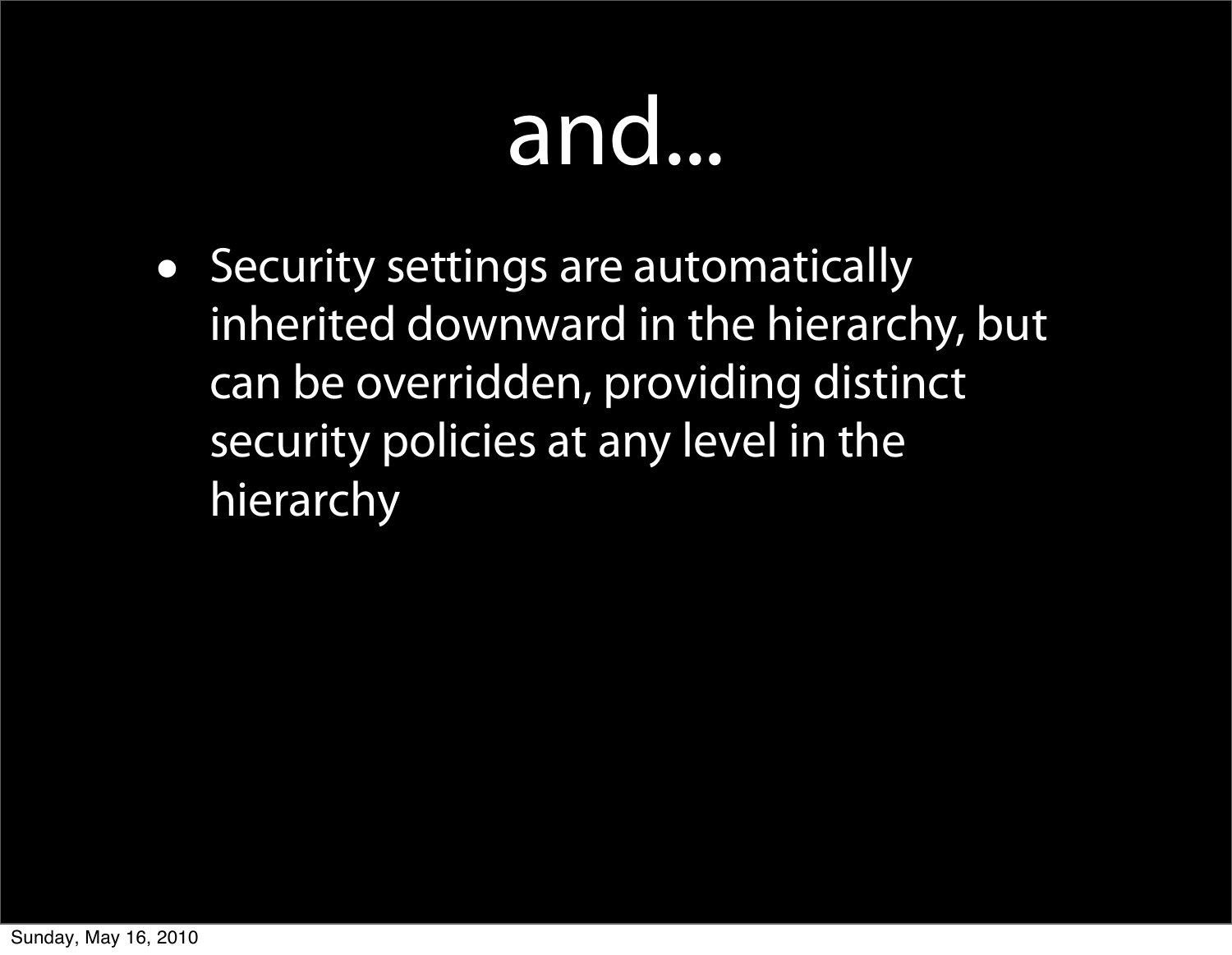What's the difference between the "library access" permission on a library and the "access" permission on a dataset?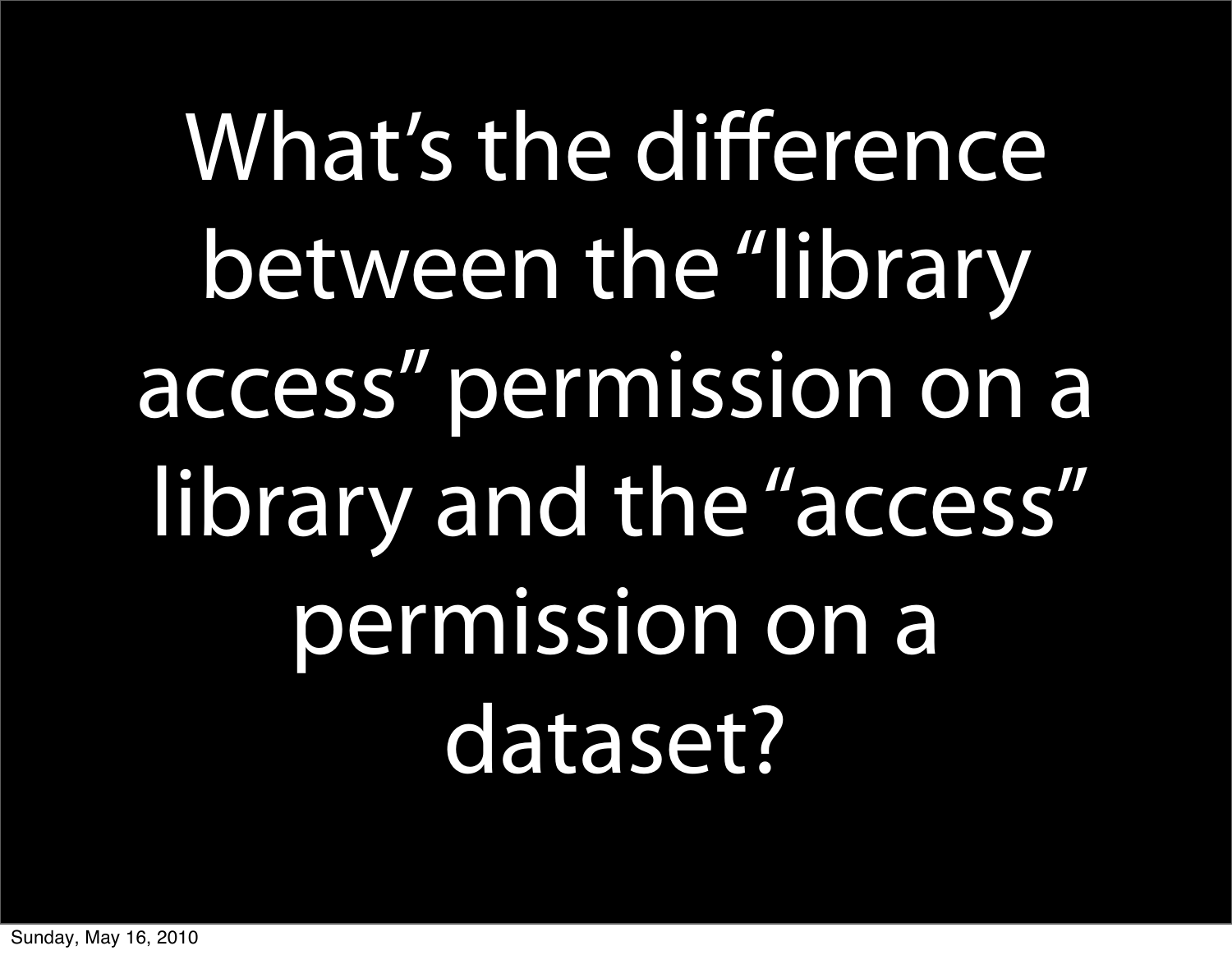#### subtle, but important

• If a library is public but a contained dataset is not, anyone can see the library, but not everyone will see the dataset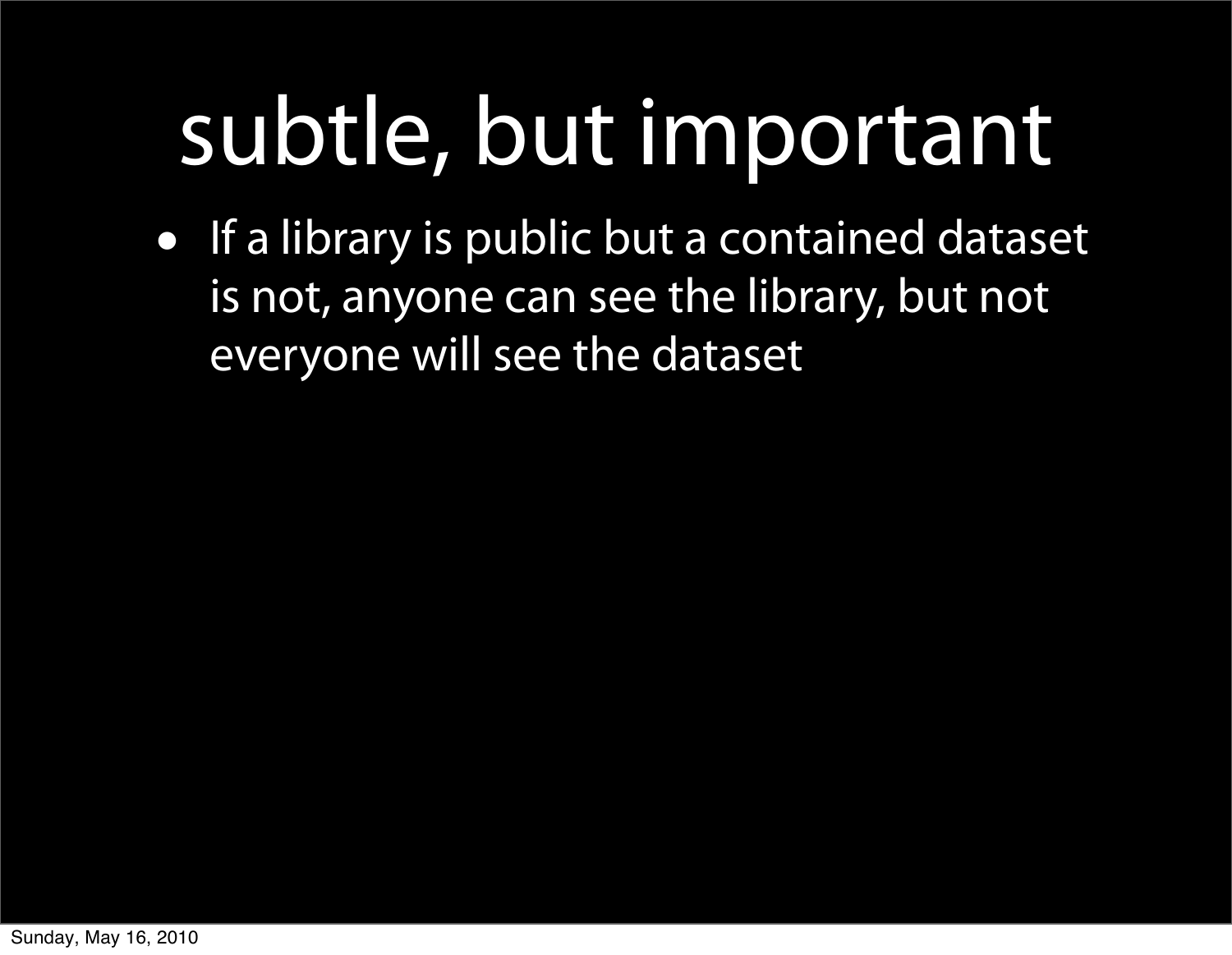#### subtle, but important

- If a library is public but a contained dataset is not, anyone can see the library, but not everyone will see the dataset
- If a library is restricted, but a contained dataset is public, only those that can see the library will have access to the dataset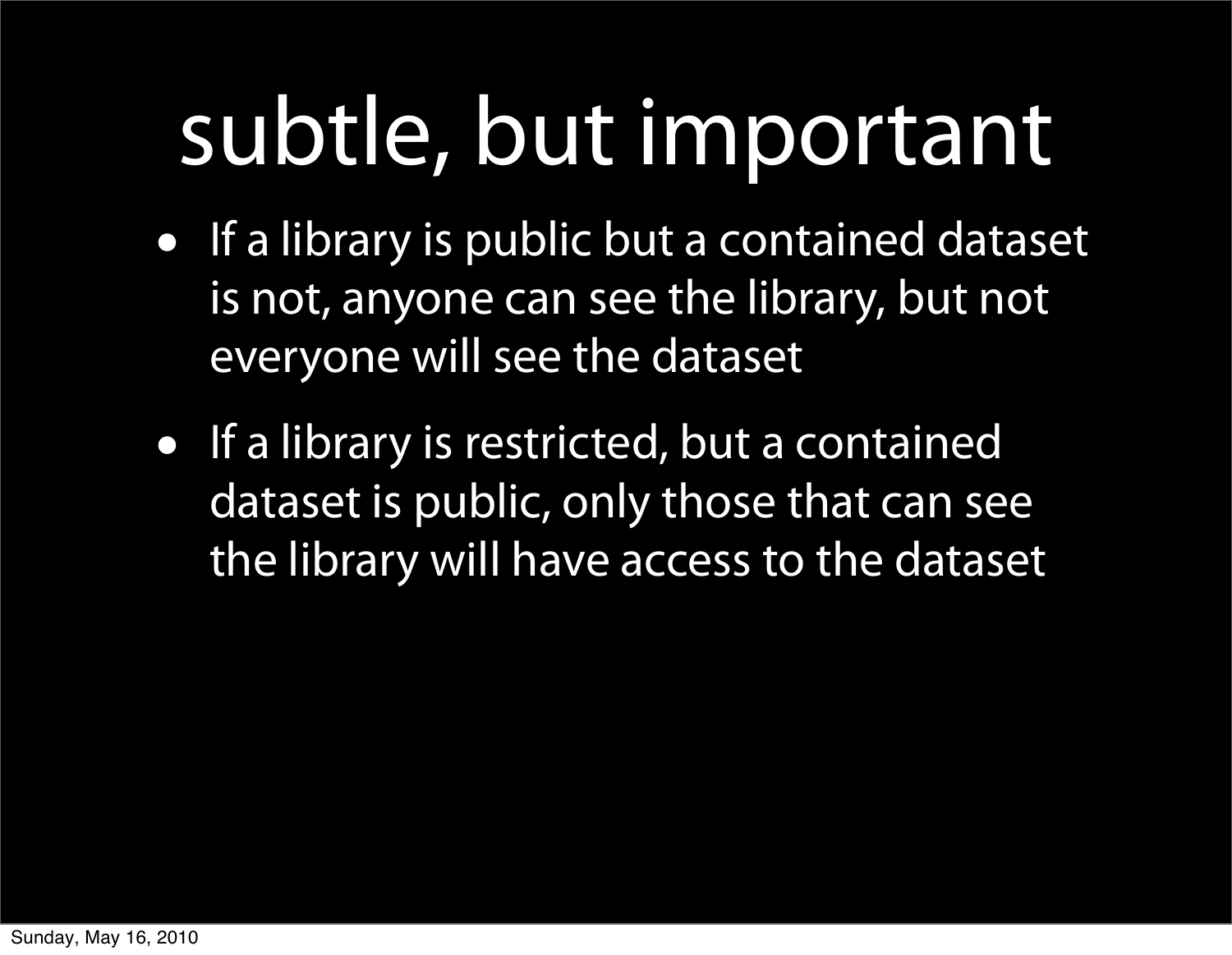#### subtle, but important

- If a library is public but a contained dataset is not, anyone can see the library, but not everyone will see the dataset
- If a library is restricted, but a contained dataset is public, only those that can see the library will have access to the dataset
- Users having any role associated with "library access" can see the library, but users must have all roles associated with "access" on the dataset in order to see the dataset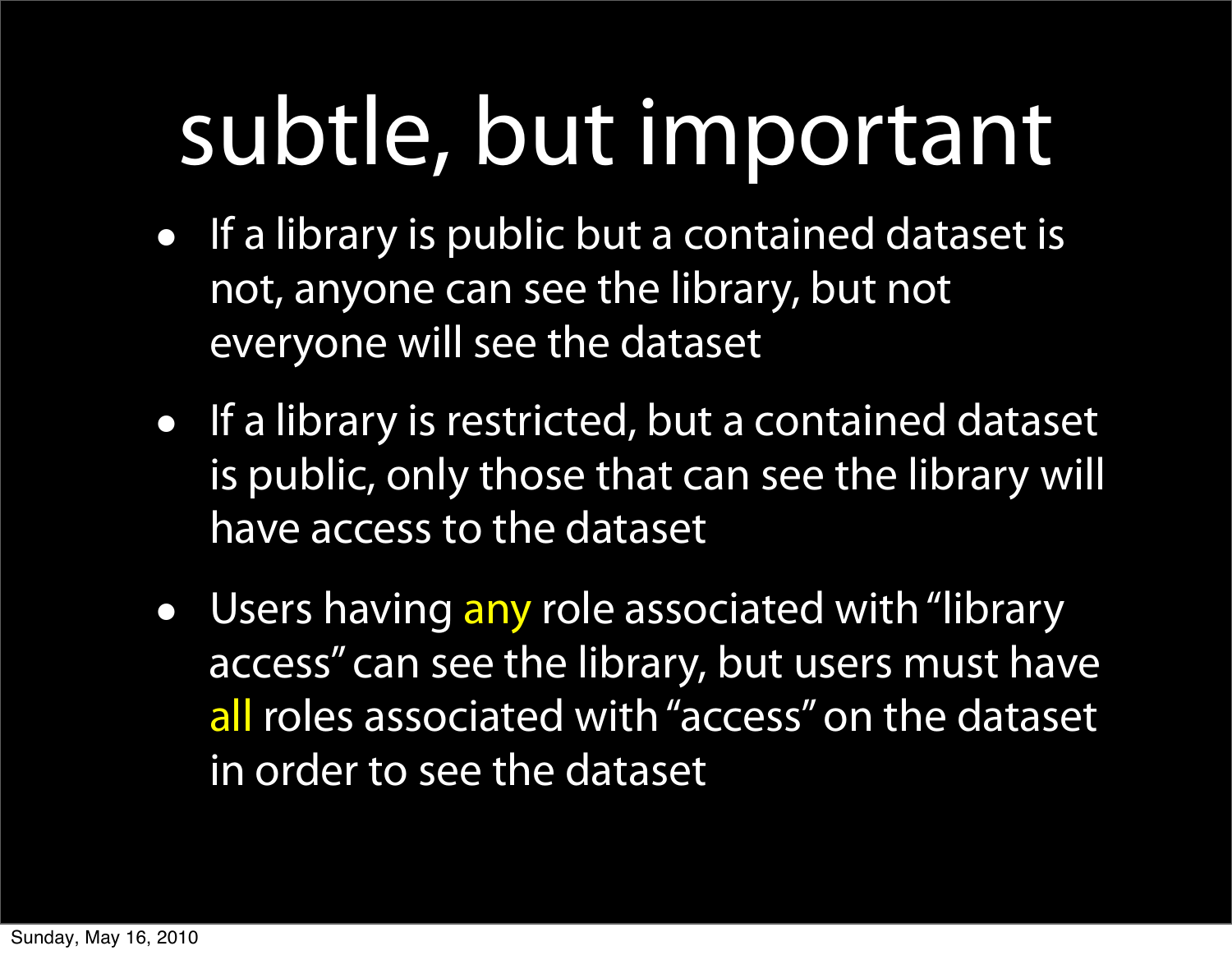Sunday, May 16, 2010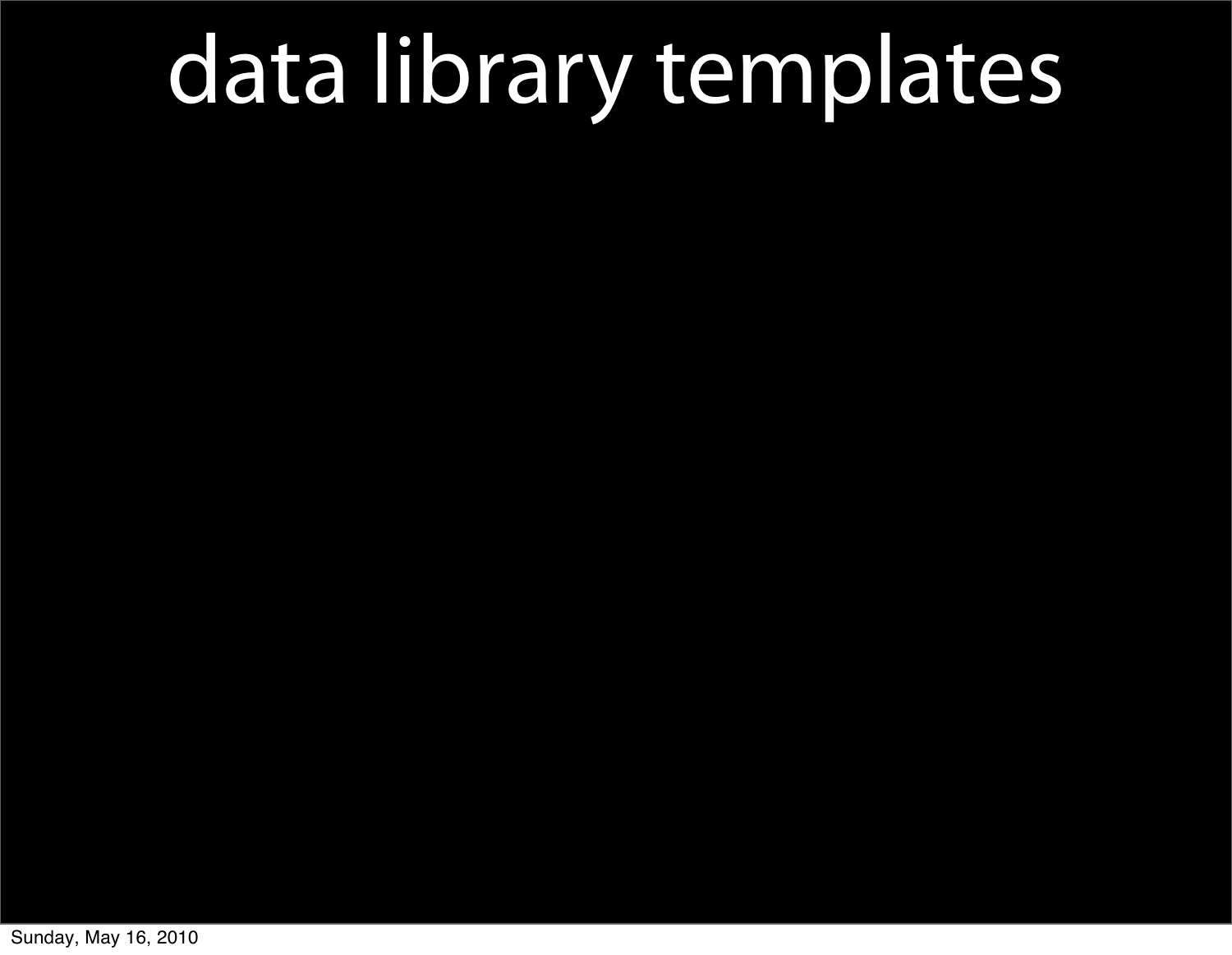• Associate information with a library and its contents (e.g., associate sequencing run parameters with the resulting dataset)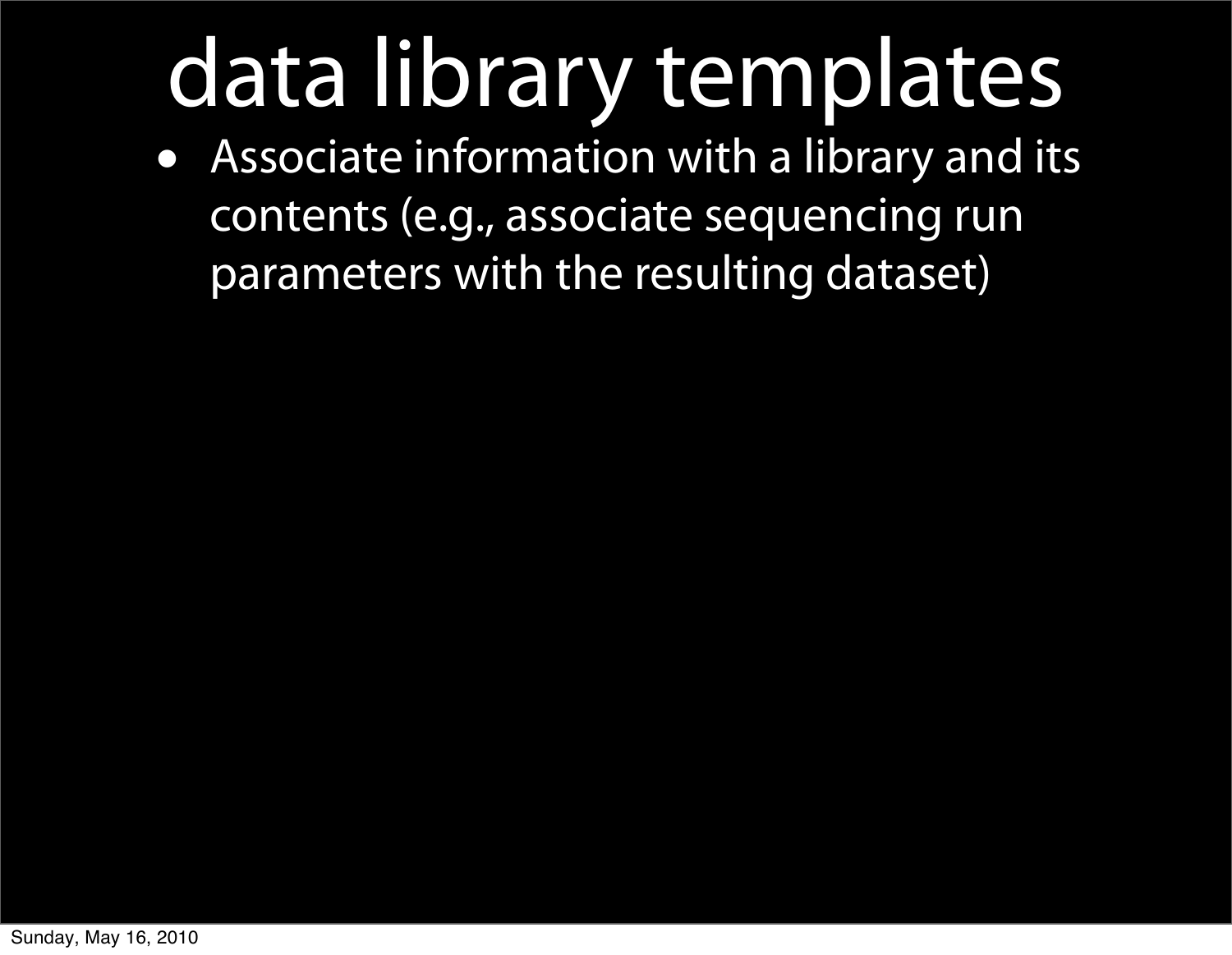- Associate information with a library and its contents (e.g., associate sequencing run parameters with the resulting dataset)
- Template layout can easily be defined or changed at any time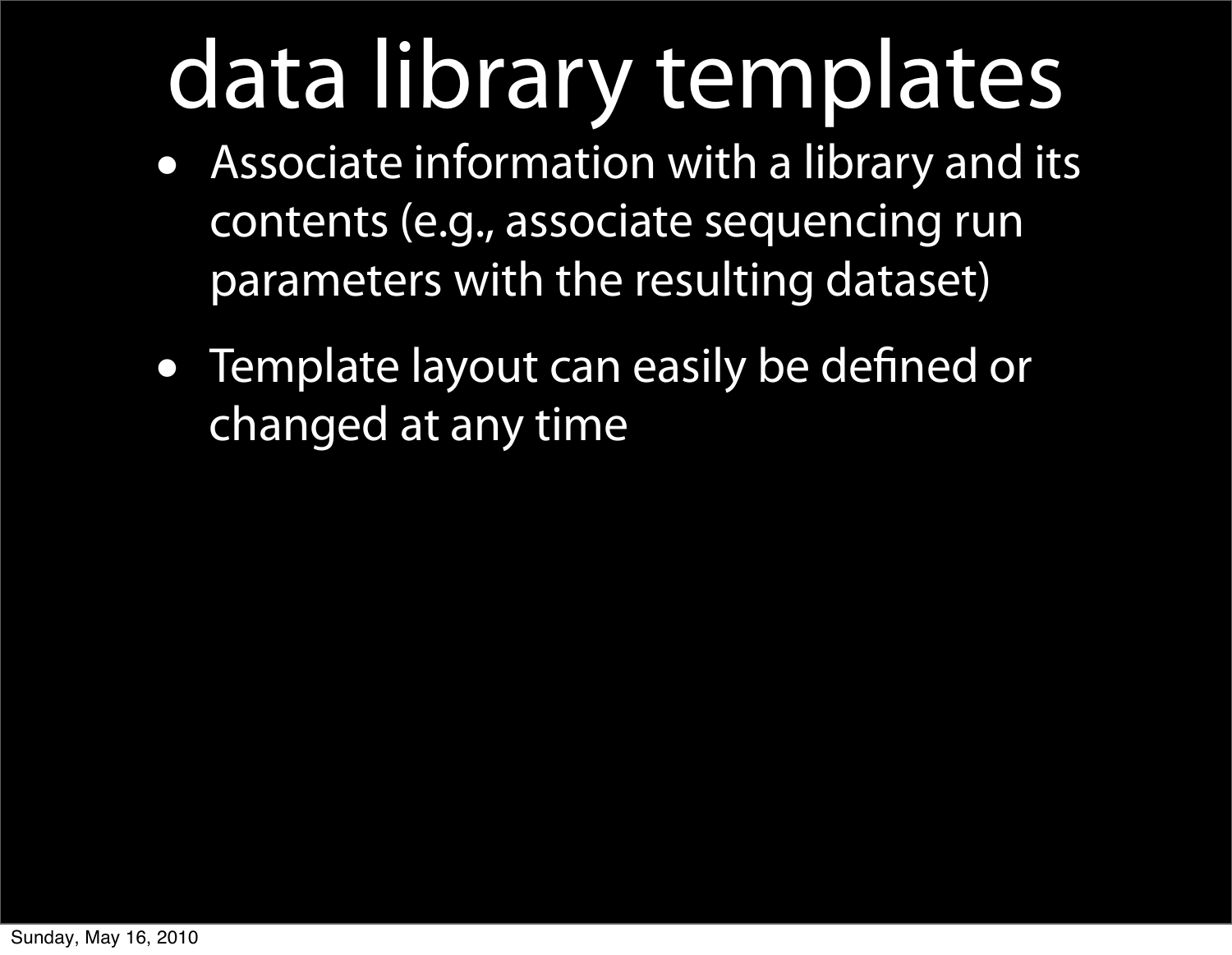- Associate information with a library and its contents (e.g., associate sequencing run parameters with the resulting dataset)
- Template layout can easily be defined or changed at any time
- Templates can be inherited downward, but can be overridden at any level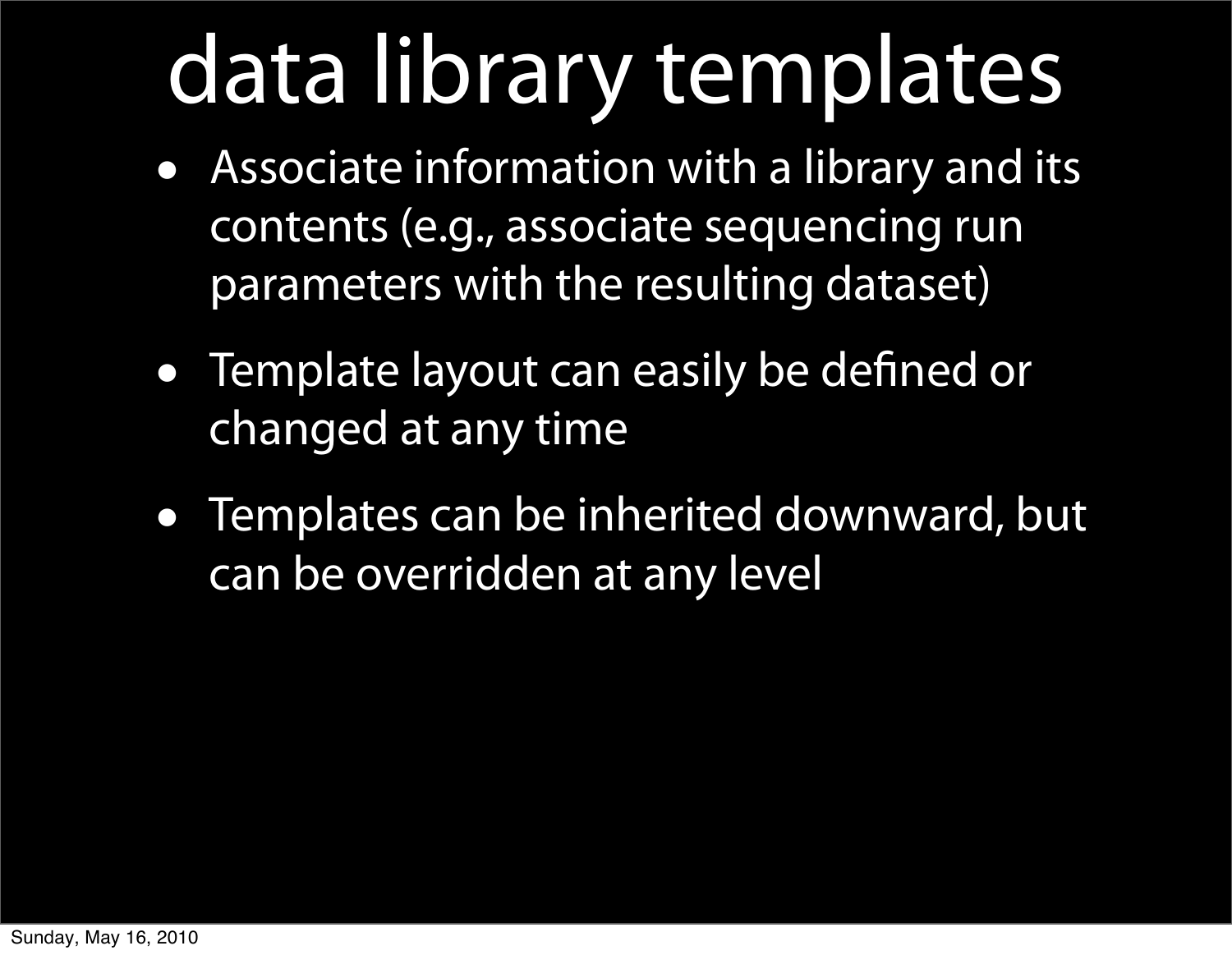- Associate information with a library and its contents (e.g., associate sequencing run parameters with the resulting dataset)
- Template layout can easily be defined or changed at any time
- Templates can be inherited downward, but can be overridden at any level
- Template inheritance can be turned on or off at any level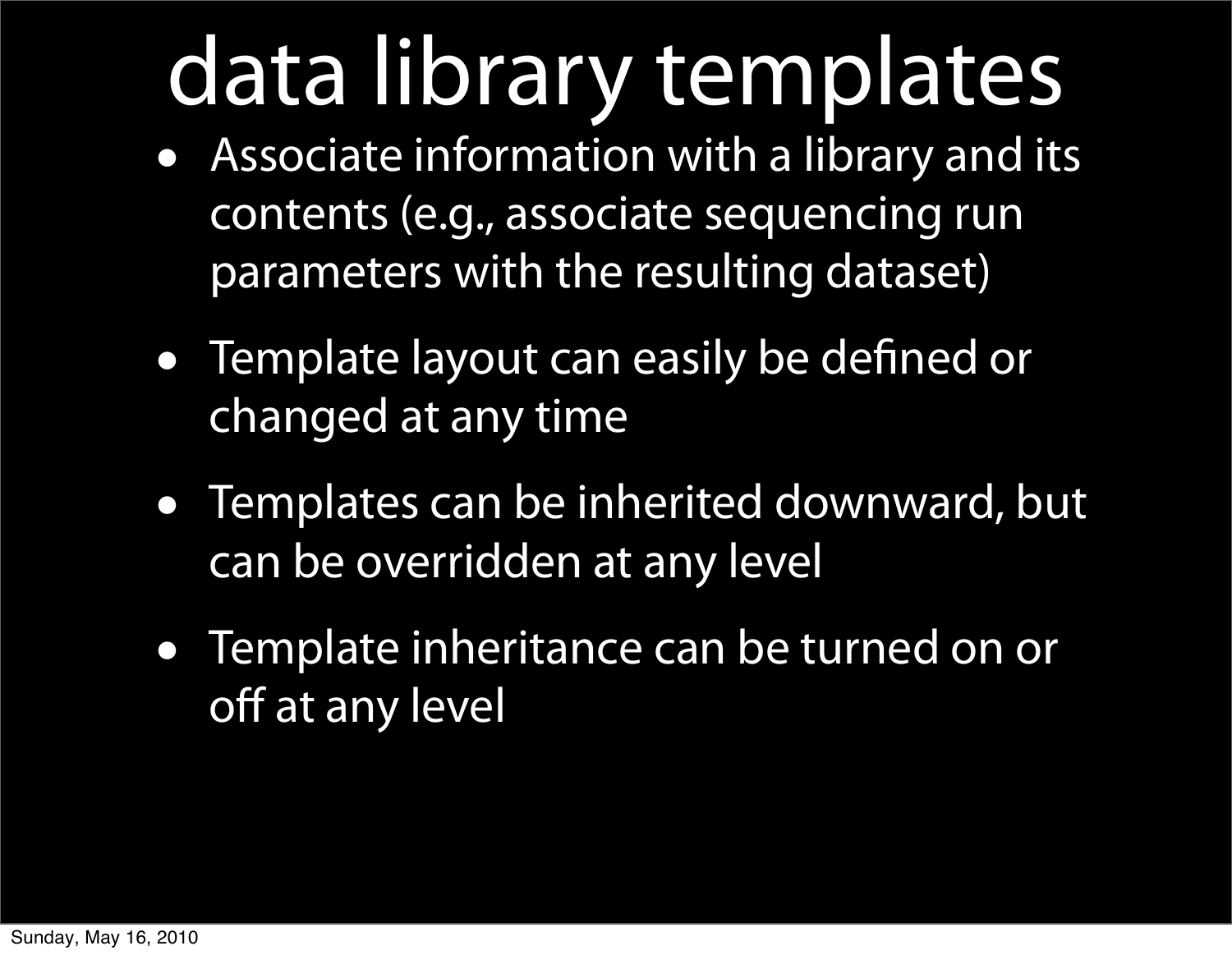- Associate information with a library and its contents (e.g., associate sequencing run parameters with the resulting dataset)
- Template layout can easily be defined or changed at any time
- Templates can be inherited downward, but can be overridden at any level
- Template inheritance can be turned on or off at any level
- Templates can be deleted from any item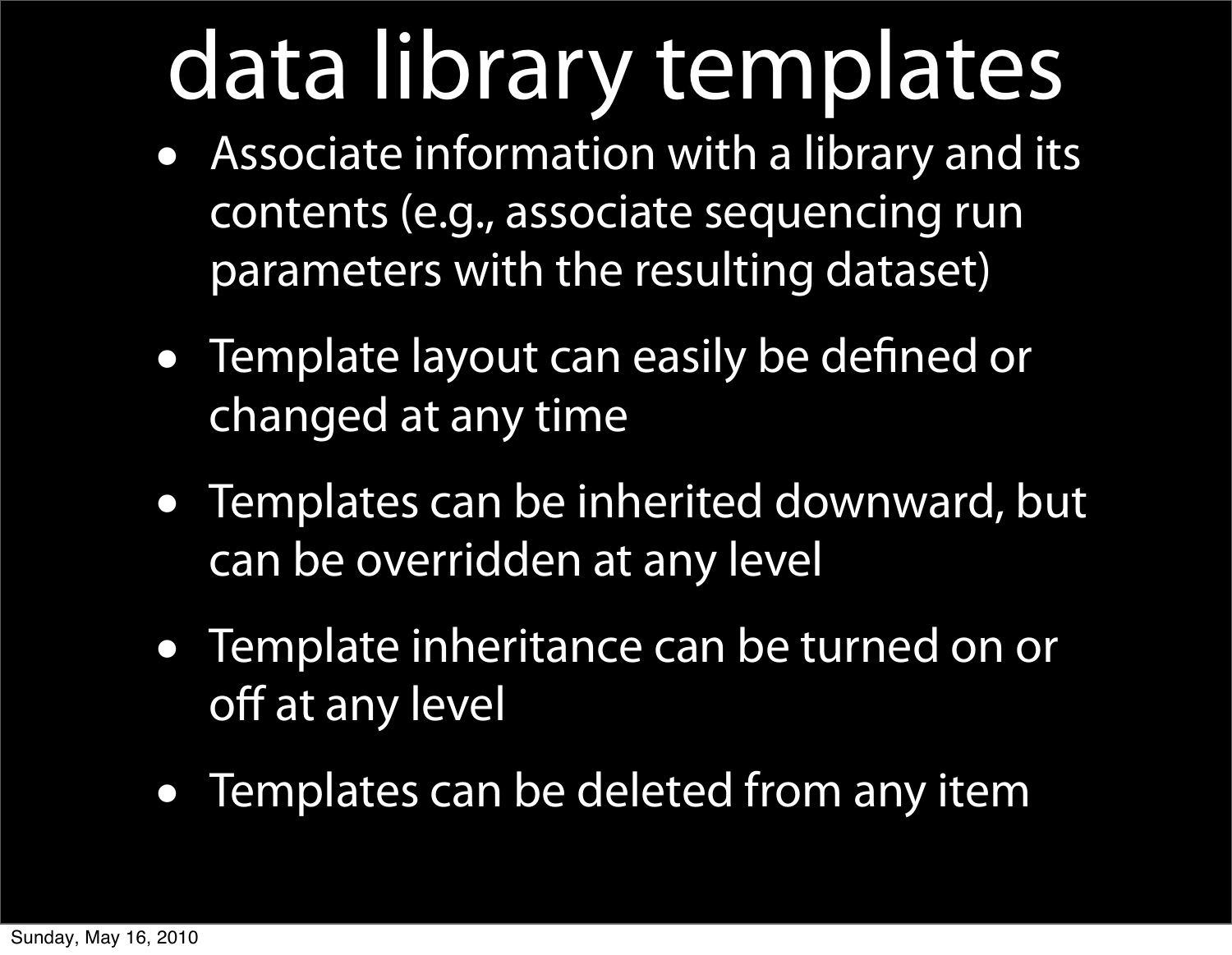#### a dataset template

This is the latest version of this library dataset

**Browse this data library** 

Information about Alu insertions in KB1 ₩

Message:

**Uploaded by:** greg@bx.psu.edu

Date uploaded:  $2010 - 02 - 10$ 

Build:  $hq18$ 

**Miscellaneous information:** uploaded bed file

500 regions

Peek:

1. Chrom 2. Start 3. End 4. Name 4055016 4055320 AluYb8  $chr1$  $chr1$ 26362411 26362721 AluYa5  $chr1$ 28120394 28120699 AluYb8 57015212 57015523 AluYa5 chr1  $chr1$ 62163190 62163528 AluY chr1 62924421 62924746 AluYb8

#### Other information about Alu insertions in KB1

#### **Column Assignments**

This is a tab separated file which reports the detected Alu insertions in the human reference genome (NCBI Bld. 36.1) relative to the KB1 genome. The file has the following columns

| 1. Chron | chr   | chromosome                                                           |
|----------|-------|----------------------------------------------------------------------|
| 2. Start | start | 0 based start position on the chromosome 'chr'                       |
| 3.Fnd    | end   | 0 based end position on the chromosome (0 based half-open start.end) |
| 4. Name  | alu   | name of the ALU element                                              |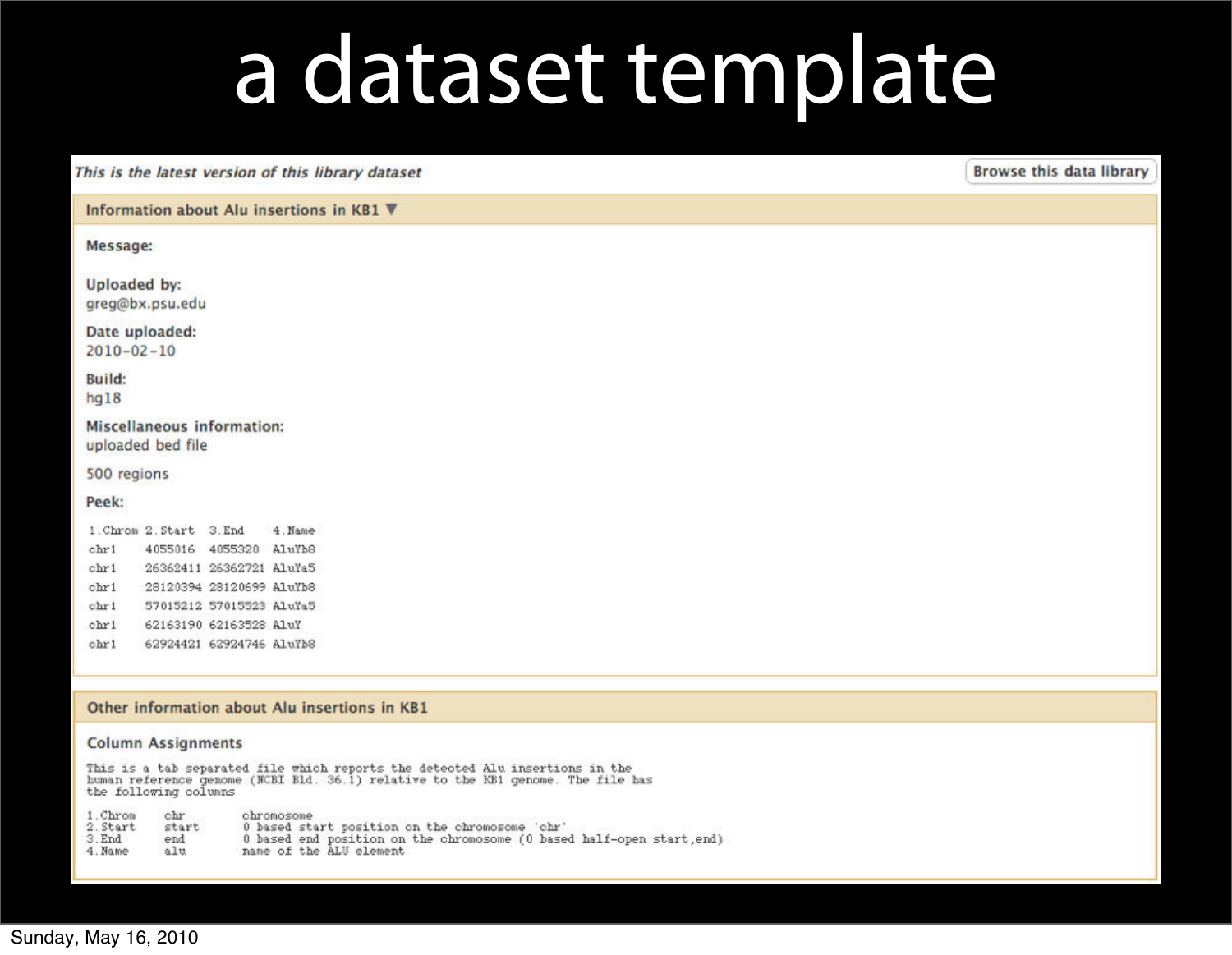# Galaxy sample tracking streamlines the delivery of data from sequencing runs to customers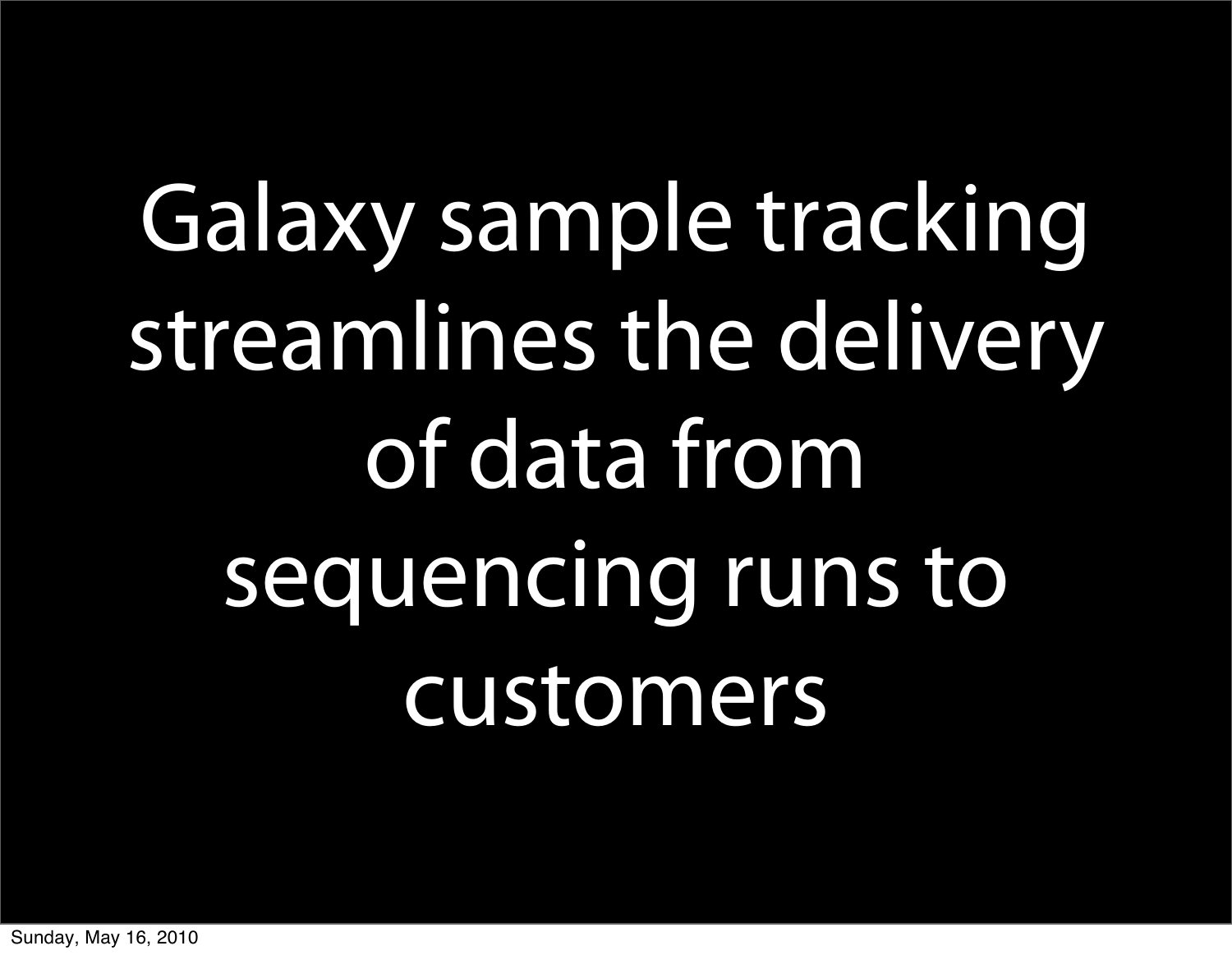#### how?

Sunday, May 16, 2010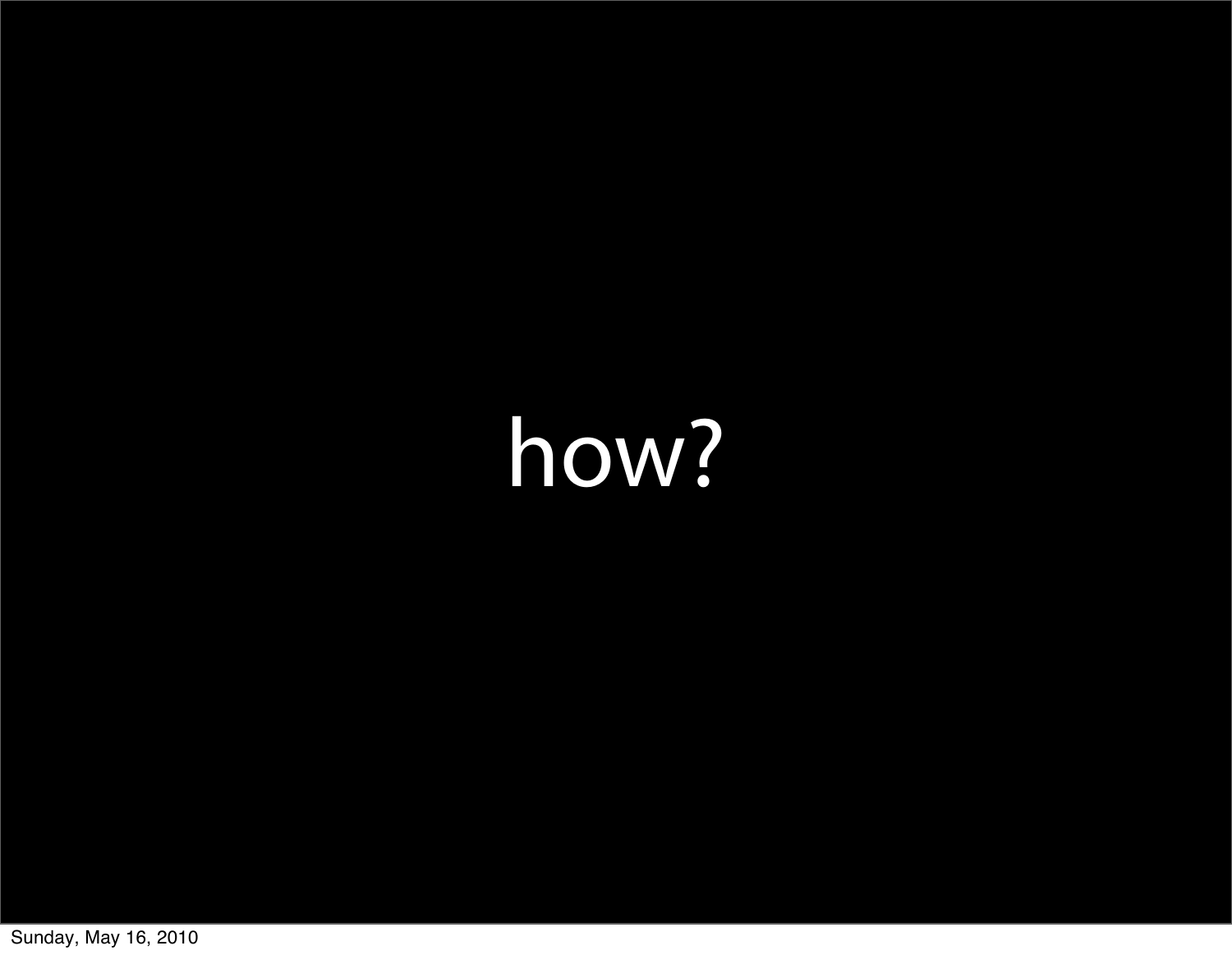• A customer submits a sequencing request to a facility and delivers the samples, selecting a data library for the run results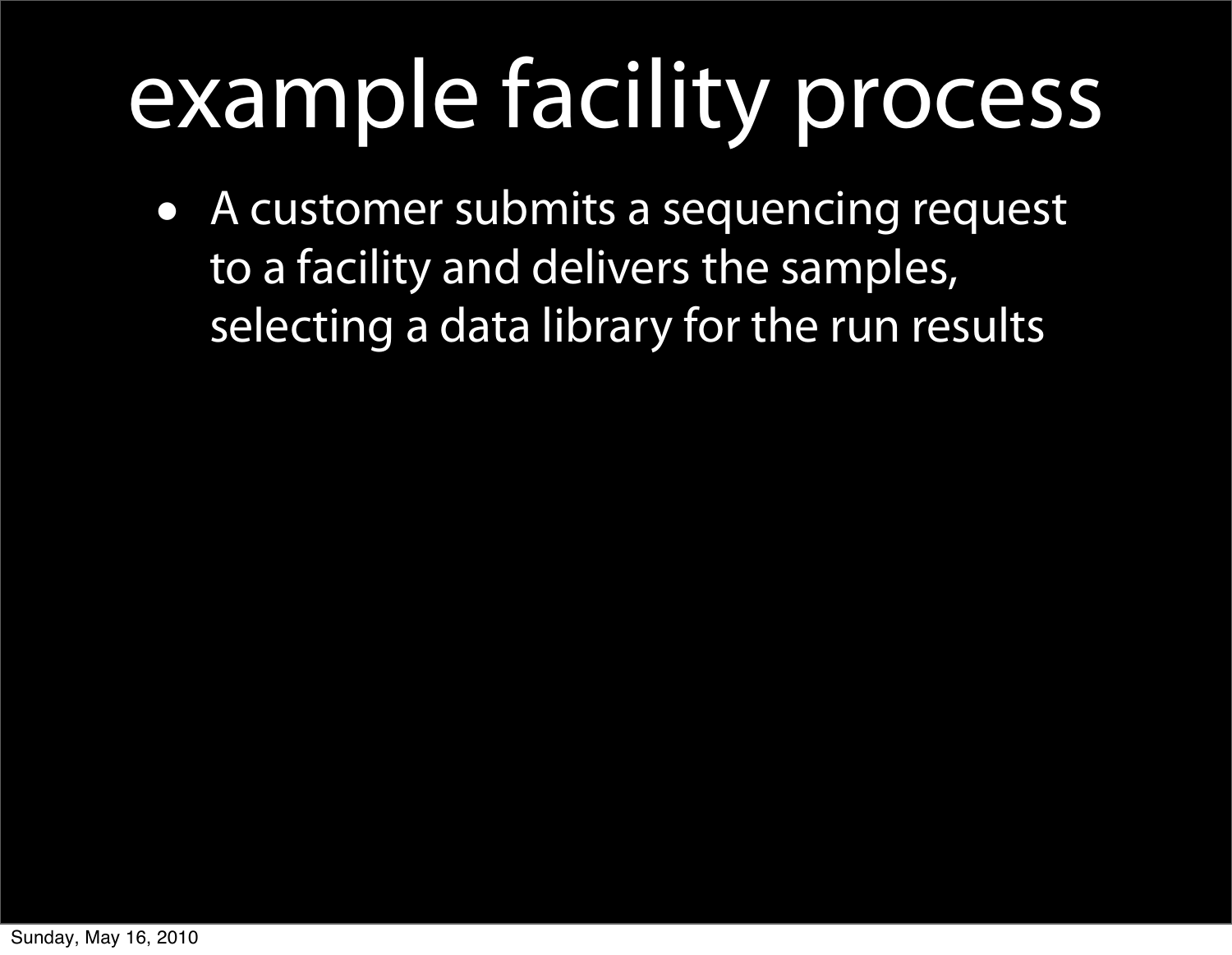- A customer submits a sequencing request to a facility and delivers the samples, selecting a data library for the run results
- The facility bar codes the samples, scanning the tubes at each station in the lab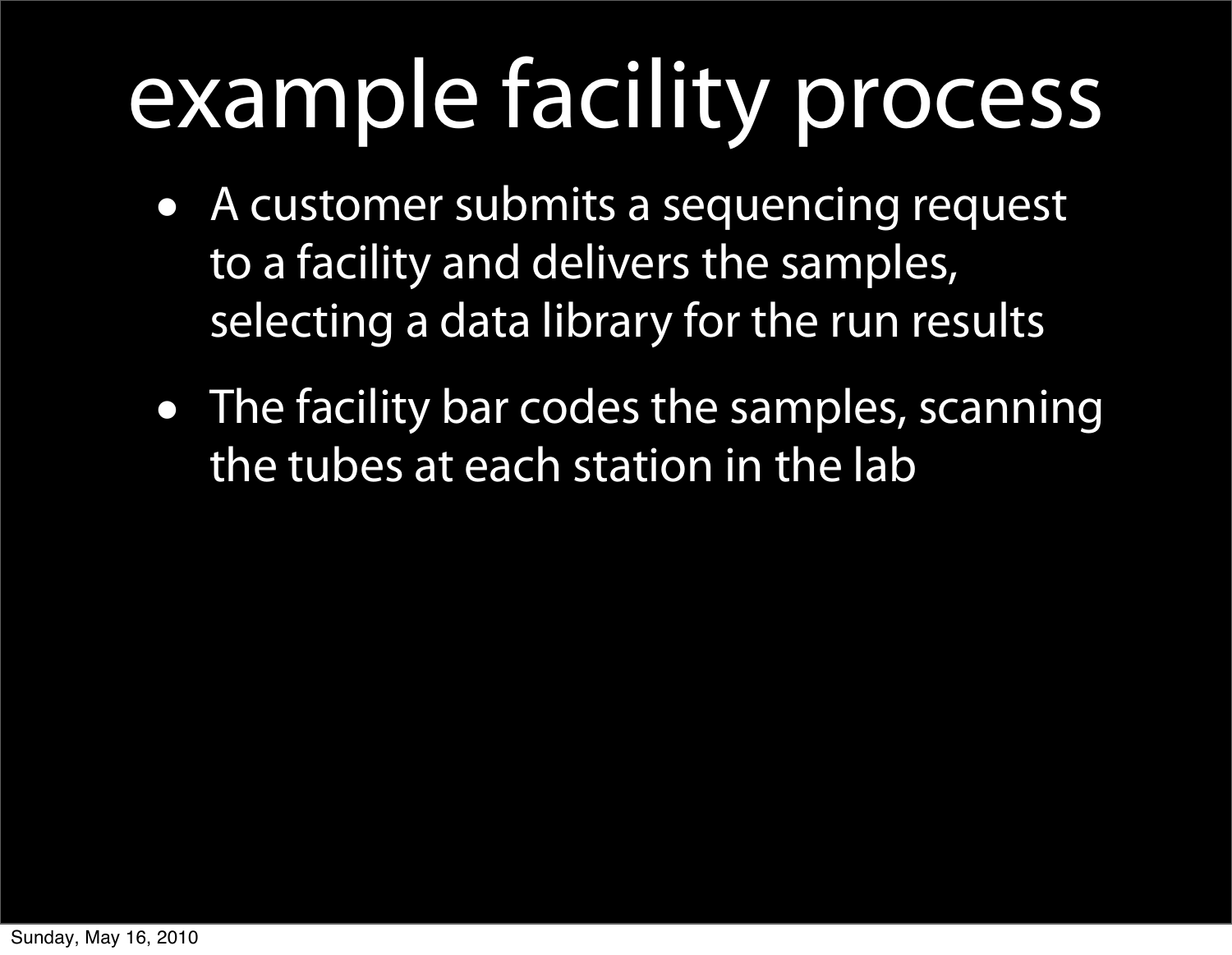- A customer submits a sequencing request to a facility and delivers the samples, selecting a data library for the run results
- The facility bar codes the samples, scanning the tubes at each station in the lab
- The customer can watch the progress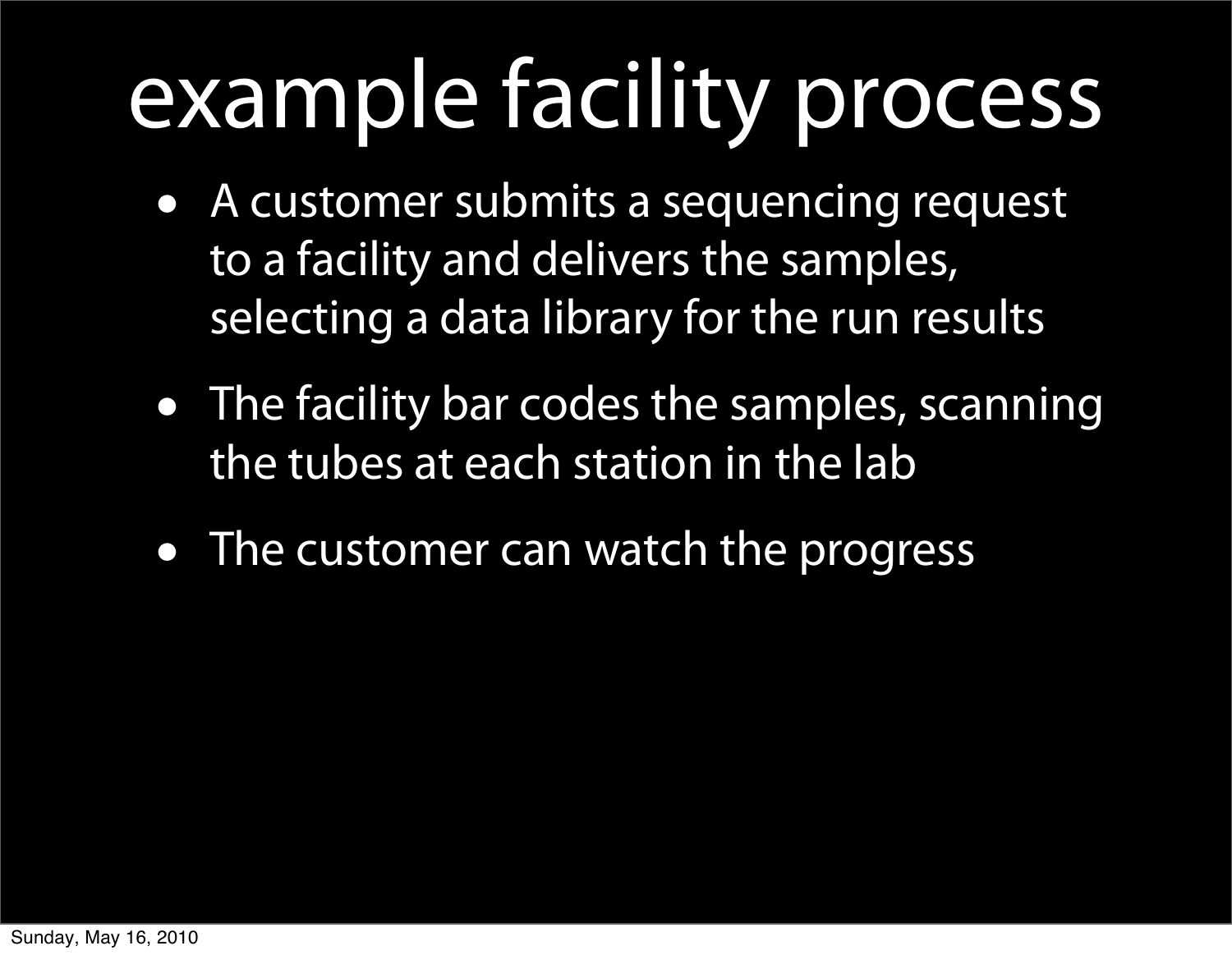- A customer submits a sequencing request to a facility and delivers the samples, selecting a data library for the run results
- The facility bar codes the samples, scanning the tubes at each station in the lab
- The customer can watch the progress
- When the run is complete, the resulting data is transferred to the requested data library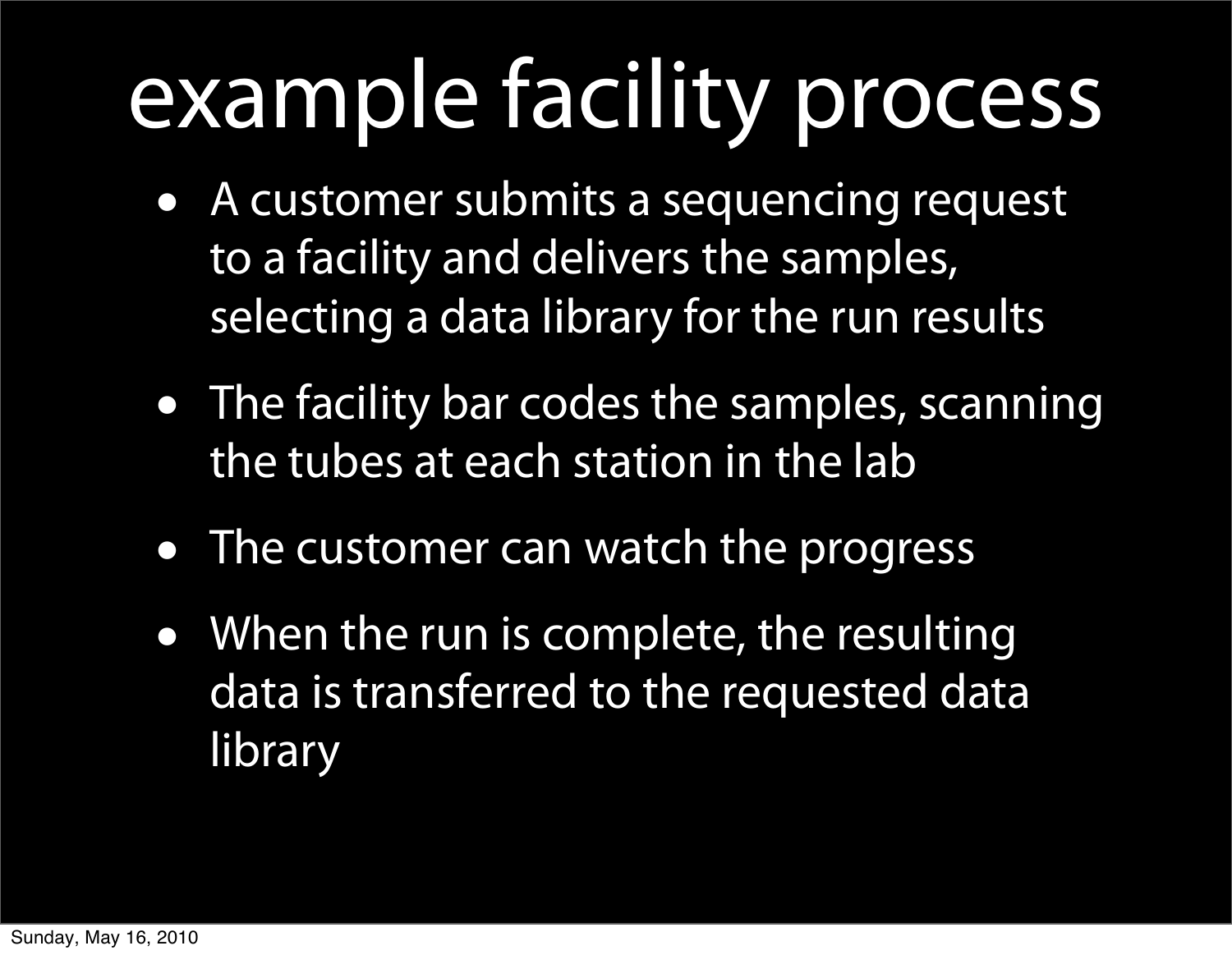#### who does what?



Sunday, May 16, 2010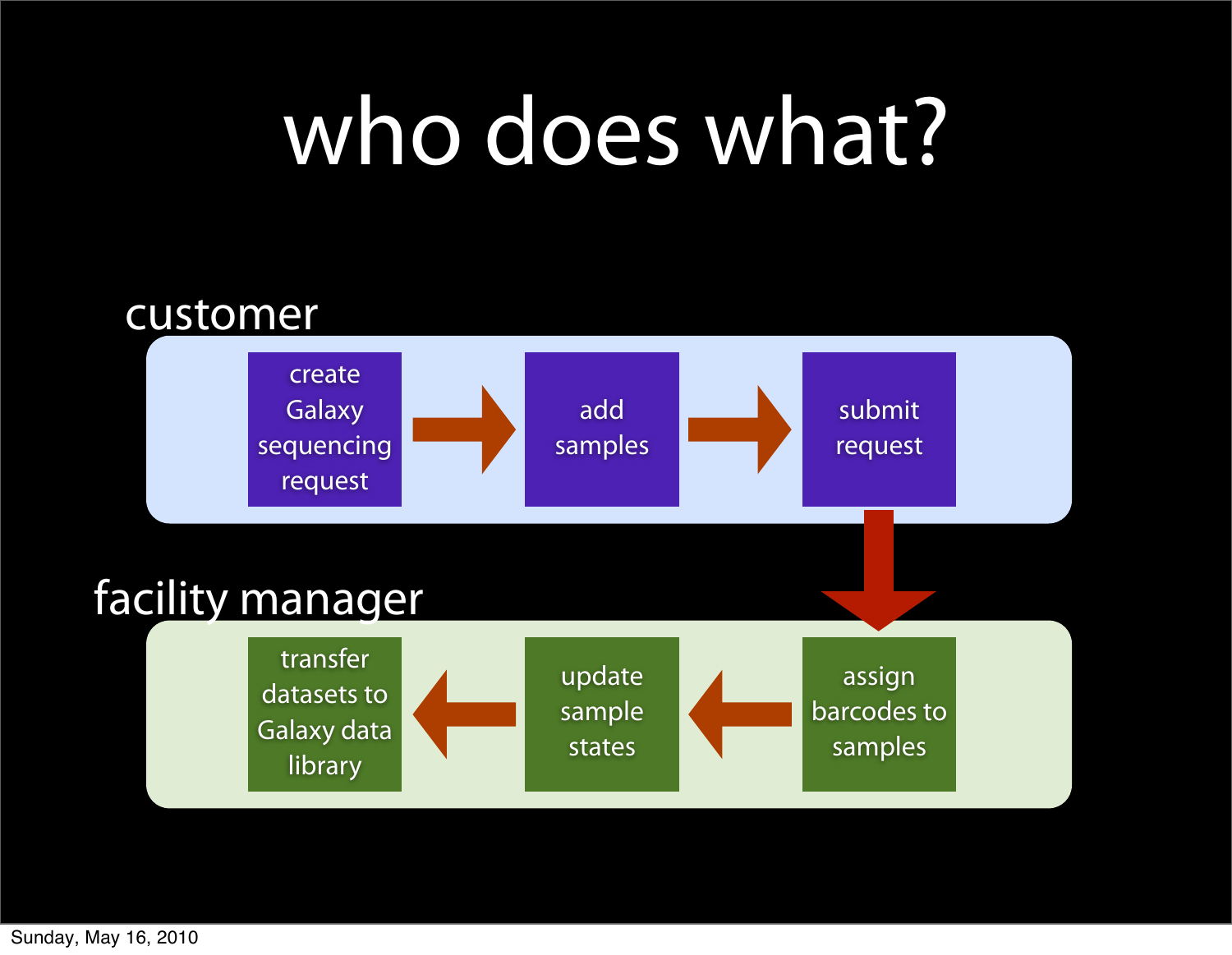## example sequencing request lifecycle

#### **Events for Sample "Sample\_1"**

**Browse this request** 

#### User: rc@bx.psu.edu

| <b>State</b>                                                                                                                                                                                                                        | <b>Description</b> | <b>Last Update</b> | <b>Comments</b>            |
|-------------------------------------------------------------------------------------------------------------------------------------------------------------------------------------------------------------------------------------|--------------------|--------------------|----------------------------|
| <b>Sample Received</b>                                                                                                                                                                                                              |                    | 27 minutes ago     |                            |
| <b>Run Started</b>                                                                                                                                                                                                                  |                    | Feb 25, 2010       | bar code scanner           |
| <b>Library Complete</b>                                                                                                                                                                                                             |                    | Feb 25, 2010       | bar code scanner           |
| <b>Library Started</b>                                                                                                                                                                                                              |                    | Feb 25, 2010       | bar code scanner           |
| <b>Sample Received</b>                                                                                                                                                                                                              |                    | Feb 25, 2010       | Sample added to the system |
| <b>New</b>                                                                                                                                                                                                                          |                    | Feb 25, 2010       | Samples created.           |
| <u>and</u> the contract of the contract of the contract of the contract of the contract of the contract of the contract of the contract of the contract of the contract of the contract of the contract of the contract of the cont |                    |                    |                            |

Change current state

Select the new state of the sample from the list of possible state(s)

Sample Received (Current)  $\div$ 

#### **Comments**

Optional

Save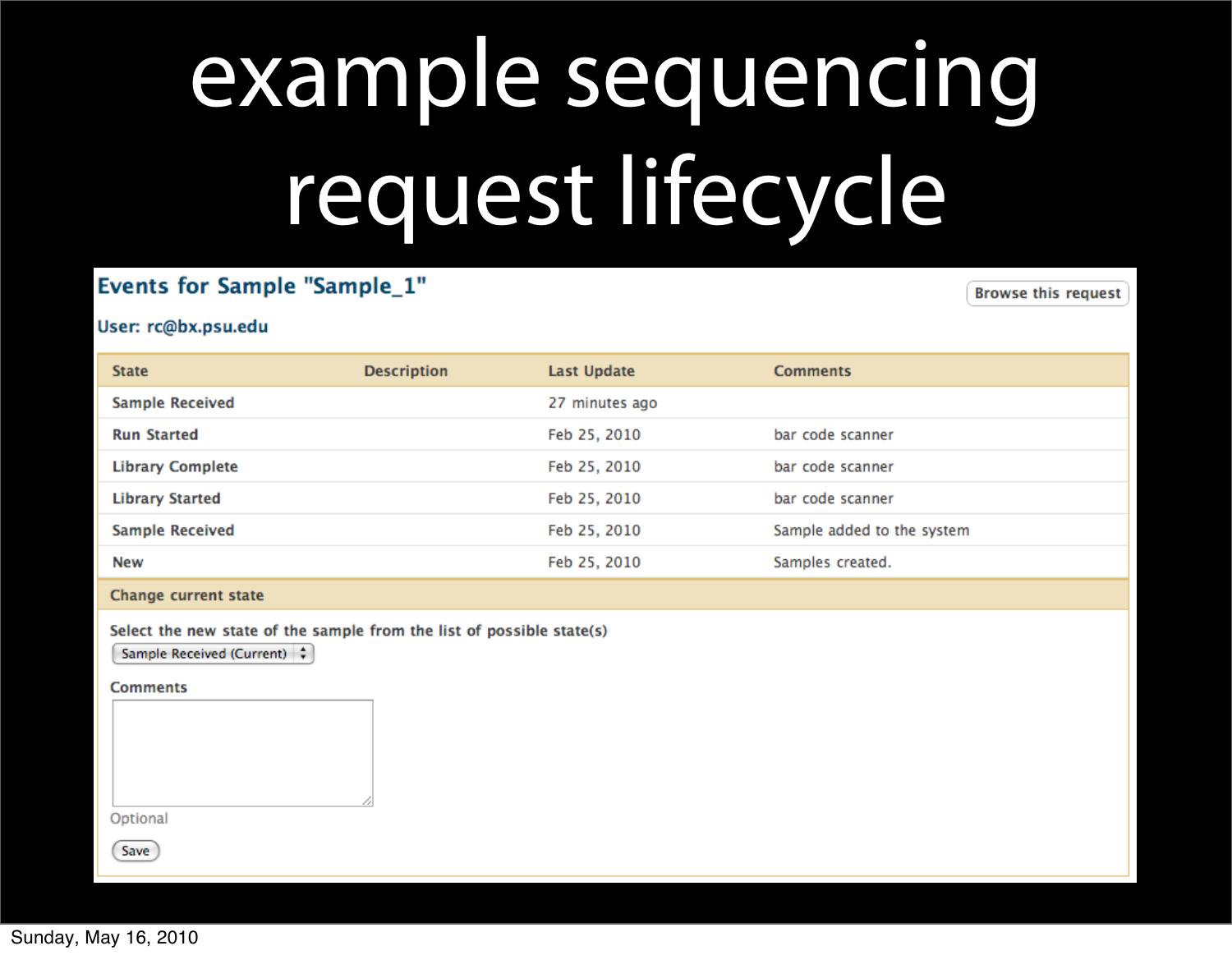#### transferring the data

• Remote file browser to select datasets on the sequencer and transfer them to the requested Galaxy data library

| Folder path on the sequencer: |                                    |
|-------------------------------|------------------------------------|
| /data/Sequence-Run-001/       | Open folder<br>List contents<br>Up |
| 1.CAT.454Reads.fna            |                                    |
| 1.CAT.454Reads.qual           |                                    |
| 1.TCA.454Reads.fna            |                                    |
| 1.TCA.454Reads.qual           |                                    |
| 2.CAT.454Reads.fna            |                                    |
| 2.CAT.454Reads.qual           |                                    |
| 2.TCA.454Reads.fna            |                                    |
| 2.TCA.454Reads.qual           |                                    |
| 454BaseCallerMetrics.csv      |                                    |
|                               |                                    |

Transfer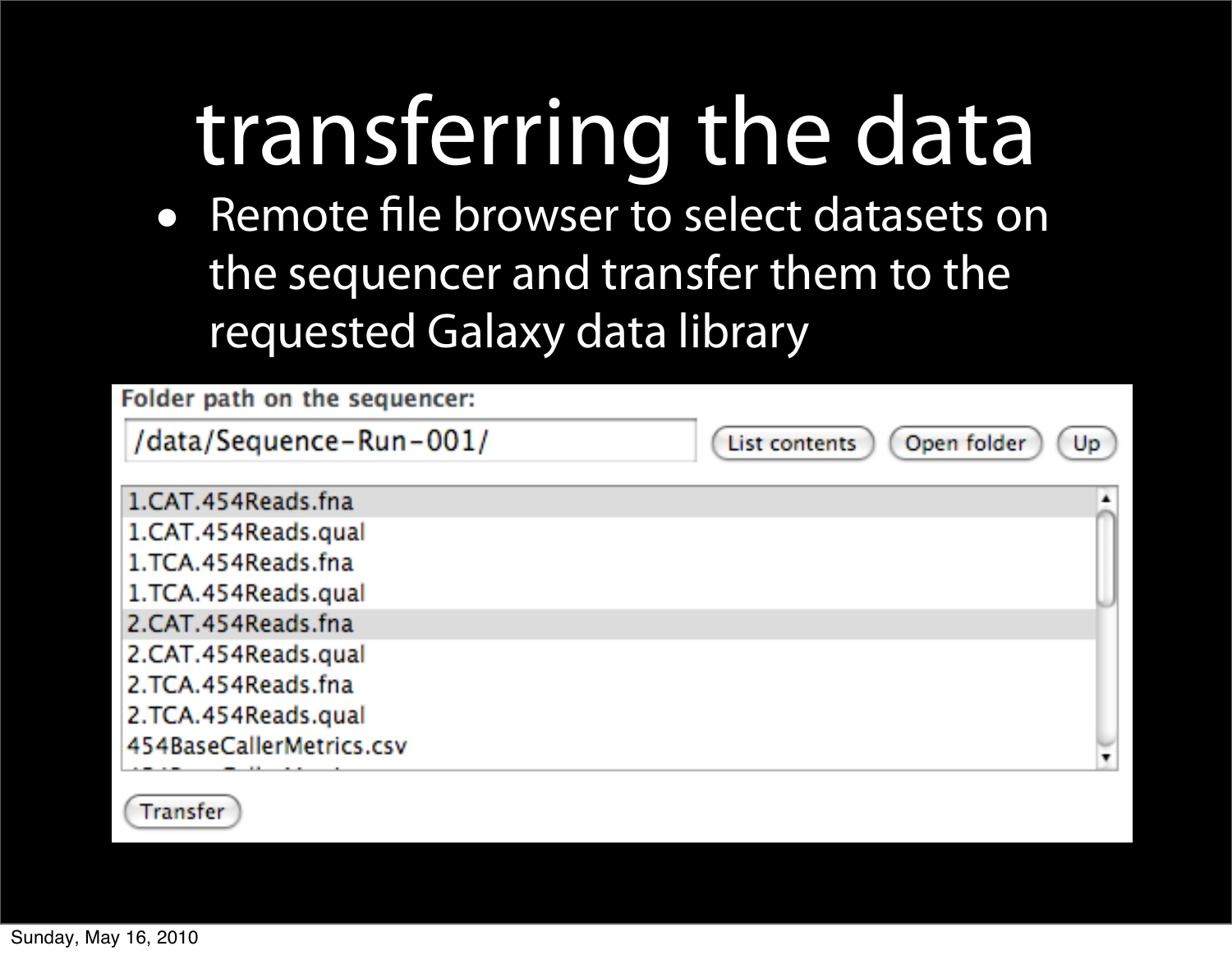# What if my facility does things differently?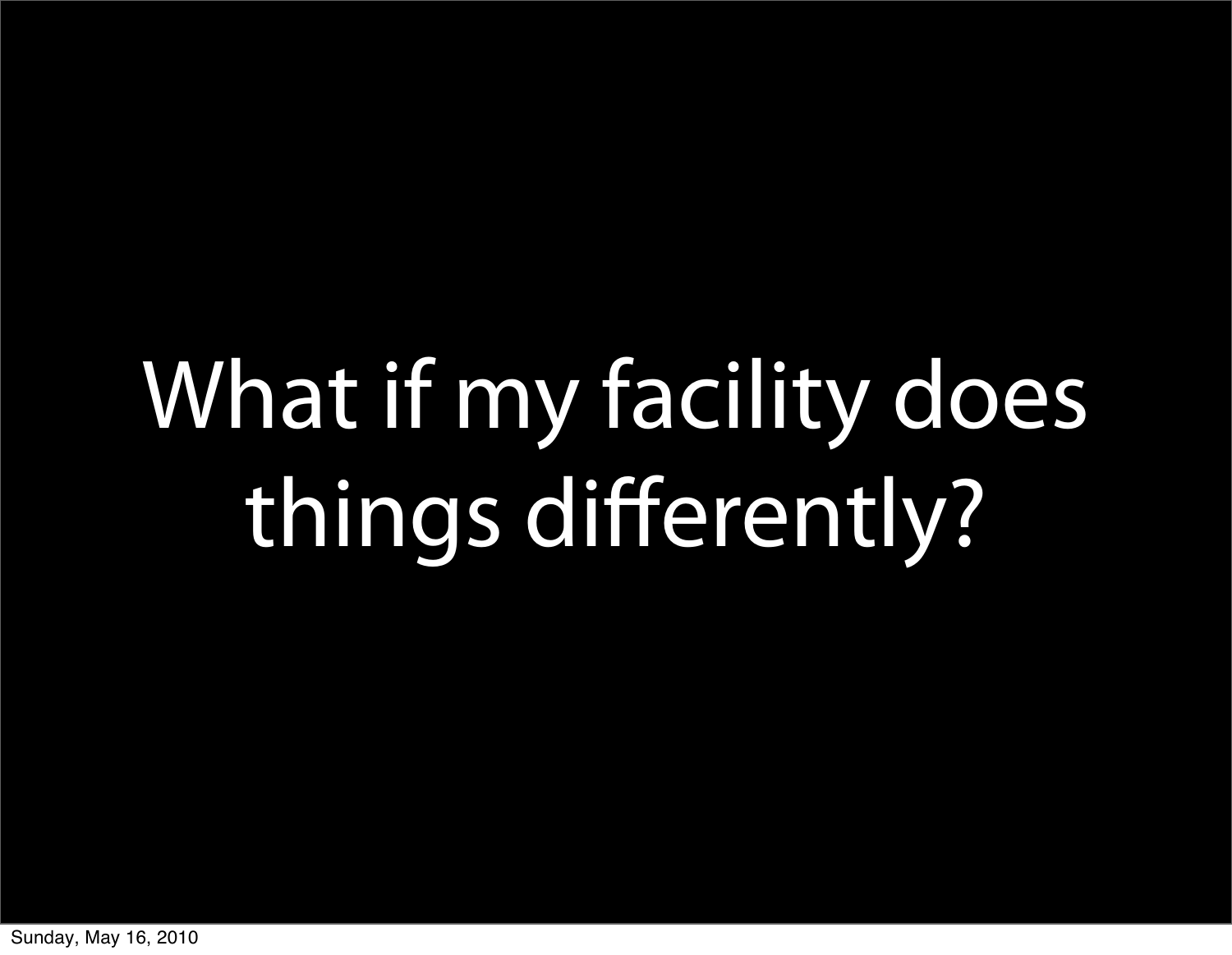• The layout of the request and sample forms is defined by the lab and can be changed over time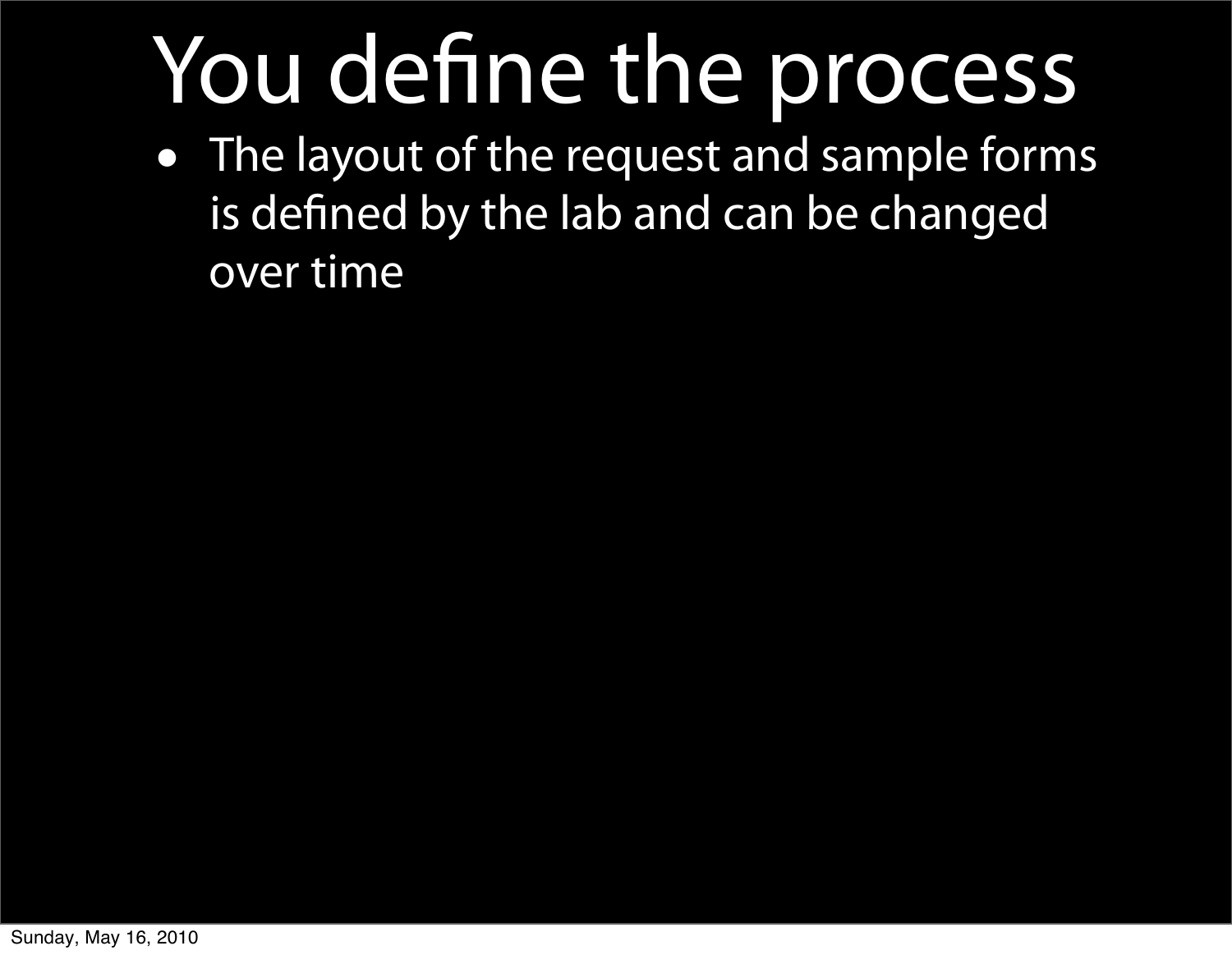- The layout of the request and sample forms is defined by the lab and can be changed over time
- Lifecycle "states" of the request are defined by the "stations" in the lab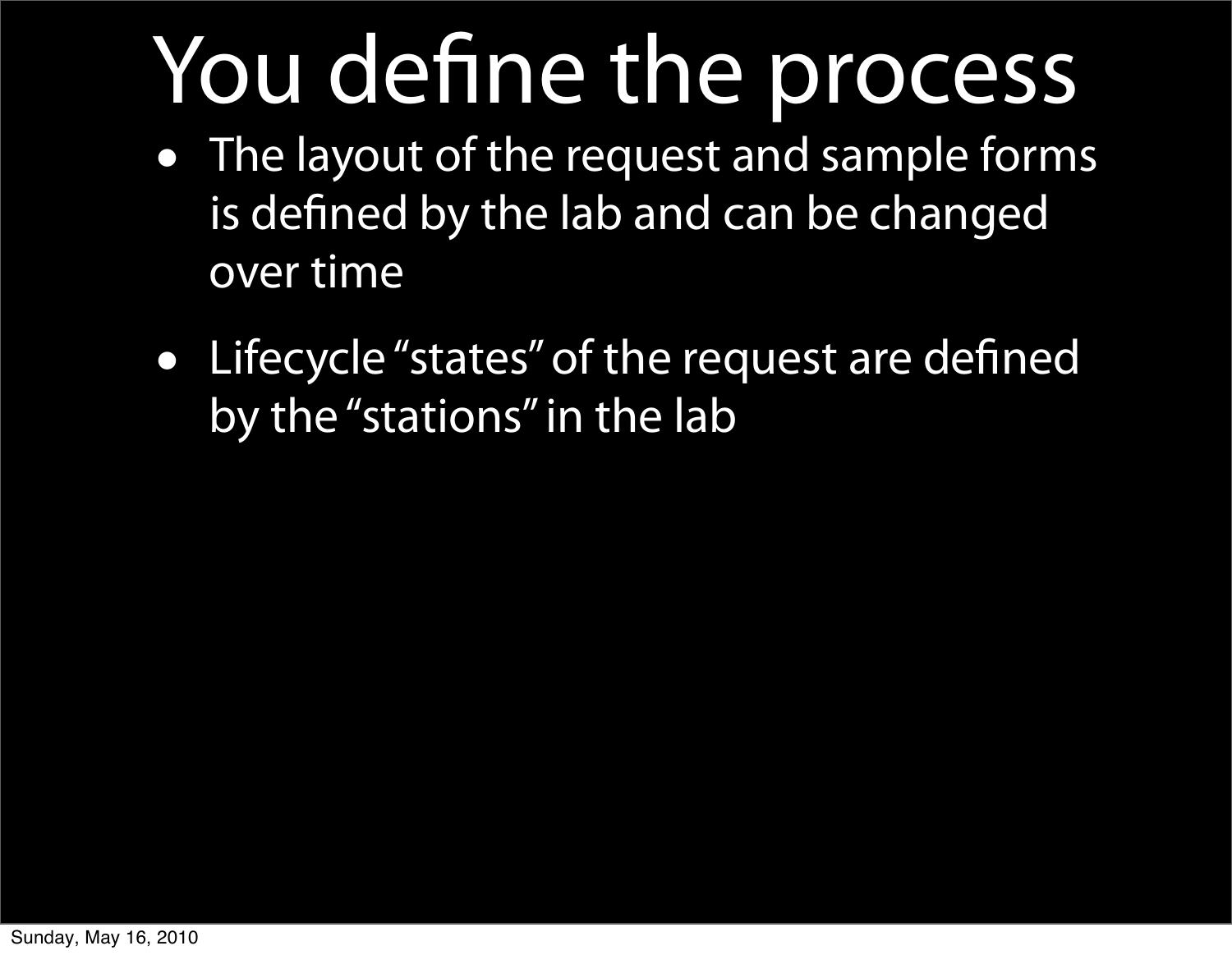- The layout of the request and sample forms is defined by the lab and can be changed over time
- Lifecycle "states" of the request are defined by the "stations" in the lab
- Bar code scanners can be used, but manual data entry is also supported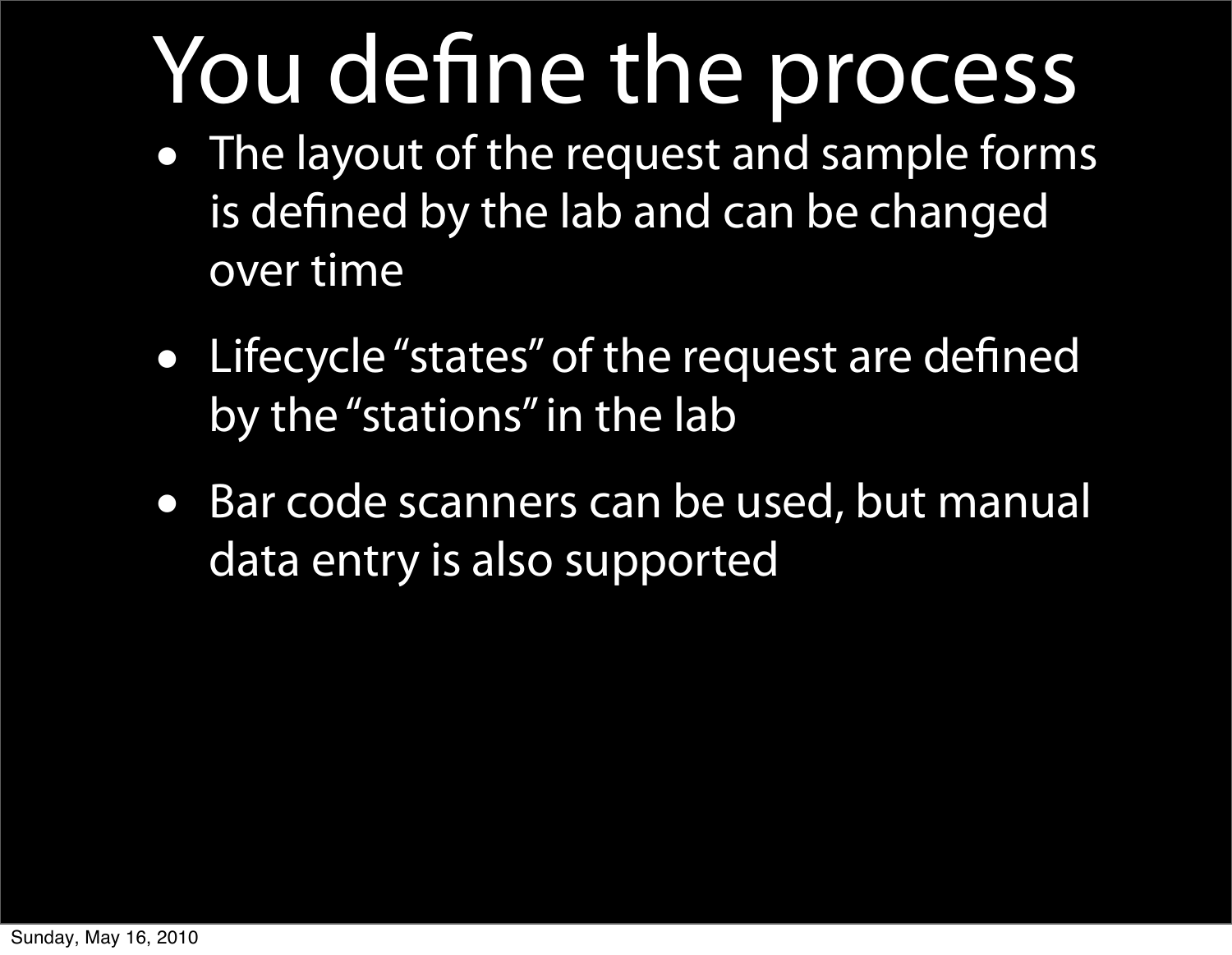- The layout of the request and sample forms is defined by the lab and can be changed over time
- Lifecycle "states" of the request are defined by the "stations" in the lab
- Bar code scanners can be used, but manual data entry is also supported
- Configure the sequencer information for communication with Galaxy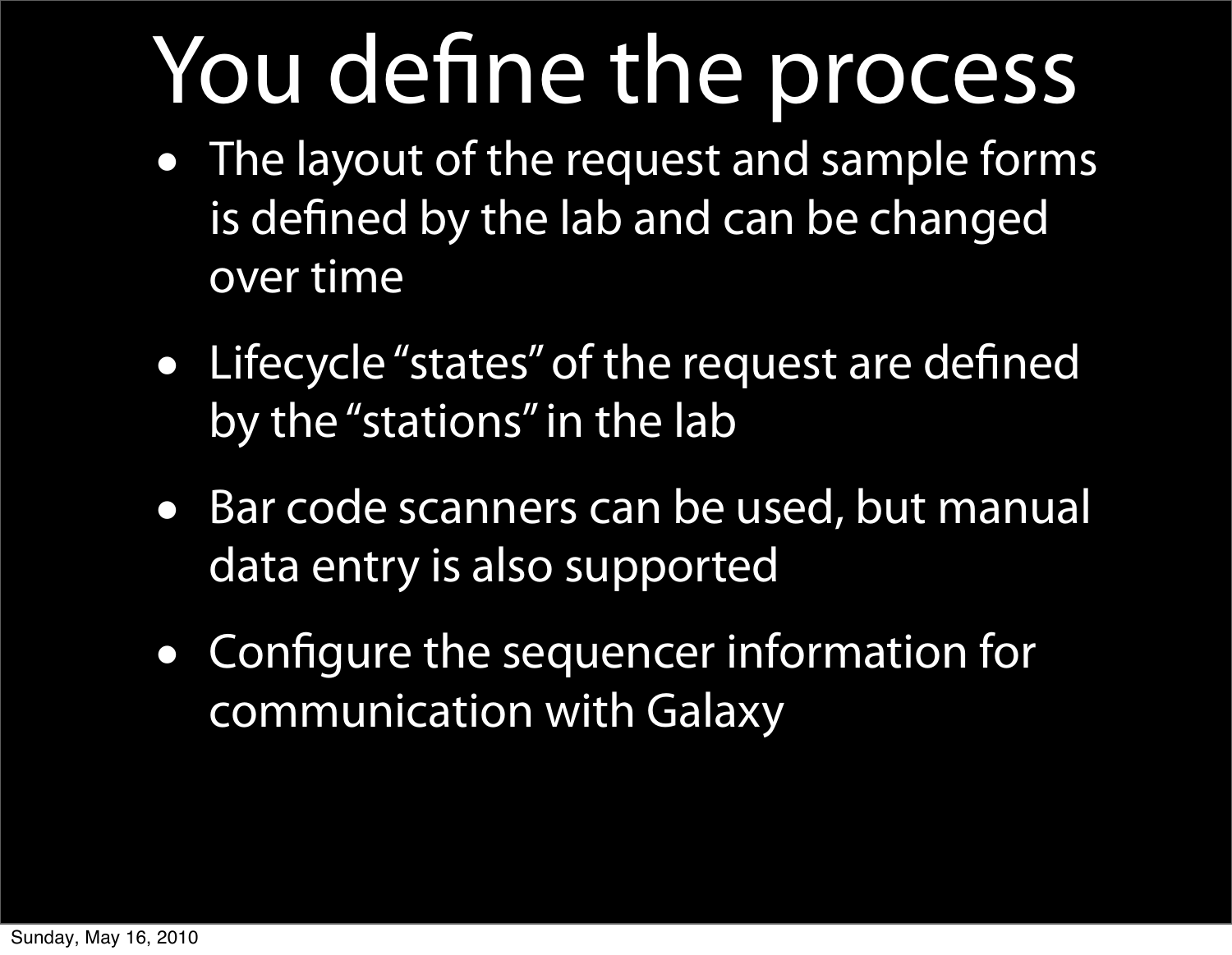- The layout of the request and sample forms is defined by the lab and can be changed over time
- Lifecycle "states" of the request are defined by the "stations" in the lab
- Bar code scanners can be used, but manual data entry is also supported
- Configure the sequencer information for communication with Galaxy
- Permissions to submit requests is granted to specific users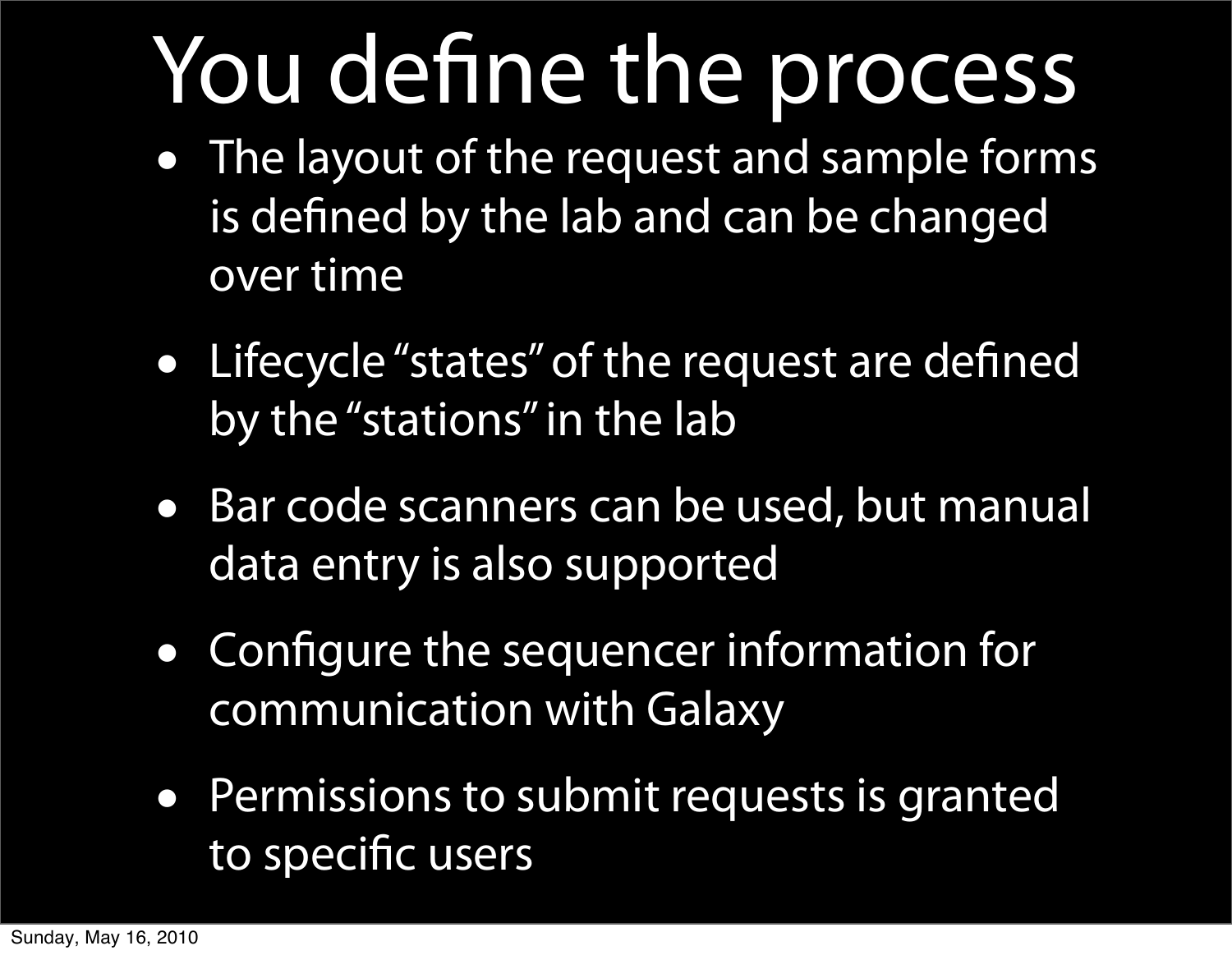# What if my facility uses a LIMS? Will it work with Galaxy?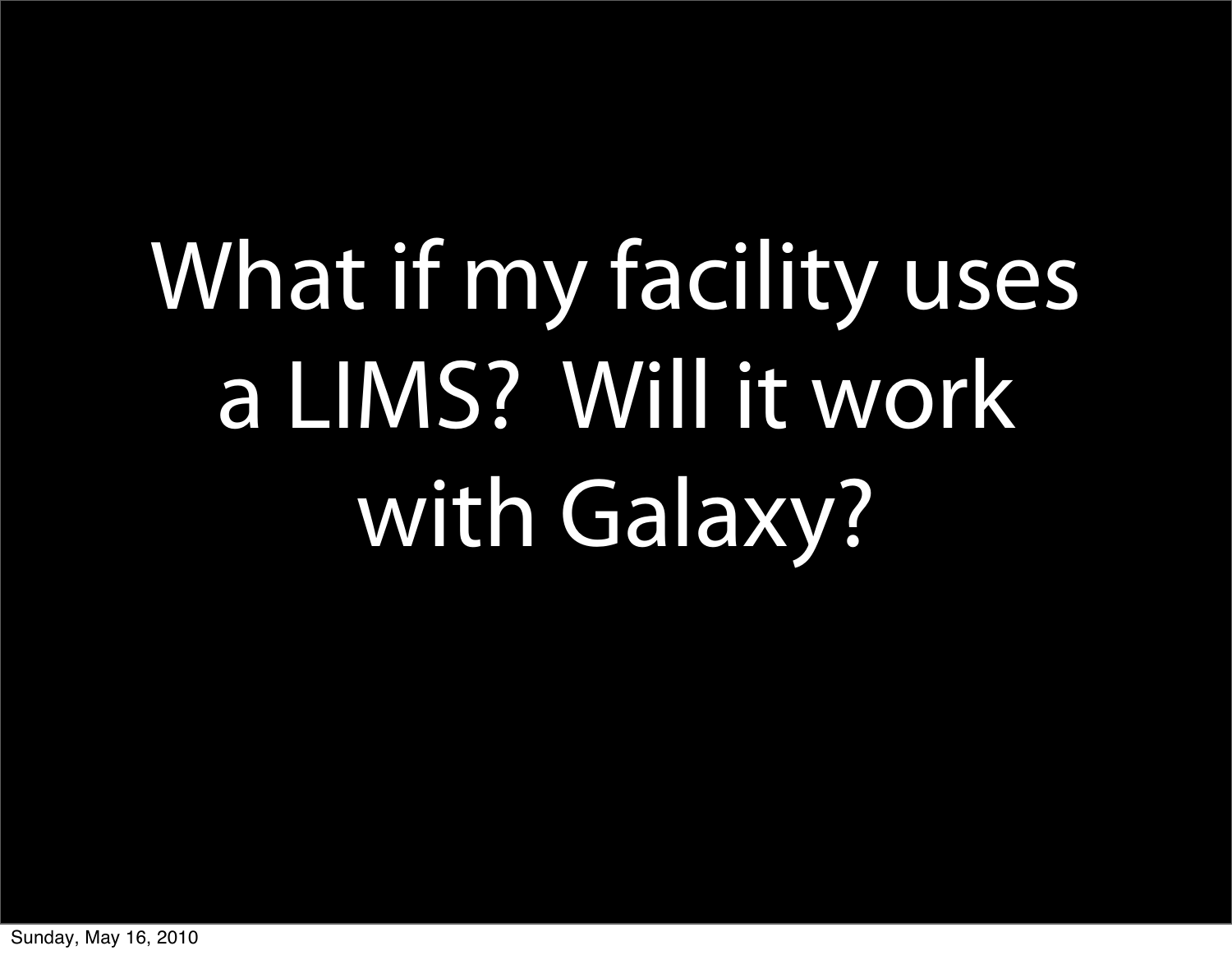#### Yes!

• Galaxy sample tracking complements existing LIMS applications, it is not intended to replace them.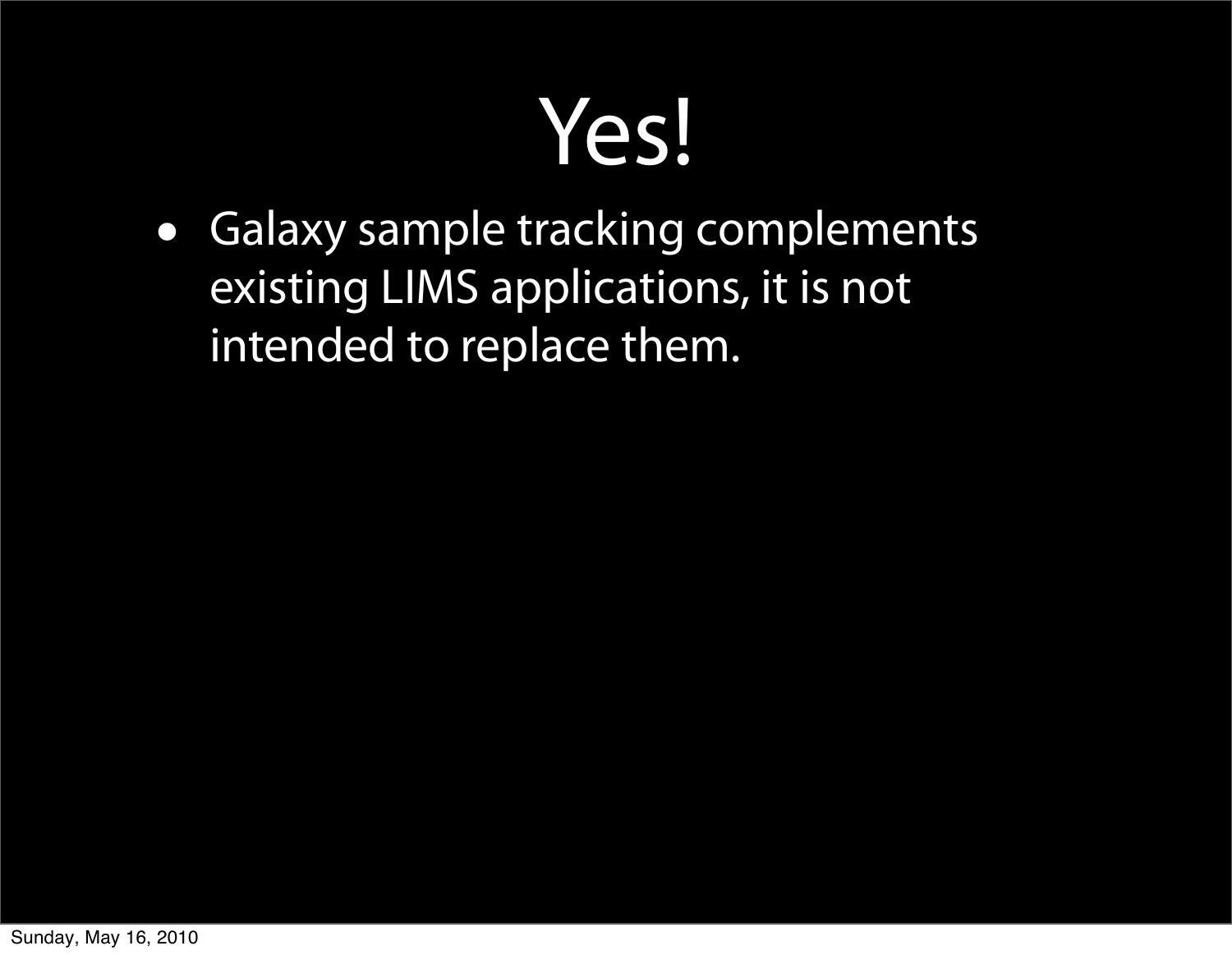#### Yes!

- Galaxy sample tracking complements existing LIMS applications, it is not intended to replace them.
- Galaxy uses a generic messaging engine with a very simple XML api for communication with the sequencer. This same messaging engine can communicate with a LIMS application.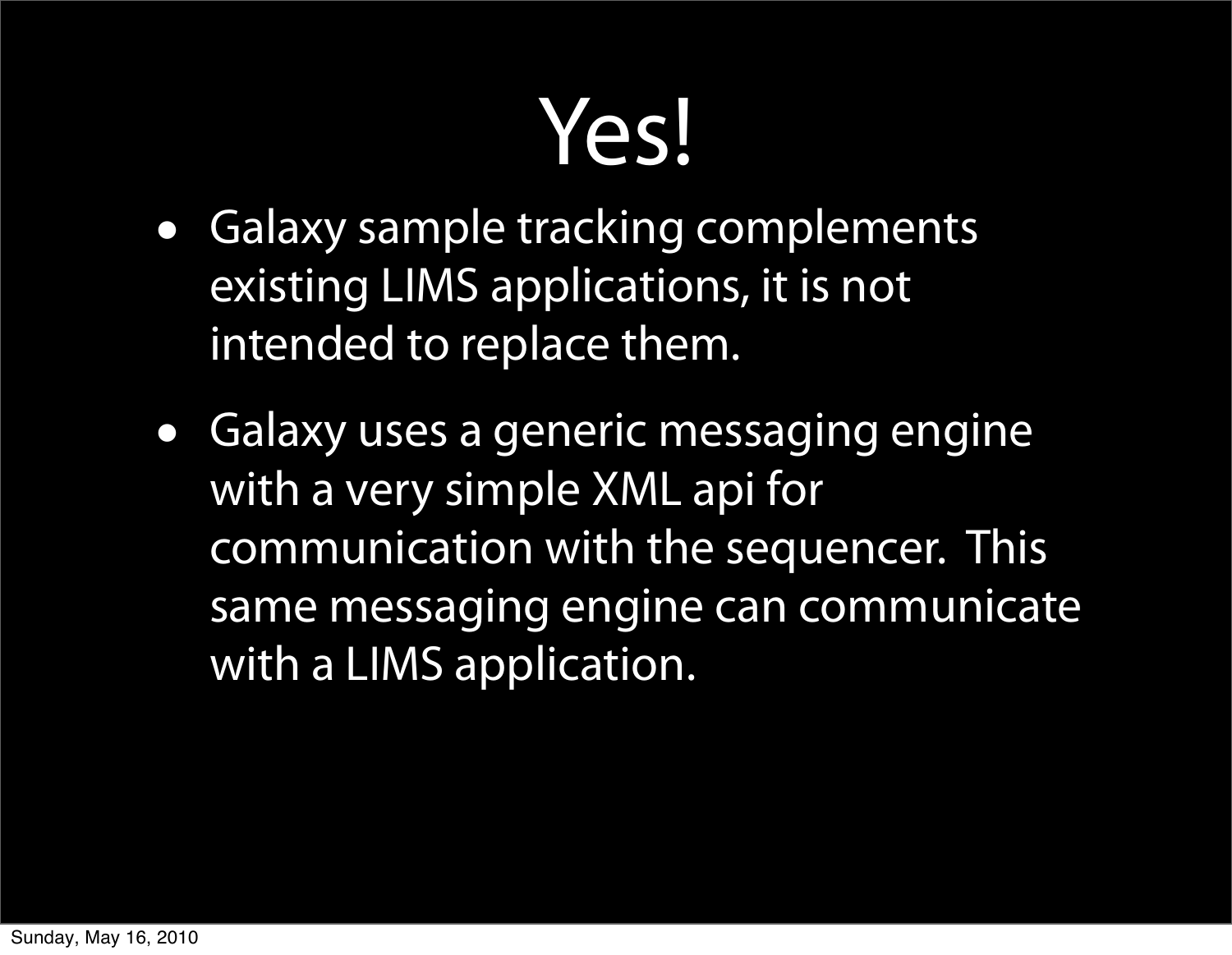## For more information about data libraries...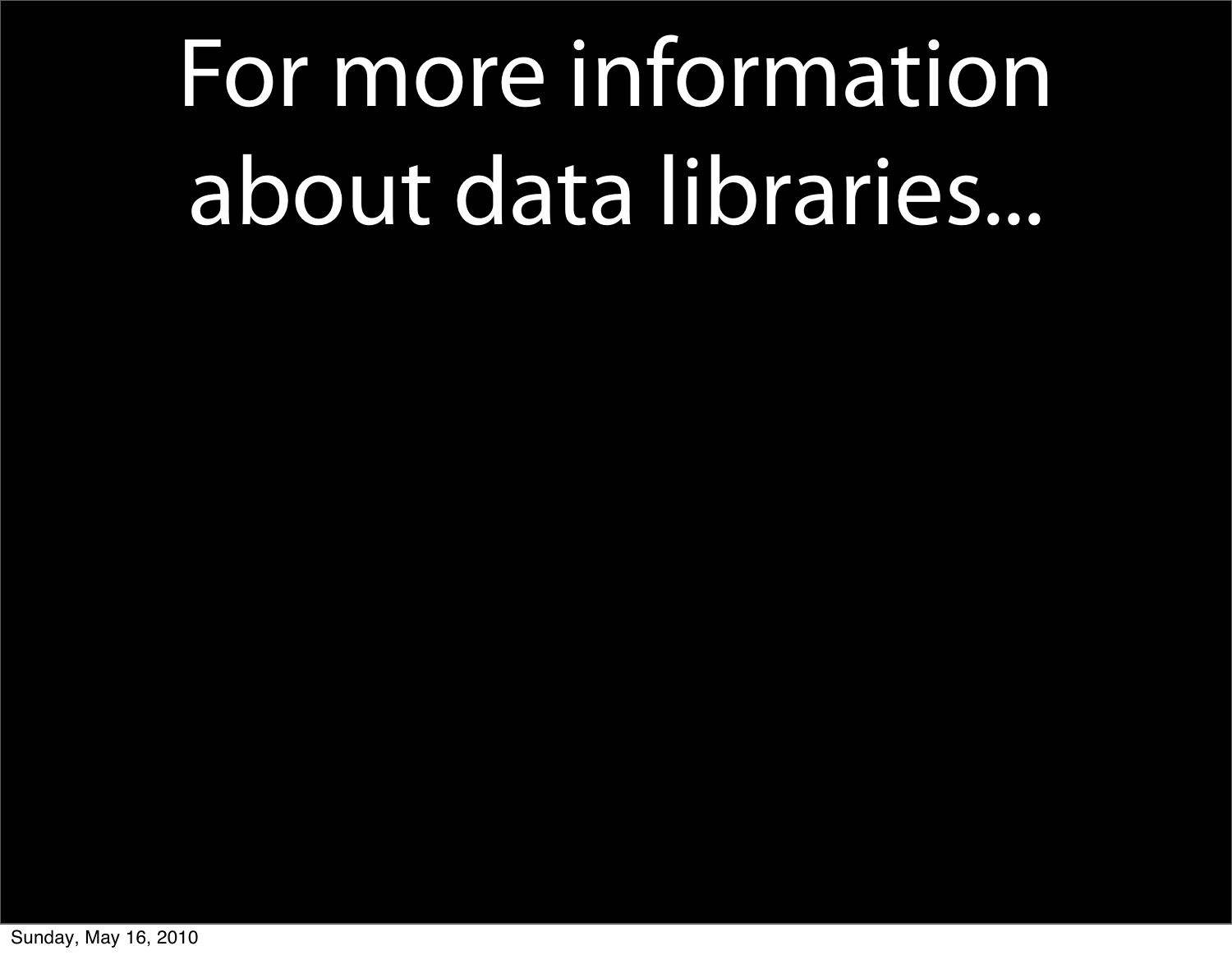## For more information about data libraries...

• See me at the bar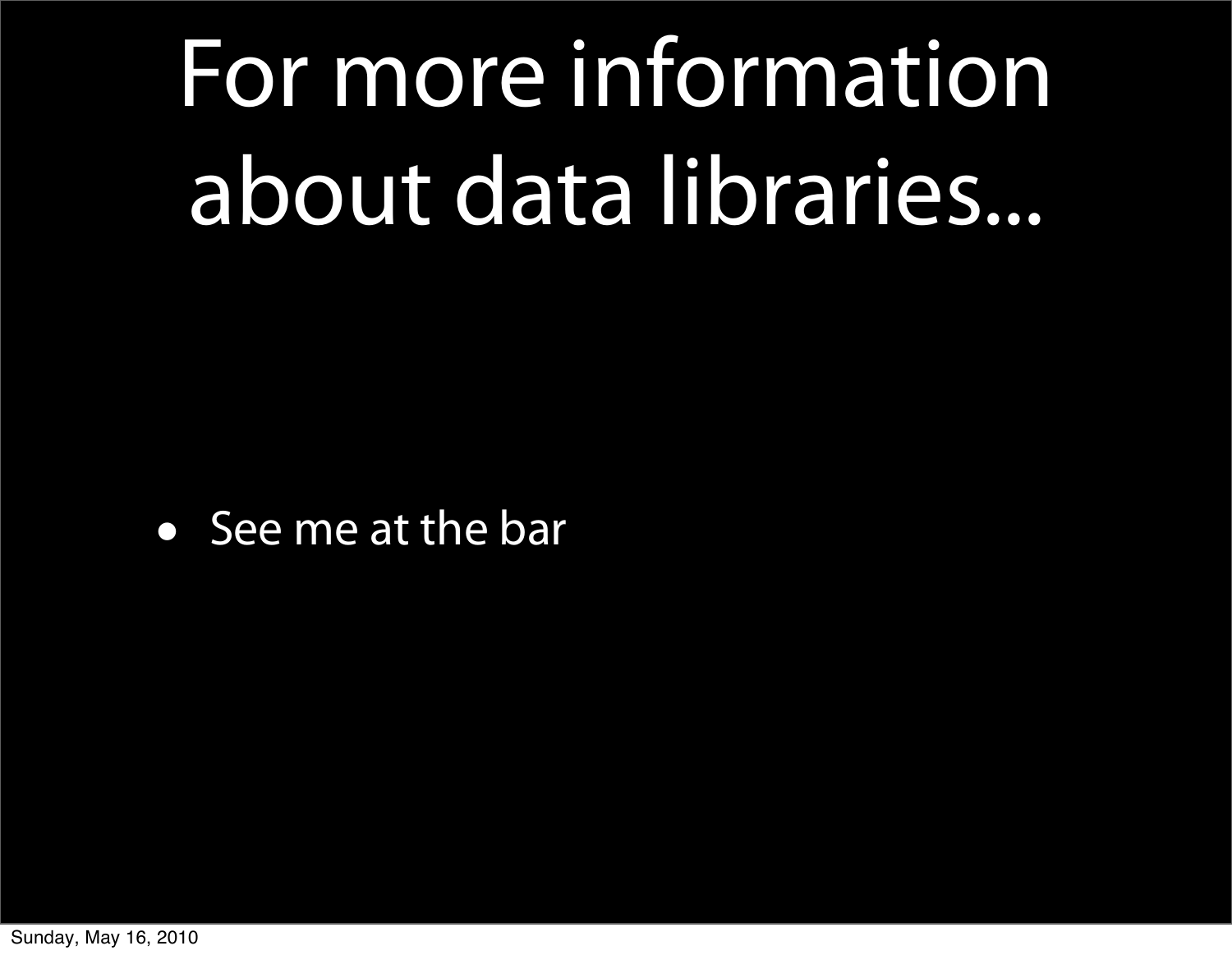### bonus topic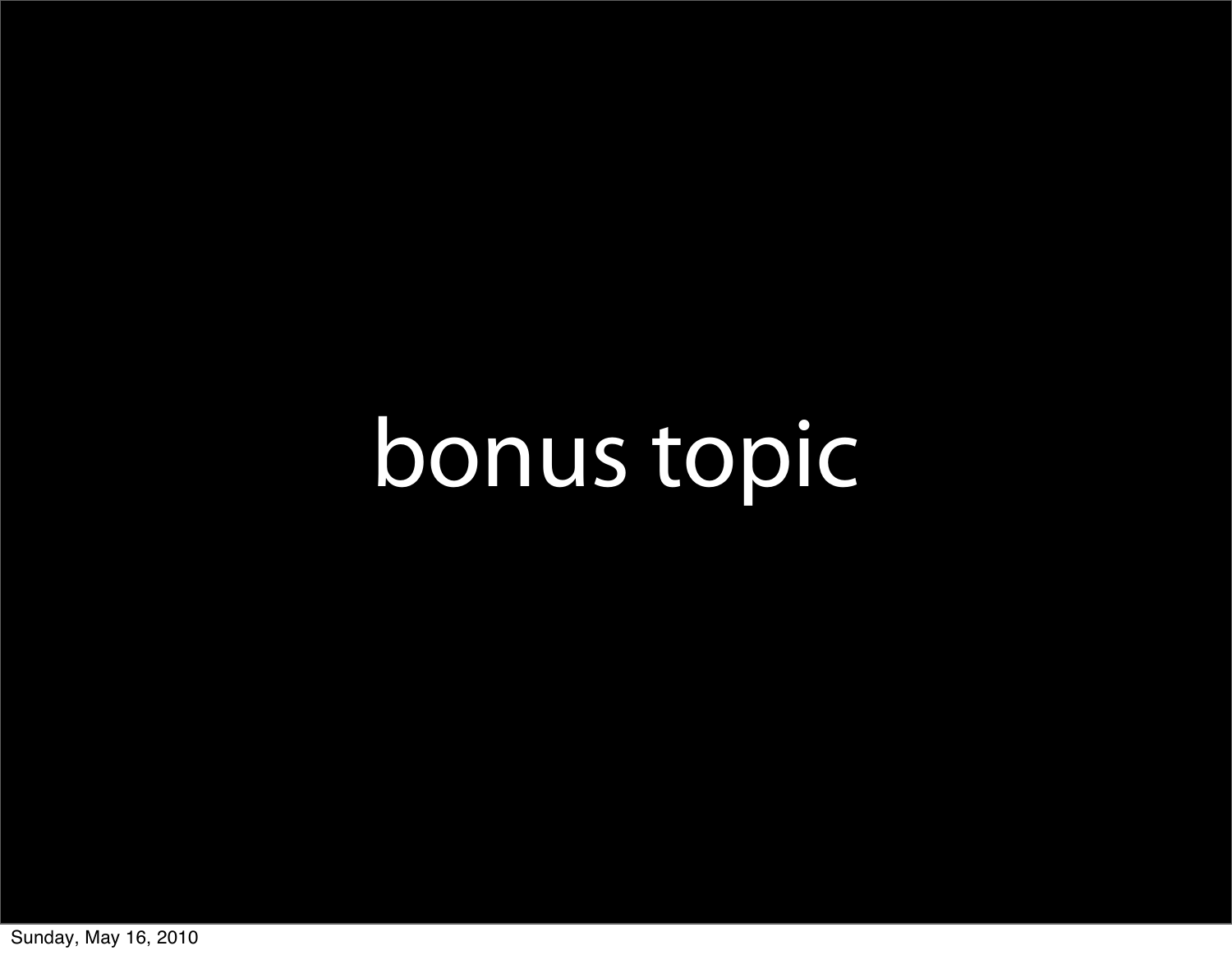# Wouldn't it be cool if there was a place that allowed me to upload tools that I've developed, and share them with others?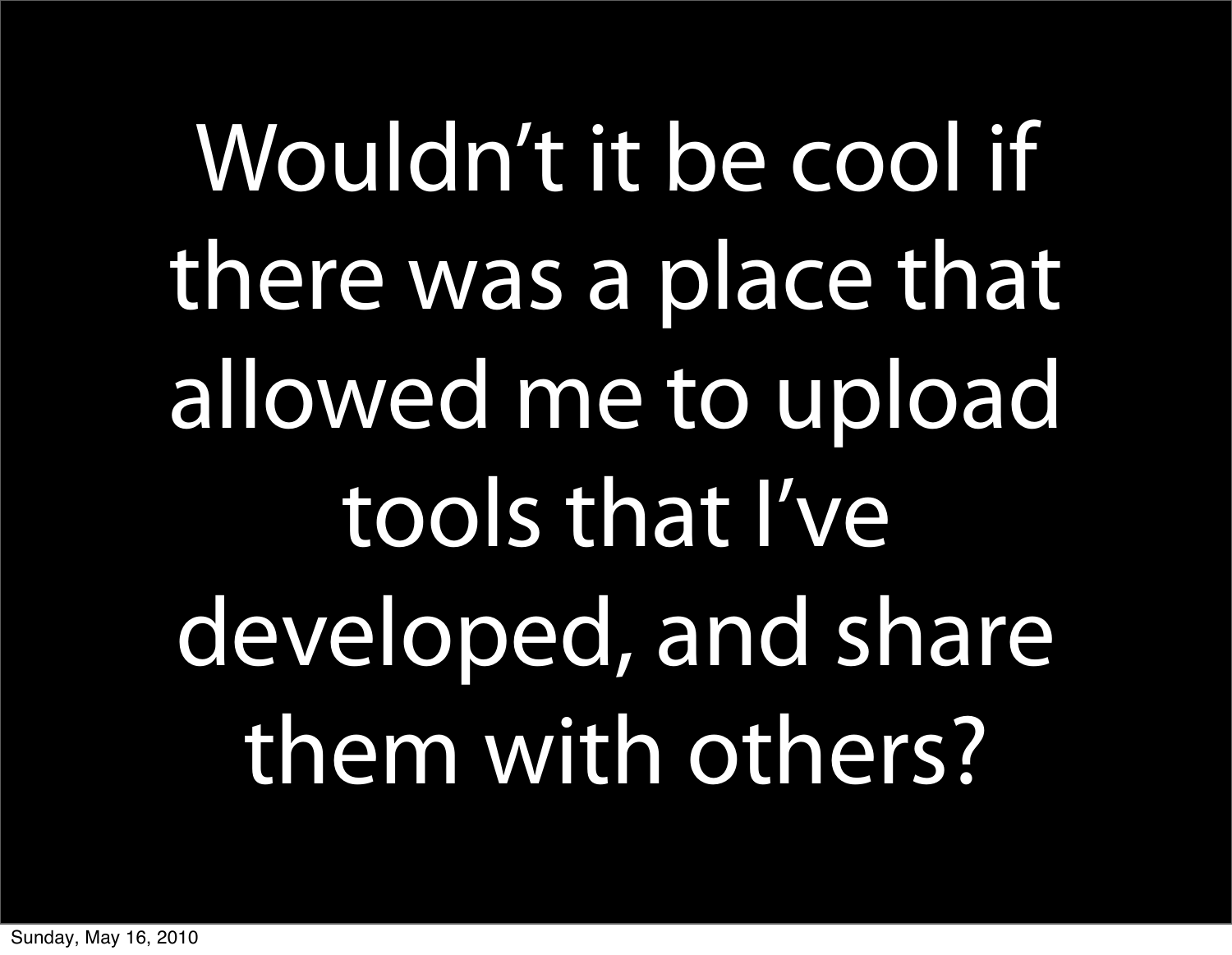# How about if this place allowed me to easily find someone else's tool that I'm interested in using in my own Galaxy instance?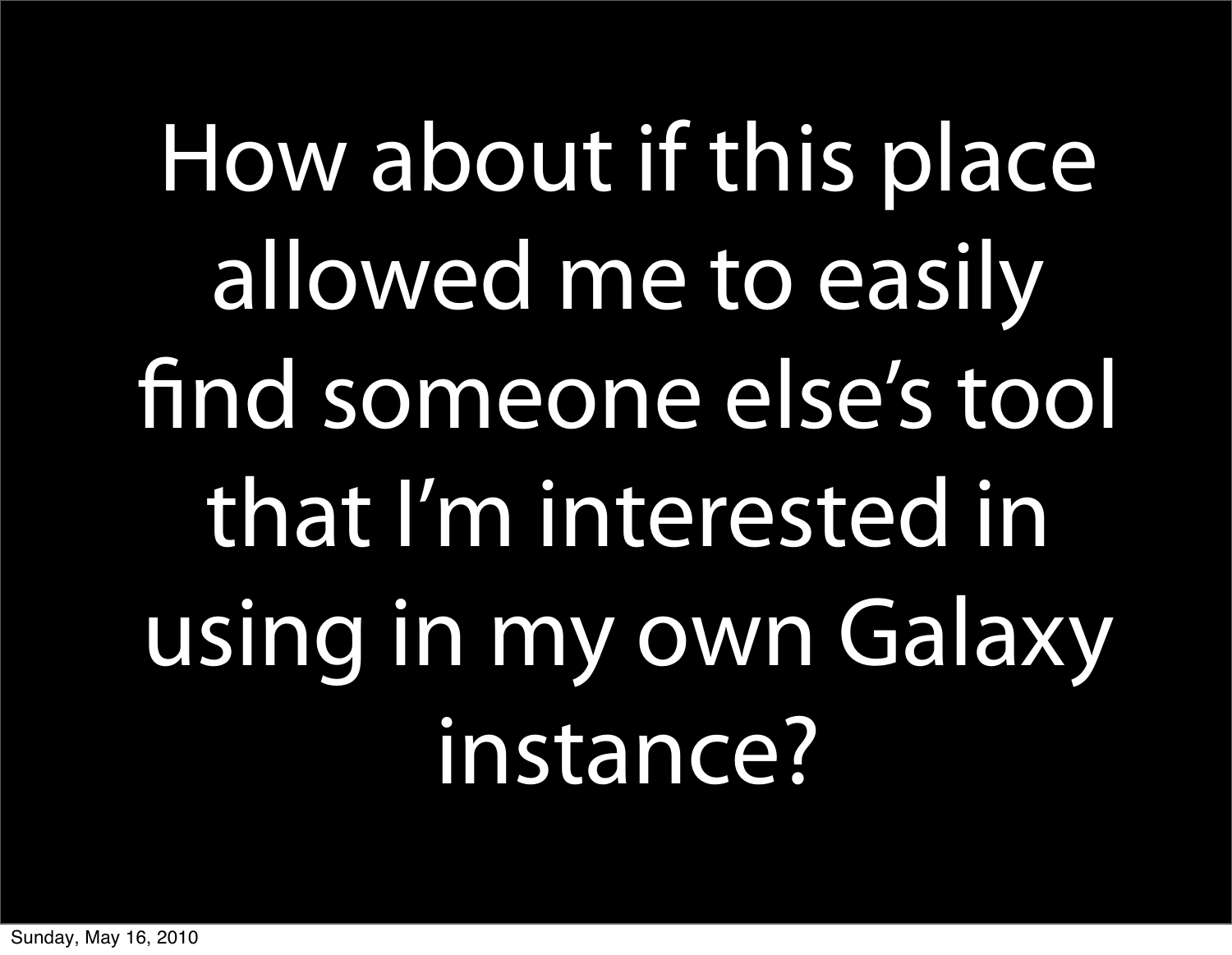Maybe allow me to browse tools by category, or search for tools using names or descriptions?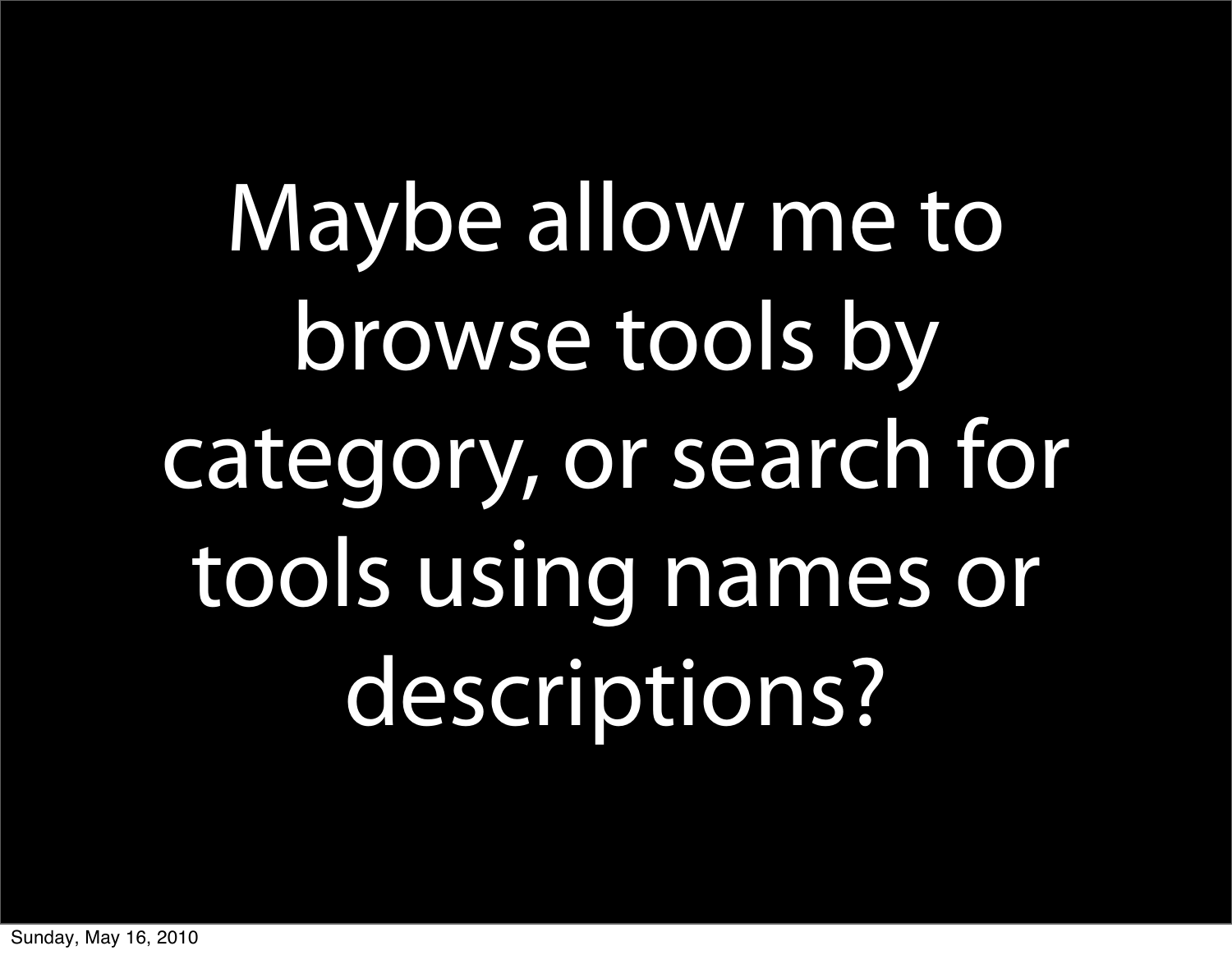Would't it be nice if I could upload new and improved versions of tools that are already available there...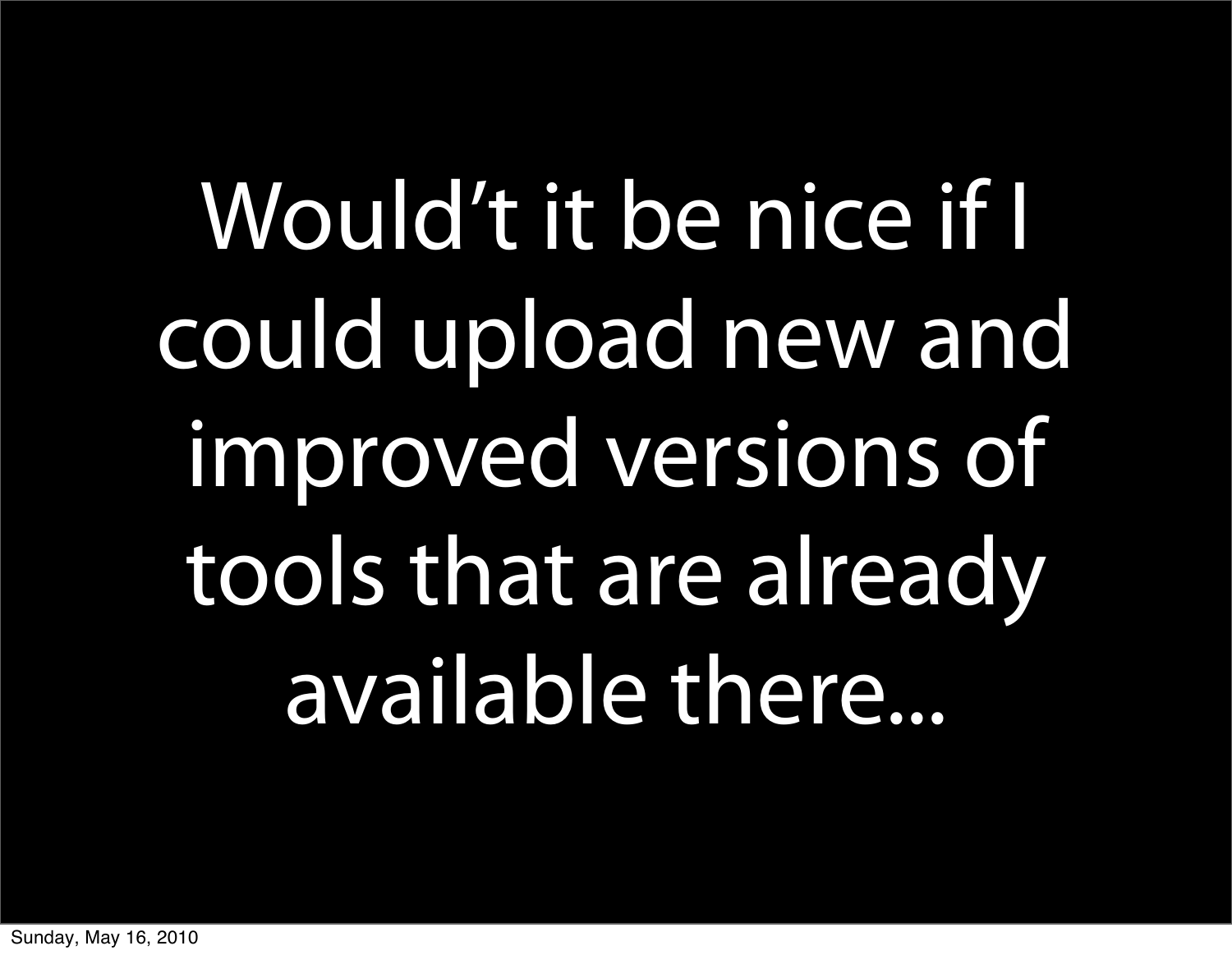# ...you know, since I'm a better programmer than the one that wrote it the first time?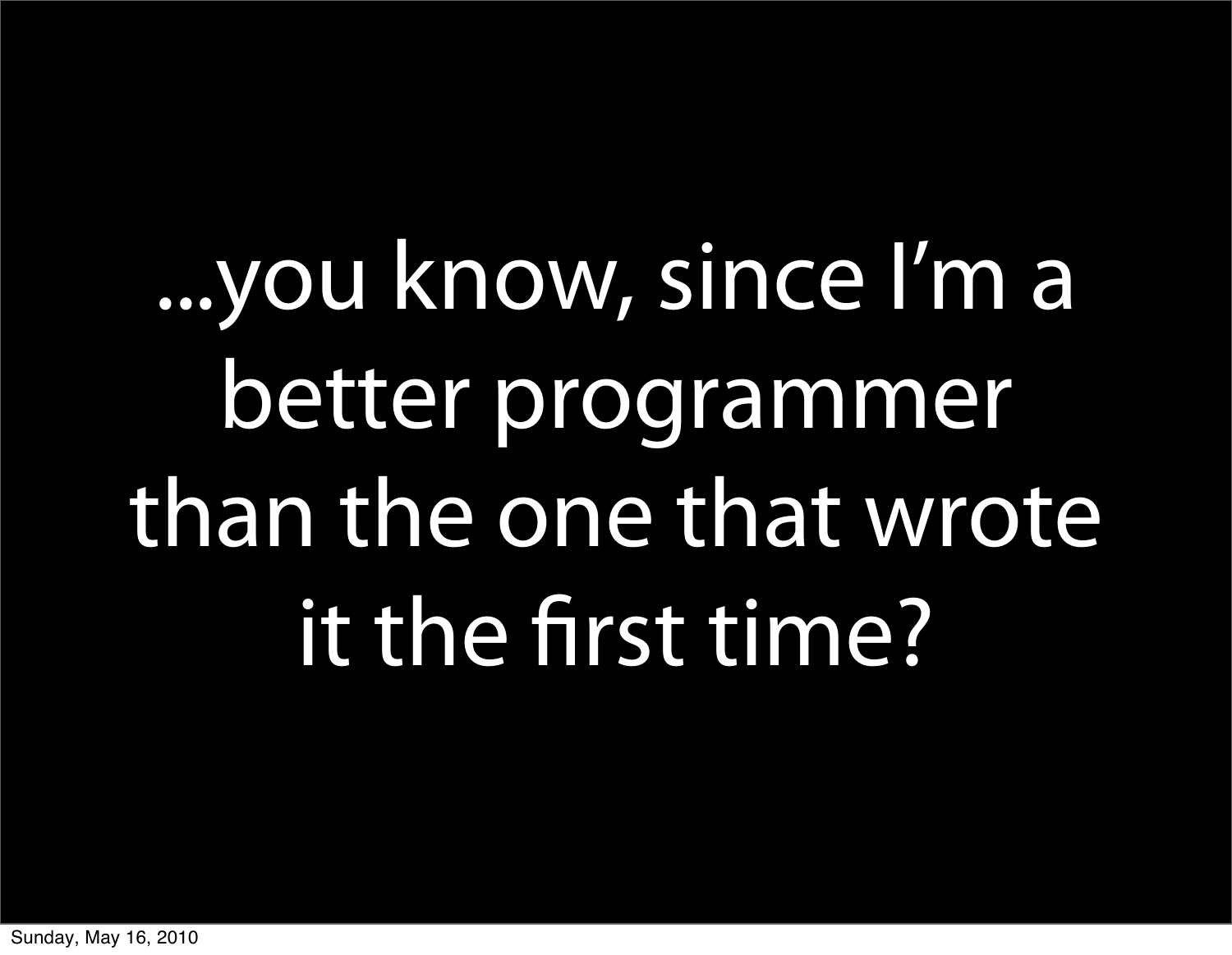#### the time has come...